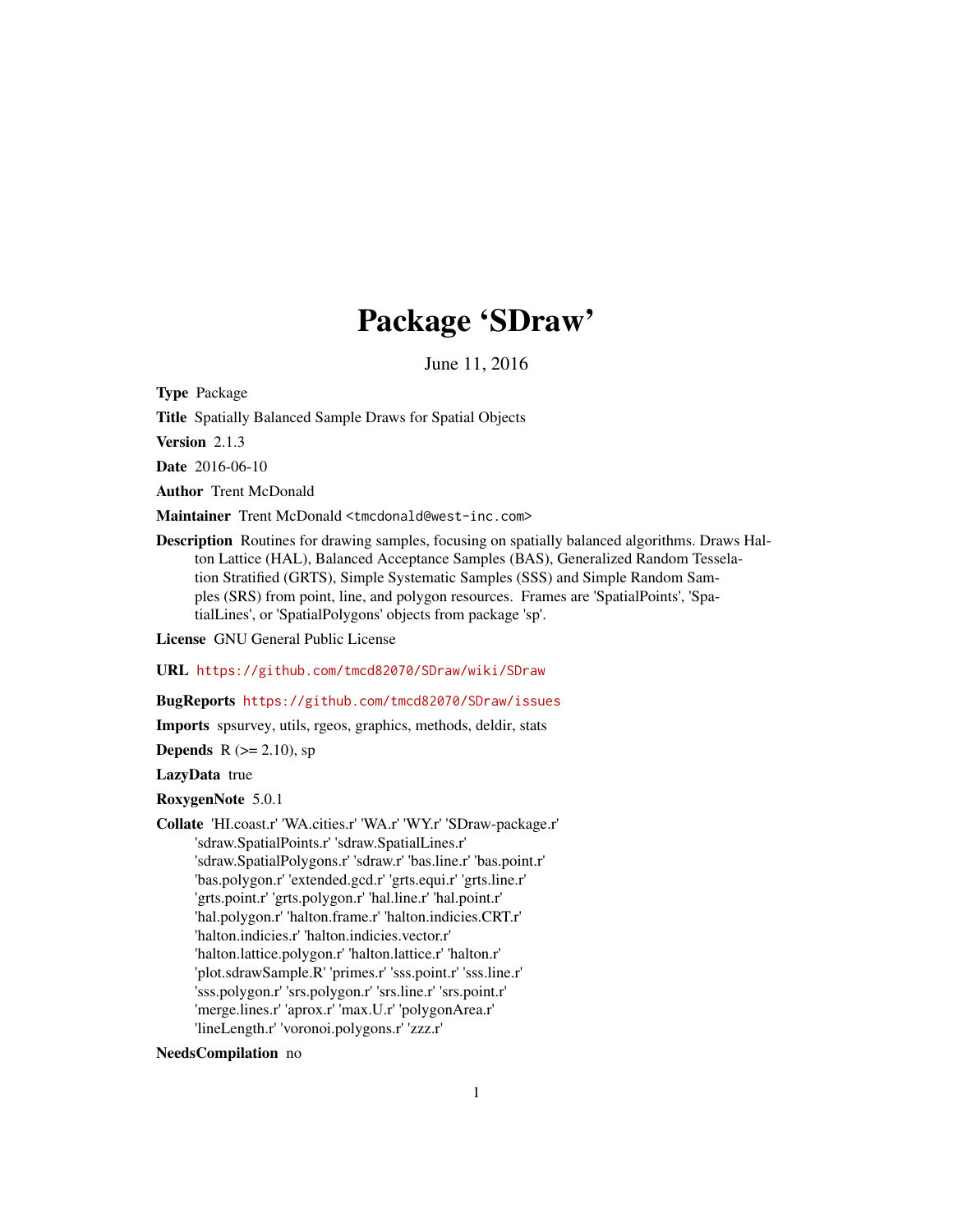Repository CRAN

Date/Publication 2016-06-11 00:02:16

# R topics documented:

|                                                                                                                    | 3              |
|--------------------------------------------------------------------------------------------------------------------|----------------|
| bas.line                                                                                                           | $\overline{4}$ |
|                                                                                                                    | 6              |
|                                                                                                                    | $\overline{7}$ |
|                                                                                                                    | 9              |
|                                                                                                                    | 10             |
|                                                                                                                    | 12             |
|                                                                                                                    | 14             |
|                                                                                                                    | 15             |
|                                                                                                                    | 18             |
|                                                                                                                    | 20             |
|                                                                                                                    | 22             |
|                                                                                                                    | 23             |
|                                                                                                                    | 25             |
|                                                                                                                    | 27             |
| halton.indices.vector $\ldots \ldots \ldots \ldots \ldots \ldots \ldots \ldots \ldots \ldots \ldots \ldots \ldots$ | 29             |
|                                                                                                                    | 30             |
|                                                                                                                    | 32             |
|                                                                                                                    | 34             |
|                                                                                                                    | 35             |
|                                                                                                                    | 36             |
|                                                                                                                    | 37             |
|                                                                                                                    | 38             |
|                                                                                                                    | 39             |
|                                                                                                                    | 40             |
|                                                                                                                    | 42             |
|                                                                                                                    | 43             |
|                                                                                                                    | 44             |
|                                                                                                                    | 46             |
|                                                                                                                    | 48             |
|                                                                                                                    | 49             |
|                                                                                                                    | 52             |
| WA.                                                                                                                | 54             |
|                                                                                                                    | 55             |
| WY                                                                                                                 | 56             |
|                                                                                                                    |                |

**Index**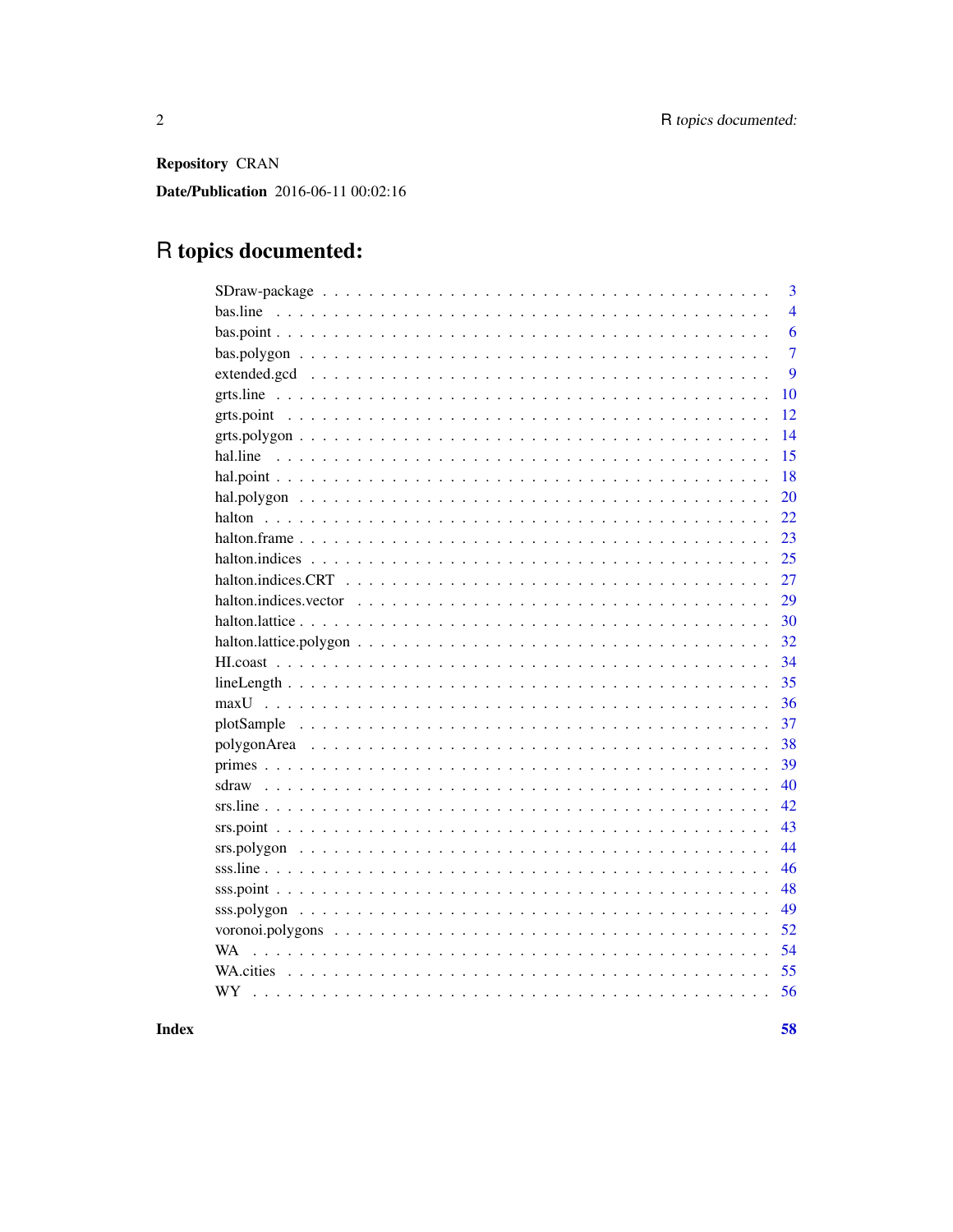<span id="page-2-0"></span>

## Description

SDraw provides a set of R functions that draw Halton-Lattice samples (HAL), Balanced-Acceptance-Samples (BAS), Generalized-Random-Tessellation-Stratified (GRTS) samples, Simple-Systematic-Samples (SSS), and Simple-Random-Samples (SRS). The types of input frames accepted are points (0-D, finite), lines (1-D, infinite), or polygons (2-D, infinite).

| Package: | <b>SDraw</b>                                                                   |
|----------|--------------------------------------------------------------------------------|
| Type:    | Package                                                                        |
| License: | <b>GNU General Public License</b>                                              |
| Imports: | spsurvey, utils, rgdal, rgeos, graphics, methods, deldir, OpenStreetMap, stats |
| Depends: | sp                                                                             |

The work-horse functions are named ???.point, ???.line, and ???.polygon, where '???' is either hal, bas, grts, sss, or srs. For simplicity, an S4 generic, sdraw, is provided to handle all combinations of sample and frame types (see [sdraw](#page-39-1)).

# Author(s)

Trent McDonald tmcdonald@west-inc.com. The GRTS routine comes from package spsurvey.

# References

Manly, B. F. J. and Navarro-Alberto, J. A., editors, (2015), "Introduction to Ecological Sampling", CRC Press, Boca Raton, FL.

Robertson, B.L., J. A. Brown, T. L. McDonald, and P. Jaksons (2013) "BAS: Balanced Acceptance Sampling of Natural Resources", Biometrics, v69, p. 776-784.

Stevens, D. L., Jr. and A. R. Olsen (2004) "Spatially balanced sampling of natural resources." Journal of the American Statistical Association 99, 262-278.

#### See Also

[sdraw](#page-39-1), [bas.polygon](#page-6-1), [bas.line](#page-3-1), [bas.point](#page-5-1), [hal.polygon](#page-19-1), [hal.line](#page-14-1), [hal.point](#page-17-1), [sss.line](#page-45-1), [sss.polygon](#page-48-1), [grts.polygon](#page-13-1), [grts.line](#page-9-1), [grts.point](#page-11-1) documentation for package sp.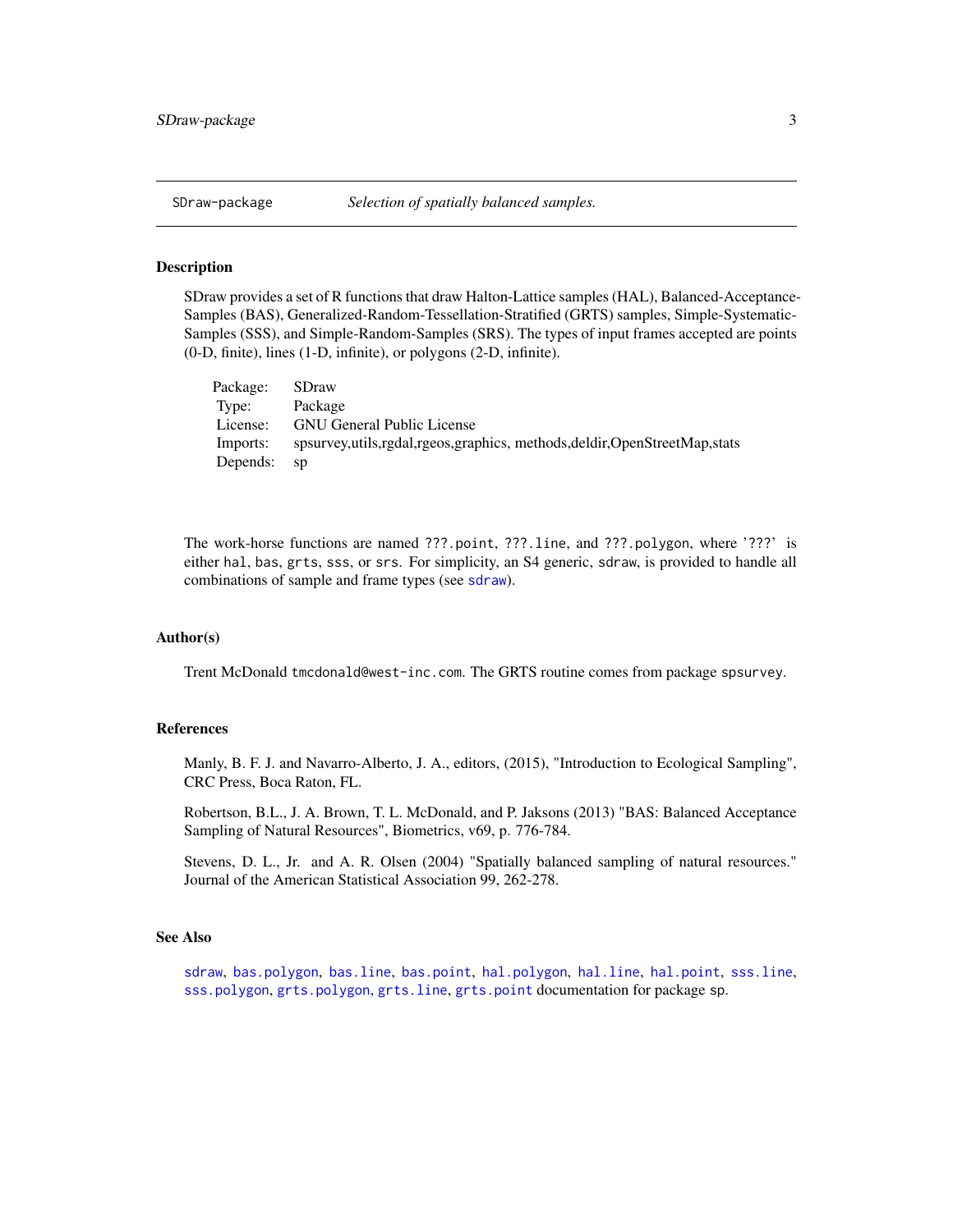<span id="page-3-1"></span><span id="page-3-0"></span>

# Description

Draws a BAS sample from a SpatialLines\* object.

# Usage

bas.line(x, n, balance =  $"1D"$ , init.n.factor = 10)

# Arguments

| $\mathsf{x}$  | A Spatial Lines or Spatial Lines Data Frame object. This object must contain<br>at least 1 line. If it contains more than 1 line, the BAS sample is drawn from the<br>union of all lines.                                                                                                                                                                                                                                                                                                       |
|---------------|-------------------------------------------------------------------------------------------------------------------------------------------------------------------------------------------------------------------------------------------------------------------------------------------------------------------------------------------------------------------------------------------------------------------------------------------------------------------------------------------------|
| n             | Sample size. Number of locations to draw from the set of all lines contained in<br>x.                                                                                                                                                                                                                                                                                                                                                                                                           |
| balance       | Option specifying how spatial balance is maintained. The options are "1D" or<br>"2D".                                                                                                                                                                                                                                                                                                                                                                                                           |
|               | Under "1D" all lines in x are stretched straight and laid end-to-end in the order<br>they appear in x and a 1-dimensional BAS sample is taken from the amalgamated<br>line. 1D sample locations on the amalgomated line are mapped back to two<br>dimensional space for output and appear on the original lines. This method<br>maintains 1D spatial balance, but not necessarily 2D balance. Spatially balanced<br>samples in 1D may not look spatially balanced when plotted in 2 dimensions. |
|               | Under "2D" a systematic sample of points along the union of all lines in x<br>is drawn first, and a 2-dimensional BAS sample of the points is drawn (see<br>init.n. factor below and bas.point). This maintains 2D spatial balance of<br>sample locations on the lines. Depending on init.n. factor, the "2D" balance<br>option can take significantly longer to run than the "1D" option.                                                                                                      |
| init.n.factor | If balance $==$ "2D", this is a scalar controlling the number of points to place<br>on the lines before drawing the 2D BAS sample. Number of points created on<br>the line is n*init.n. factor, so this number can grow quickly. On average, this<br>is the number of unselected points between each selected point. See Details.<br>If one desires an underlying grid spaced w meters appart, set init.n. factor to                                                                            |
|               | $L/(w*n)$ , where L is total length of all lines in x and n is sample size.                                                                                                                                                                                                                                                                                                                                                                                                                     |

# Details

If a "1D" sample is requested, spatial balance is maintained on the lines when laid end-to-end in the order they appear. Points far apart in 1 dimension may be close together in 2 dimensions, and vice versa. Thus the sample may not look spatially balanced on a 2D map. This is a true infinite sample in that any of an infinite number of points along the lines could be selected.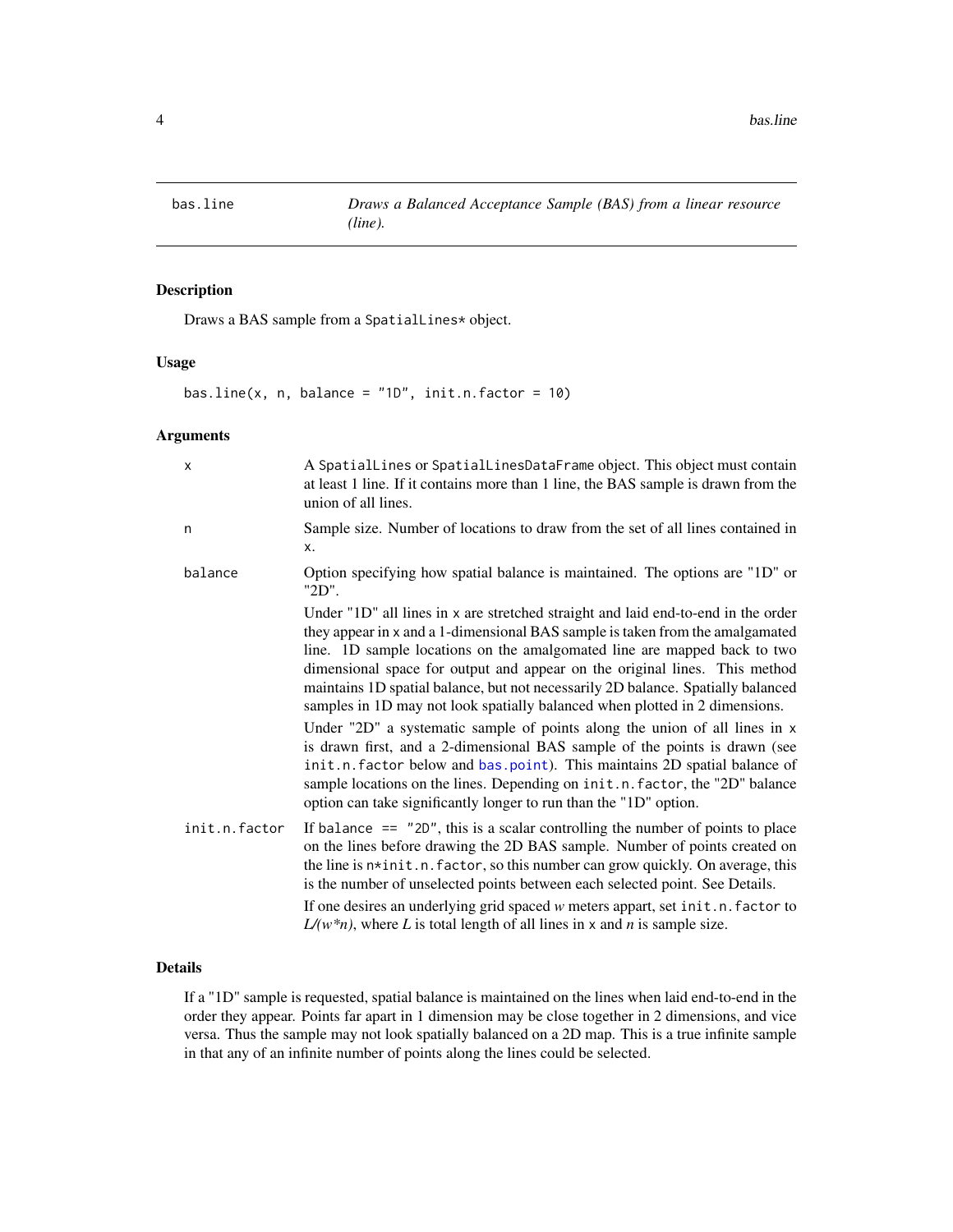#### <span id="page-4-0"></span>bas.line 5

If a "2D" BAS sample is requested, spatial balance is maintained in 2 dimensions. Points are well balance on a 2D map. This is done by discretization of lines with a dense systematic sample of points (with random start) where density of the systematic points is controled by init.n.factor. After discretization of the line, points are selected using [bas.point](#page-5-1). The BAS method for points places a small square (pixel) around each and samples the set of squares using the BAS method for polygons (see [bas.polygon](#page-6-1)). The BAS method of polygons computes Halton points until n fall inside the squares surrounding discretization points. When a Halton point falls in a square, the square is selected and the sample location is the center of the square (which falls somewhere on the original lines).

# Value

A SpatialPointsDataFrame containing locations in the BAS sample, in BAS order. Attributes of the sample points are:

- sampleID: A unique identifier for every sample point. This encodes the BAS order. return[order(return\$sampleID) will sort the returned object in BAS order.
- geometryID: The ID of the line in x on which each sample point falls. The ID of lines in x are row.names(x).
- Any attributes of the original lines (in x).

Additional attributes of the output object, beyond those which make it a SpatialPointsDataFrame, are:

- frame: Name of the input sampling frame.
- frame.type: Type of resource in sampling frame. (i.e., "line").
- sample.type: Type of sample drawn. (i.e., "BAS").
- balance: The type of balance ("1d" or "2d").
- random.start: The random seed for the random-start 1D or 2D Halton sequence that produced the sample. If balance=="1D", this is a single uniform random integer between 0 and [maxU](#page-35-1). If balance=="2D", this is a vector of two uniform random integers between 0 and maxU.
- bas.bbox: If balance=="2D", this is the square bounding box surrounding x used to scale Halton points. A scaled Halton sequence of n points used to sample points on the lines of x is bas.bbox[,"min"] + t(halton(n,2,random.start)) \* rep( max(diff(t(bas.bbox))), 2). If balance=="1D", this is a vector containing the 1D bounding box. The 1D bounding box is 0 to the total length of all lines in x. In this case, Halton points are scaled as bas.bbox[, "min"] + halton(n, 1, random.start) diff(bas.bbox) which is equivalent to halton(n, 1, random. start)  $\star$  bas.bbox[2] because bas.bbox[1] is zero in this case.

#### Author(s)

# Trent McDonald

# See Also

[bas.line](#page-3-1), [bas.polygon](#page-6-1), [sdraw](#page-39-1)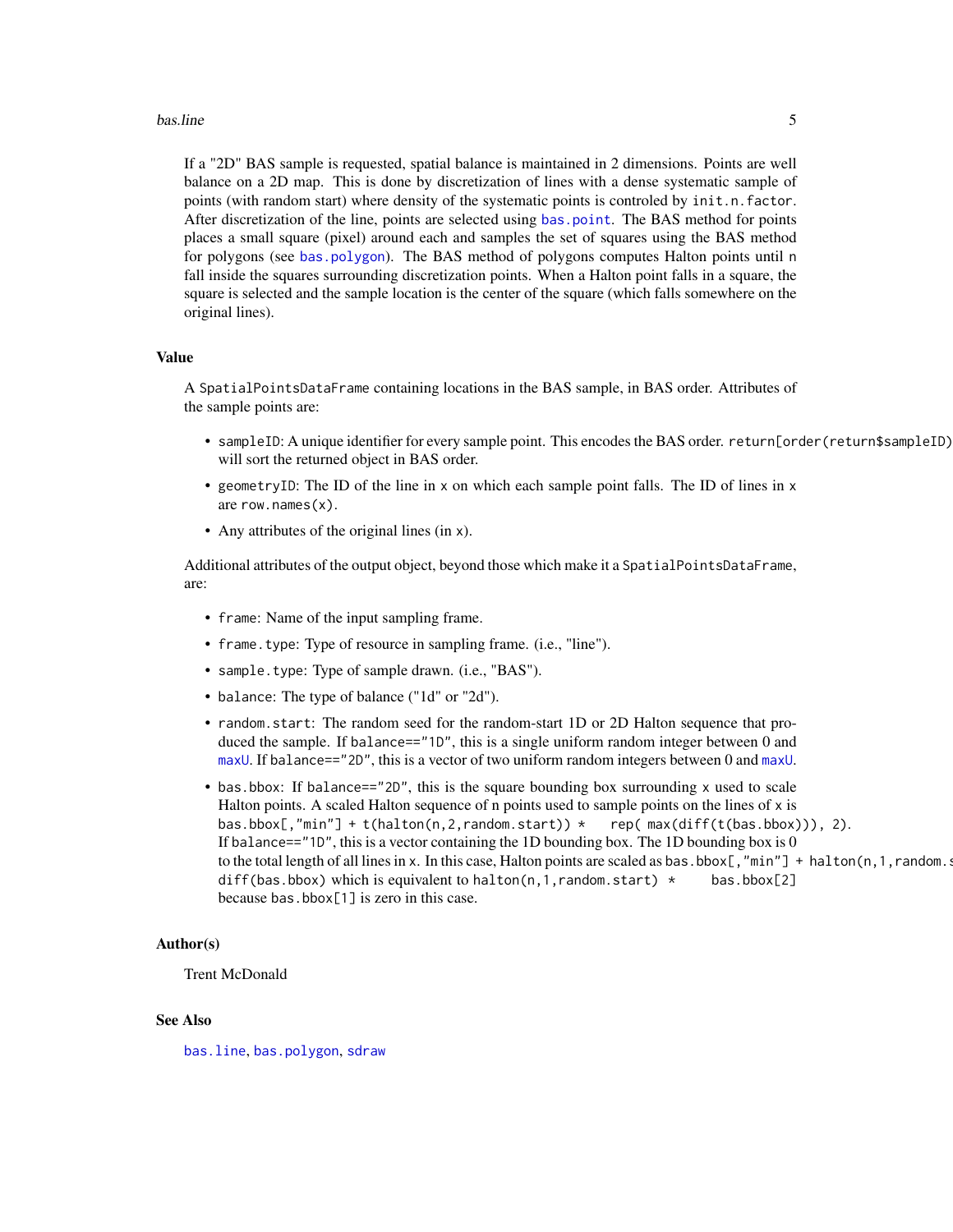# Examples

```
# Draw sample of Hawaii coastline
# This takes approximately 60 seconds to run
samp <- bas.line( HI.coast, 50 )
plot(HI.coast)
points( samp, pch=16, col="red" )
```
<span id="page-5-1"></span>

| bas.point | Draws a Balanced Acceptance Sample (BAS) from a discrete resource |
|-----------|-------------------------------------------------------------------|
|           | ( <i>points</i> ).                                                |

# **Description**

Draws a BAS sample from a SpatialPoints\* object.

# Usage

```
bas.point(x, n)
```
# Arguments

|   | A SpatialPoints or SpatialPointsDataFrame object. This object must contain at<br>least 1 point. |
|---|-------------------------------------------------------------------------------------------------|
| n | Sample size. Number of points to select from the set of points contained in x.                  |

# Details

The BAS method for points computes the minimum distance between any two points in x and places a small square (pixel) around each. Size of the square around each point is d/sqrt(2) on a side, where d is the minimum distance between points. The BAS method for points then selects a BAS sample from the set of polygons (i.e., squares) surrounding each point (see [bas.polygon](#page-6-1)). The BAS method of polygons selects Halton points until n points are located inside the squares surrounding the points. When a square contains a Halton point, the official sample location is the the original point (center of the square), not the Halton point.

#### Value

A SpatialPointsDataFrame containing locations in the BAS sample, in BAS order. Attributes of the sample points are:

- sampleID: A unique identifier for every sample point. This encodes the BAS order. return[order(return\$sampleID) will sort the returned object in BAS order.
- geometryID: The ID of the point in x that has been selected. The ID of points in x are row.names(x).

<span id="page-5-0"></span>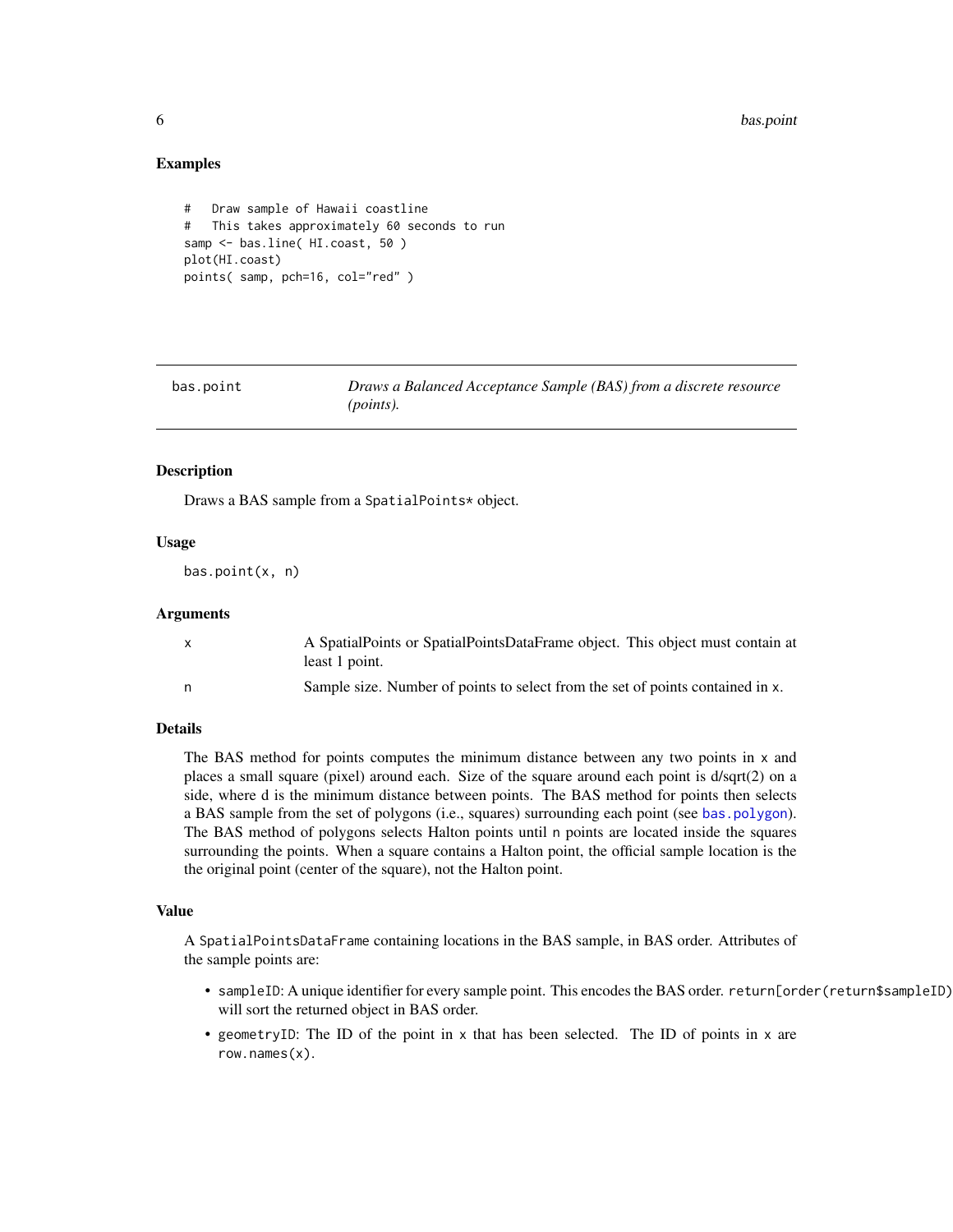# <span id="page-6-0"></span>bas.polygon 7

• Any attributes of the original lines (in x).

Additional attributes of the output object, beyond those which make it a SpatialPointsDataFrame, are:

- frame: Name of the input sampling frame.
- frame.type: Type of resource in sampling frame. (i.e., "point").
- sample.type: Type of sample drawn. (i.e., "BAS").
- random.start: The random seed of the random-start Halton sequence that produced the sample. This is a vector of length 2 whose elements are random integers between 0 and [maxU](#page-35-1). This routine ensures that the point associated with this index falls inside a polygon of interest. i.e., that halton(1,2,random.start) scaled by a square bounding box (see attribute bas.bbox below) lies inside a polygon of x.

Note that halton(1,2, random.start+i), for  $i > 0$ , is not guaranteed to fall inside a polygon of x when scaled by bas.bbox. The sample consists of the point associated with random.start and the next n-1 Halton points in sequence that fall inside a polygon of x.

• bas.bbox: The square bounding box surrounding x used to scale Halton points. A scaled Halton sequence of n points is bas.bbox[,"min"] + t(halton(n, 2, random. start))  $\star$ rep( max(diff(t(bas.bbox))), 2).

# Author(s)

Trent McDonald

# See Also

[bas.polygon](#page-6-1), [bas.line](#page-3-1), [spsample](#page-0-0)

# Examples

## Not run: bas.point( WA.cities, 100)

## End(Not run)

<span id="page-6-1"></span>

| bas.polygon | Draws a Balanced Acceptance Sample (BAS) from an area resource |
|-------------|----------------------------------------------------------------|
|             | (polygons).                                                    |

# **Description**

Draws a BAS sample from a SpatialPolygons\* object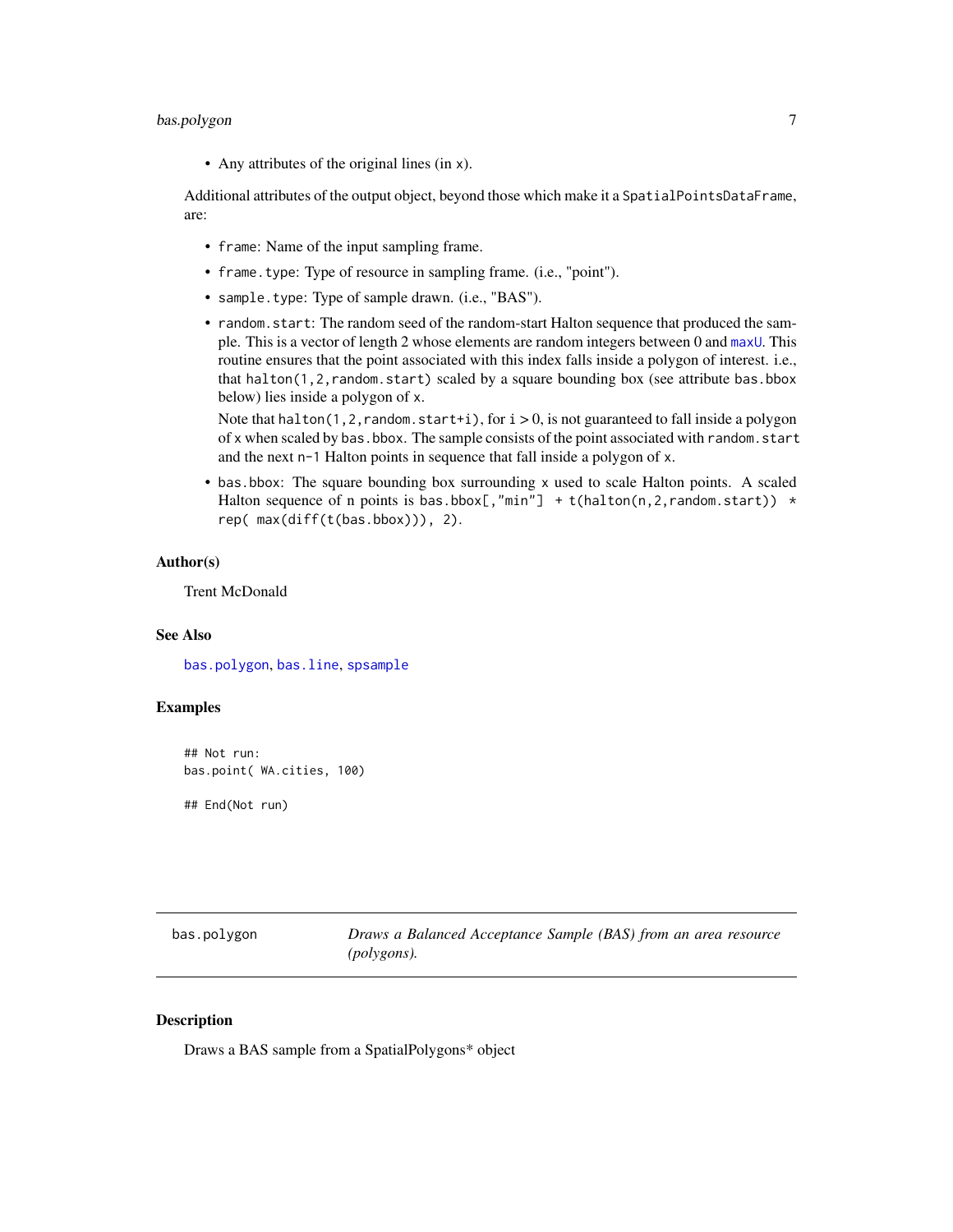#### <span id="page-7-0"></span>Usage

bas.polygon(x, n)

#### Arguments

|   | A SpatialPolygons or SpatialPolygonsDataFrame object. This object must                       |
|---|----------------------------------------------------------------------------------------------|
|   | contain at least 1 polygon. If it contains more than 1 polygon, the BAS sample               |
|   | is drawn from the union of all.                                                              |
| n | Sample size. Number of locations to draw from the union of all polygons con-<br>tained in x. |
|   |                                                                                              |

# Details

A BAS sample is drawn from the union of all polygons in x by enclosing all polygons in a bounding square and selecting a randomized Halton sequence of points from the bounding square. Points falling outside all polygons are discarded until exactly n locations are selected inside the polygons.

The sampling frame for routine is infinite and contains all (infinitesimally small) points in the union of polygons in x.

#### Value

A SDrawSample object, which is a SpatialPointsDataFrame object containing points in the BAS sample, in BAS order. Attributes of the sample points are:

- sampleID: A unique identifier for every sample point. This encodes the BAS order. return[order(return\$sampleID) will sort the returned object in BAS order.
- geometryID: The ID of the polygon in x which each sample point falls. The ID of polygons in x are row.names(geometry $(x)$ ).
- Any attributes of the original polygons (in x).

Additional attributes of the output object, beyond those which make it a SpatialPointsDataFrame, are:

- frame: Name of the input sampling frame.
- frame.type: Type of resource in sampling frame. (i.e., "polygon").
- sample.type: Type of sample drawn. (i.e., "BAS").
- random.start: The random seed of the random-start Halton sequence that produced the sample. This is a vector of length 2 whose elements are random integers between 0 and [maxU](#page-35-1). This routine ensures that the point associated with this index falls inside a polygon of x. i.e., that halton(1,2,random.start) scaled by a square bounding box (see attribute bas.bbox below) lies inside a polygon of x.

Note that halton(1,2, random. start+i), for  $i > 0$ , is not guaranteed to fall inside a polygon of x when scaled by bas.bbox. The sample consists of the point associated with random.start and the next n-1 Halton points in sequence that fall inside a polygon of x.

• bas.bbox: The square bounding box surrounding x used to scale Halton points. A scaled Halton sequence of n points is bas.bbox[,"min"] + t(halton(n, 2, random. start))  $\star$ rep( max(diff(t(bas.bbox))), 2).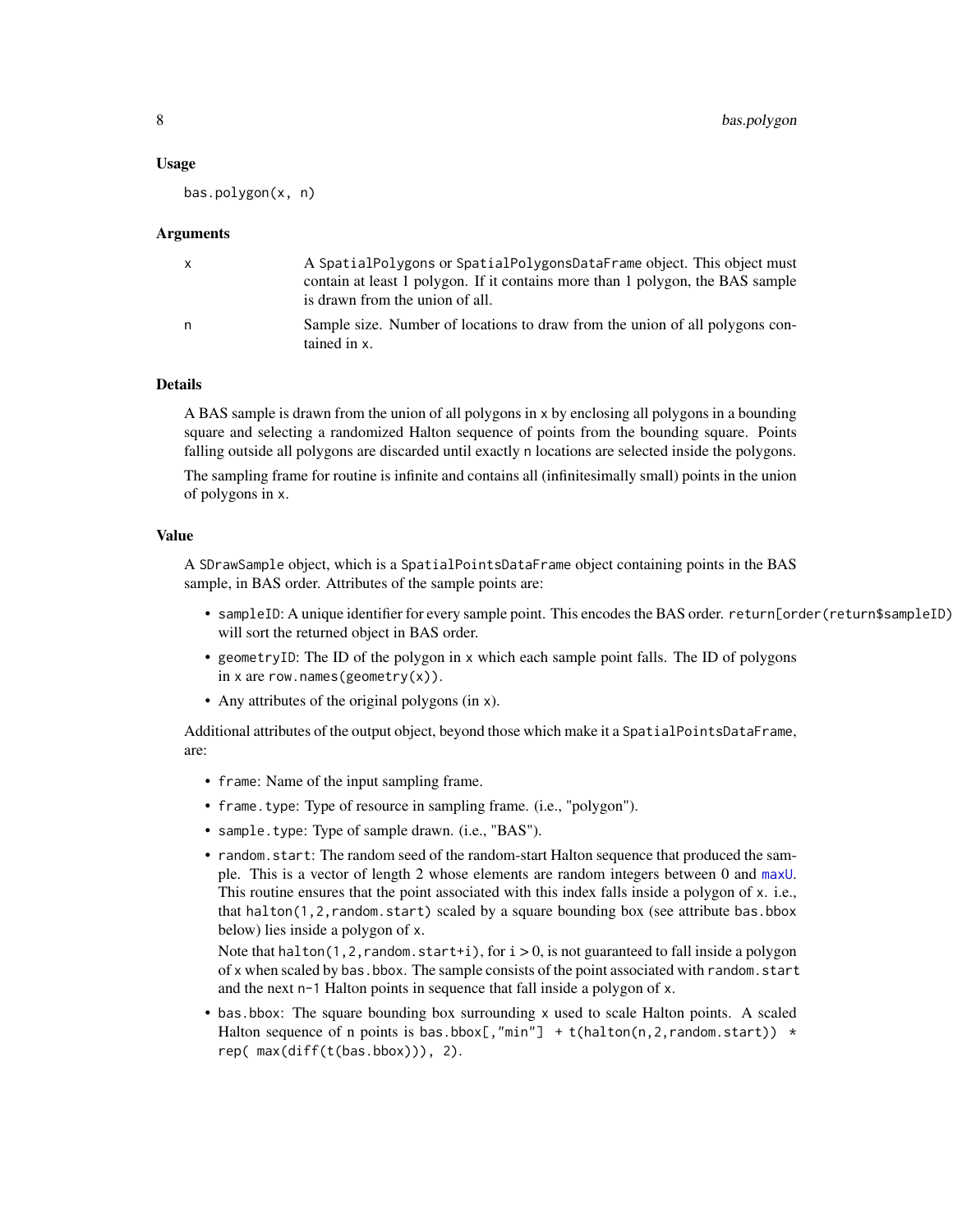# <span id="page-8-0"></span>extended.gcd 9

# Author(s)

Trent McDonald

# References

Robertson, B.L., J. A. Brown, T. L. McDonald, and P. Jaksons (2013) "BAS: Balanced Acceptance Sampling of Natural Resources", Biometrics, v69, p. 776-784.

# See Also

[bas.line](#page-3-1), [bas.point](#page-5-1), [sdraw](#page-39-1)

#### Examples

```
# Draw sample
WA_sample <- bas.polygon(WA, 100)
# Plot
plot( WA )
# Plot first 100 sample locations
points( WA_sample[ WA_sample$siteID <= 100, ], pch=16 )
# Plot second 100 locations
points( WA_sample[ WA_sample$siteID > 100, ], pch=1 )
```
extended.gcd *Extended Greatest Common Denominator (GCD) algorithm.*

# Description

Implements the extended Euclidean algorithm which computes the greatest common divisor and solves Bezout's identity.

#### Usage

extended.gcd(a, b)

# Arguments

| a | A vector of integers                                  |
|---|-------------------------------------------------------|
|   | A vector of integers. length(a) must equal length(b). |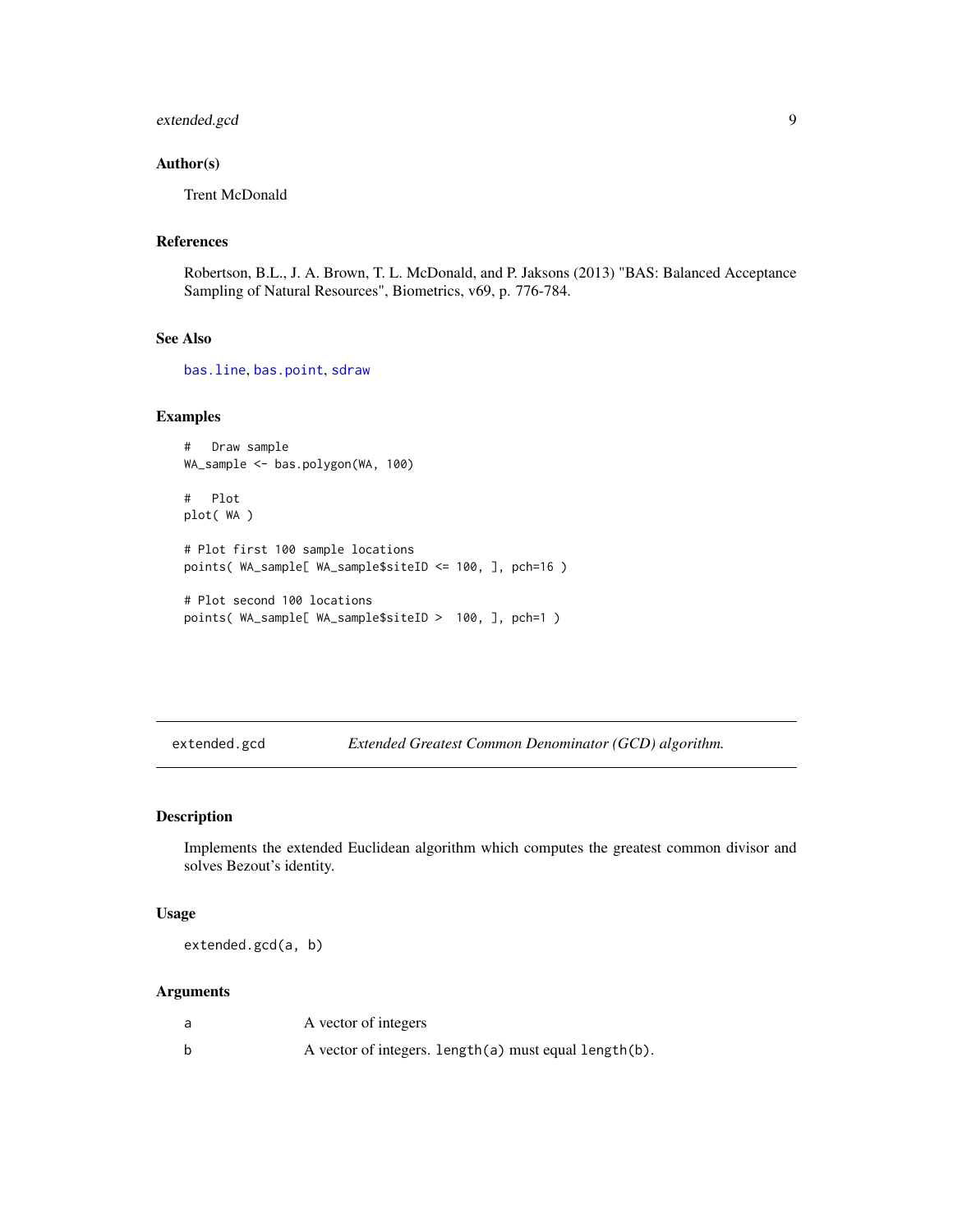# Details

This routine computes the element-wise gcd and coefficients s and t such that  $a^*t + b^*s = d$ . In other words, if  $x =$  extended.gcd(a,b), then  $x$ \$a\*x\$t +  $x$ \$b\*x\$s ==  $x$ \$gcd

The Wikipedia page, from which this algorithm was stolen, has the following statement, 'The quotients of a and b by their greatest common divisor, which are output, may have an incorrect sign. this is easy to correct at the end of the computation, but has not been done here for simplifying the code. I have absolutely no idea what that means, but include it as a warning. For purposes of SDraw, elements of a and b are always positive, and I have never observed "incorrect signs". But, there may be some pathological cases where "incorrect signs" occur, and the user should "correct" for this. This routine does check that the output gcd is positive, and corrects this and the signs of s and t if so.

#### Value

a data frame containing 5 columns; a, t, b, s, and gcd. Number of rows in output equals length of input a.

# Author(s)

Trent McDonald

#### References

Code is based on the following Wikipedia pseudo-code: [https://en.wikipedia.org/wiki/Exten](https://en.wikipedia.org/wiki/Extended_Euclidean_algorithm)ded\_ [Euclidean\\_algorithm](https://en.wikipedia.org/wiki/Extended_Euclidean_algorithm)

# Examples

x <- extended.gcd( c(16,27,27,46), c(9,16,9,240) )

```
# Check
cbind(x$a*x$t + x$b*x$s, x$gcd)
```
<span id="page-9-1"></span>grts.line *Draw a equi-probable GRTS sample from a linear (line) resource.*

#### Description

Draws an equi-probable unstratified Generalized Random Tessellation Stratified (GRTS) sample from a SpatialLines\* object

# Usage

 $grts.line(x, n, over.n = 0)$ 

<span id="page-9-0"></span>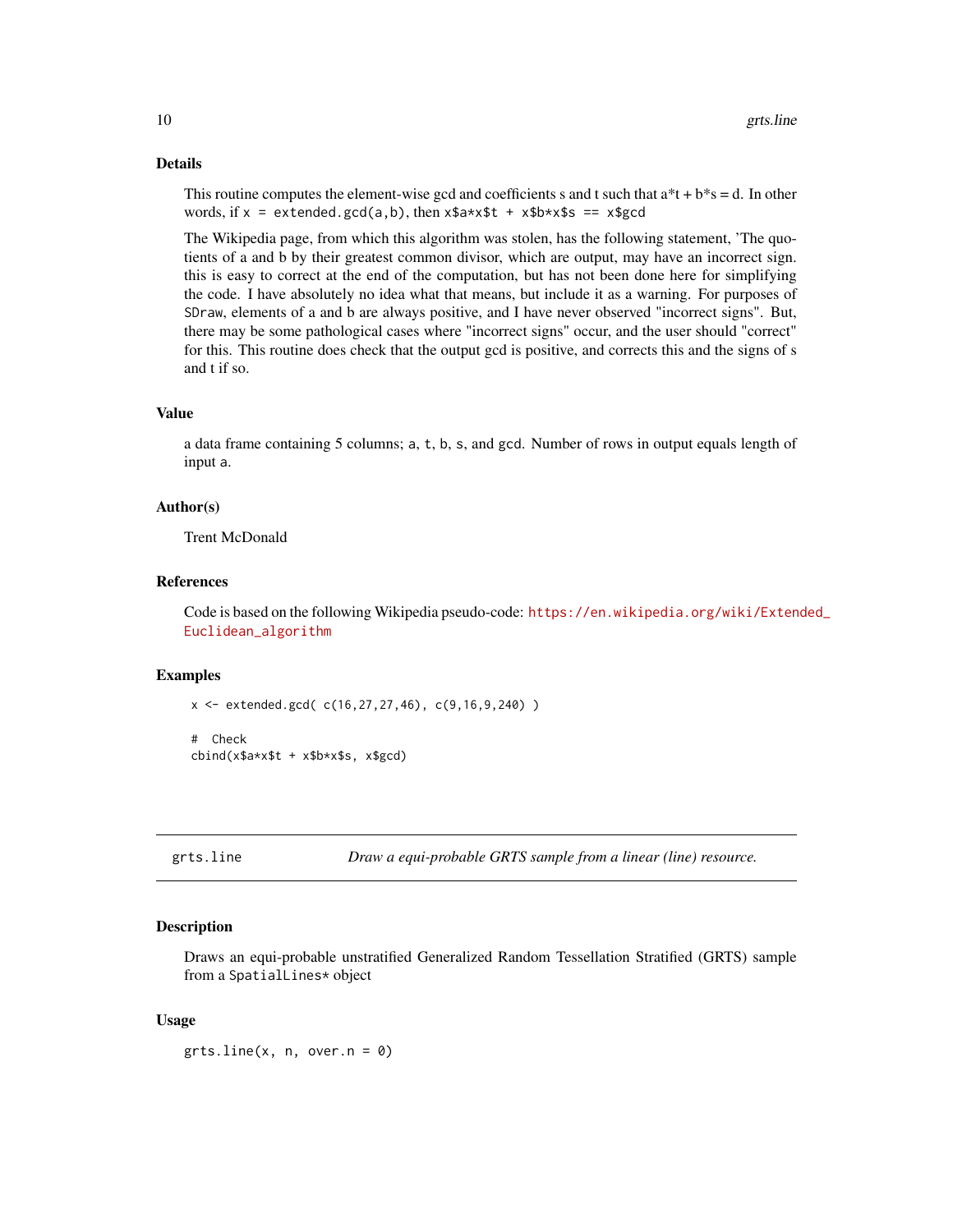#### <span id="page-10-0"></span>grts.line 11

# Arguments

| x      | A SpatialLines or SpatialLinesDataFrame object.                                                                                      |
|--------|--------------------------------------------------------------------------------------------------------------------------------------|
| n      | Sample size. The number of sample points to draw from x                                                                              |
| over.n | Over-sample size. The number of 'over-sample' points to draw from x. The<br>actual number of points drawn from $x$ is $n + over.n$ . |

# Details

This is a wrapper for the grts function in package spsurvey. This simplifies calling grts when equi-probable samples are desired. It extends the allowable input frame types to SpatialLines objects (i.e., no attributes), rather than just SpatialLinesDataFrame objects. For more complicated designs (e.g., variable probability, stratification), call grts directly.

# Value

A SpatialPointsDataFrame containing locations in the GRTS sample, in order they are to be visited. Attributes of the sample points (in the embedded data frame) are as follows:

- sampleID: A unique identifier for points in the sample. This encodes the GRTS ordering of the sample. The output object comes pre-sorted in GRTS order. If the sample becomes un-GRTS-ordered, resort by sampleID (i.e., samp <- samp[order(samp\$sampleID), ]).
- pointType: A string identifying regular sample points (pointType=="Sample") and oversample points (pointType=="OverSample").
- geometryID: The ID of the line in x onto which sample points fall. The ID's of lines in x are row.names(geometry(x)).
- Any attributes of the original lines (in x) onto which sample points fall.

# Author(s)

Trent McDonald

# References

Stevens, D. L. and A. R. Olsen (1999). Spatially restricted surveys over time for aquatic resources. Journal of Agricultural, Biological, and Environmental Statistics 4 (4), 415-428.

Stevens, D. L. and A. R. Olsen (2004). Spatially balanced sampling of natural resources. Journal of the American Statistical Association 99, 262-278.

# See Also

[grts.line](#page-9-1), [grts.polygon](#page-13-1), [hal.line](#page-14-1) , [spsample](#page-0-0)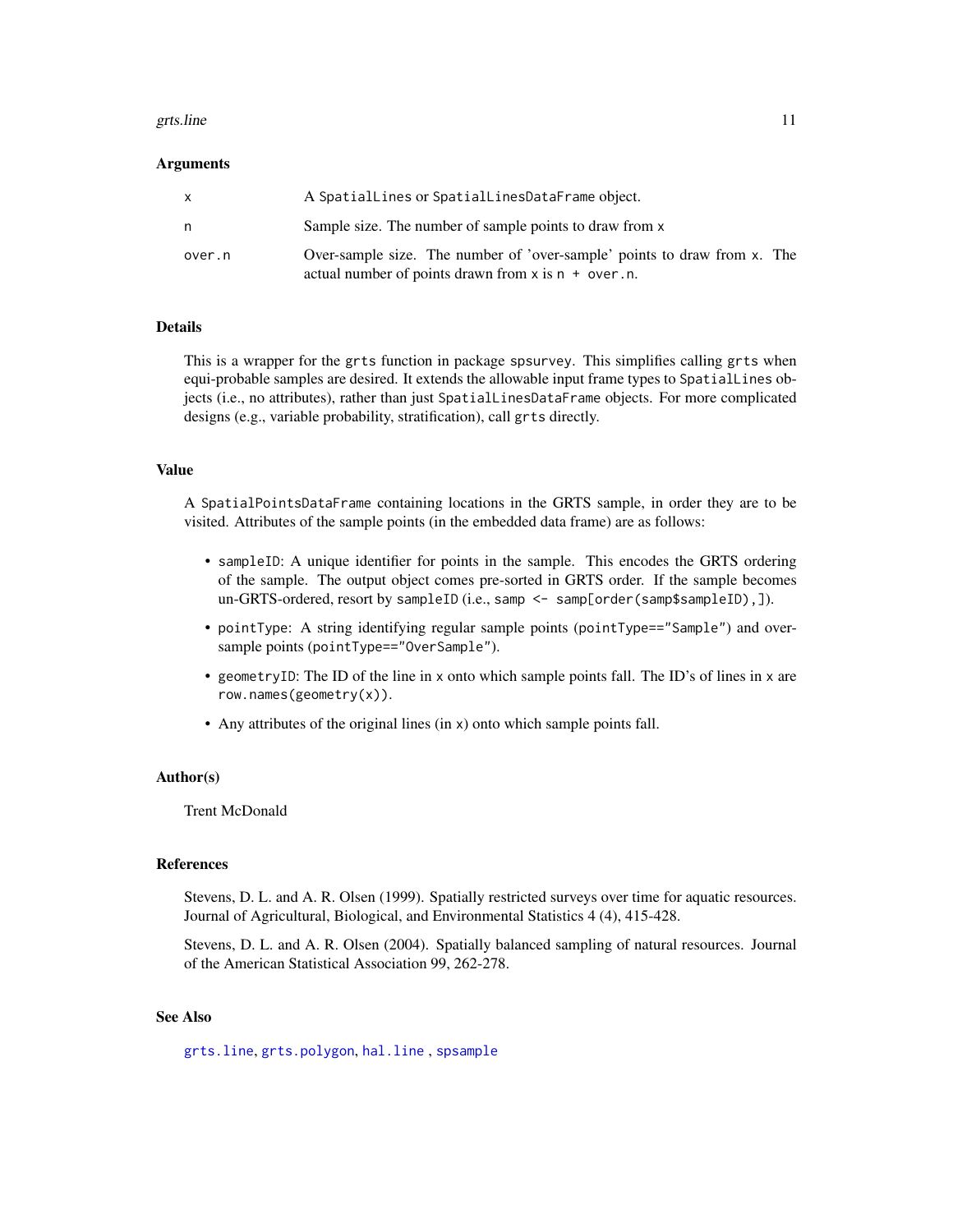# Examples

```
# Draw sample
HI.sample <- grts.line(HI.coast,100,50)
# Plot
plot( HI.coast )
# Plot 'sample' locations
plot( HI.sample[ HI.sample$pointType == "Sample", ], pch=16, add=TRUE, col="red" )
# Plot 'over sample' locations
plot( HI.sample[ HI.sample$pointType == "OverSample", ], pch=1, add=TRUE, col="blue" )
```
<span id="page-11-1"></span>grts.point *Draw a equi-probable GRTS sample from a discrete (point) resource.*

# Description

Draws an equi-probable unstratified Generalized Random Tessellation Stratified (GRTS) sample from a SpatialPoints\* object

# Usage

 $grts.point(x, n, over.n = 0)$ 

#### **Arguments**

| X      | A SpatialPoints or SpatialPointsDataFrame object.                                                                                    |
|--------|--------------------------------------------------------------------------------------------------------------------------------------|
| n      | Sample size. The number of sample points to draw from x                                                                              |
| over.n | Over-sample size. The number of 'over-sample' points to draw from x. The<br>actual number of points drawn from $x$ is $n + over.n$ . |

# Details

This is a wrapper for the grts function in package spsurvey. This simplifies calling grts when equi-probable samples are desired. It extends the valid input frame types to SpatialPoints objects (i.e., no attributes), rather than just SpatialPointsDataFrame objects. For more complicated designs (e.g., variable probability, stratification), call grts directly.

<span id="page-11-0"></span>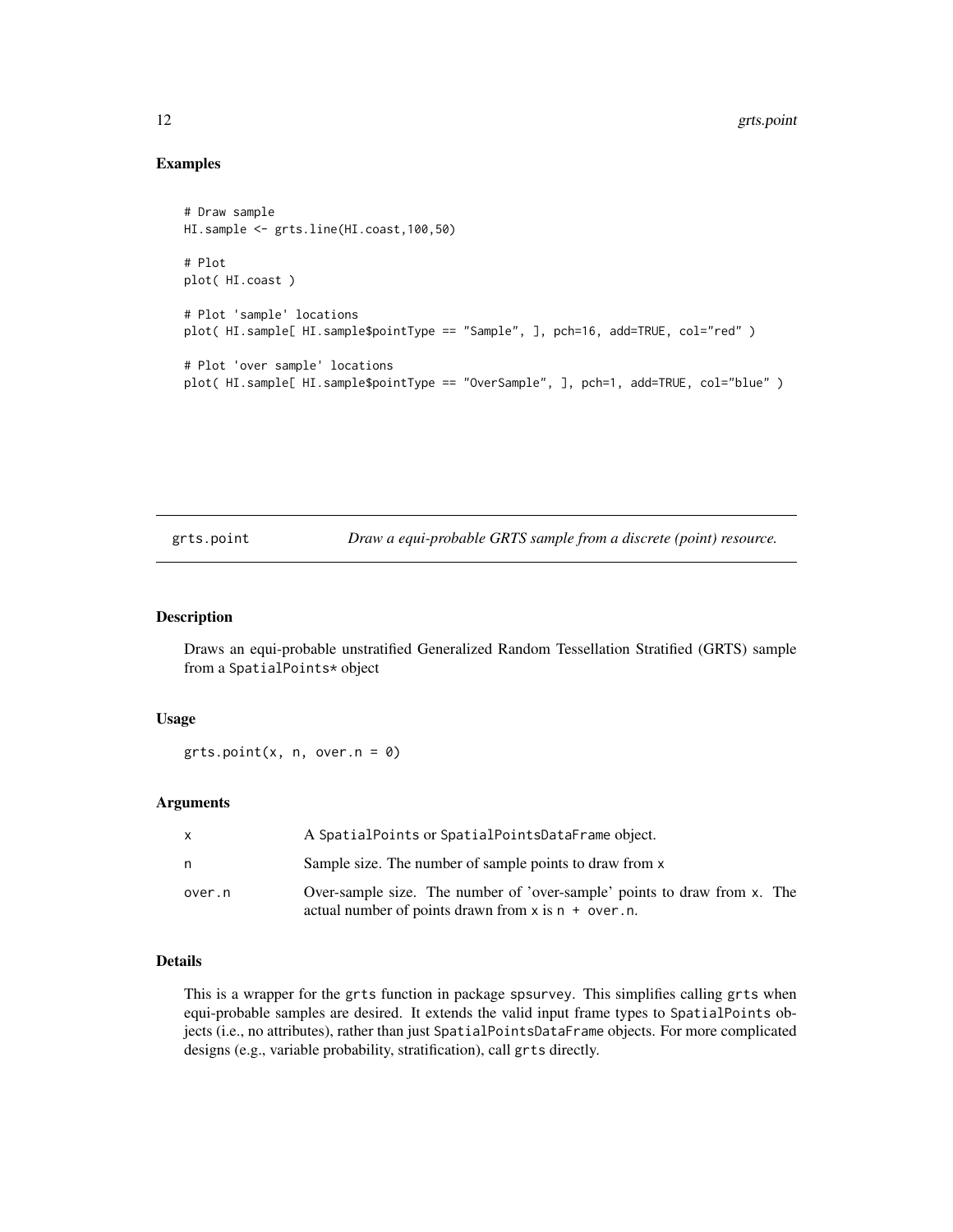#### <span id="page-12-0"></span>grts.point 13

# Value

A SpatialPointsDataFrame containing locations in the GRTS sample, in order they are to be visited. Attributes of the sample points (in the embedded data frame) are as follows:

- sampleID: Unique identifier for sample points. This encodes the GRTS ordering of the sample. The output object comes pre-sorted in GRTS order. If the sample becomes un-GRTSordered, resort by sampleID (i.e., samp <- samp[order(samp\$sampleID),]).
- pointType: A string identifying regular sample points (pointType=="Sample") and oversample points (pointType=="OverSample").
- geometryID: The ID of the point in x which was sampled. The ID of points in x are row.names(geometry(x)).
- Any attributes of the original points (in x).

# Author(s)

Trent McDonald

# References

Stevens, D. L. and A. R. Olsen (1999). Spatially restricted surveys over time for aquatic resources. Journal of Agricultural, Biological, and Environmental Statistics 4 (4), 415-428.

Stevens, D. L. and A. R. Olsen (2004). Spatially balanced sampling of natural resources. Journal of the American Statistical Association 99, 262-278.

# See Also

[grts.line](#page-9-1), [grts.polygon](#page-13-1), [hal.point](#page-17-1), [sdraw](#page-39-1)

# Examples

```
# Draw sample
WA.city.samp <- grts.point(WA.cities,100,50)
# Plot
plot( WA.cities, pch=16, cex=.5 )
# Plot 'sample' locations
plot( WA.city.samp[ WA.city.samp$pointType == "Sample", ], pch=1, add=TRUE, col="red" )
# Plot 'over sample' locations
plot( WA.city.samp[ WA.city.samp$pointType == "OverSample", ], pch=2, add=TRUE, col="blue" )
```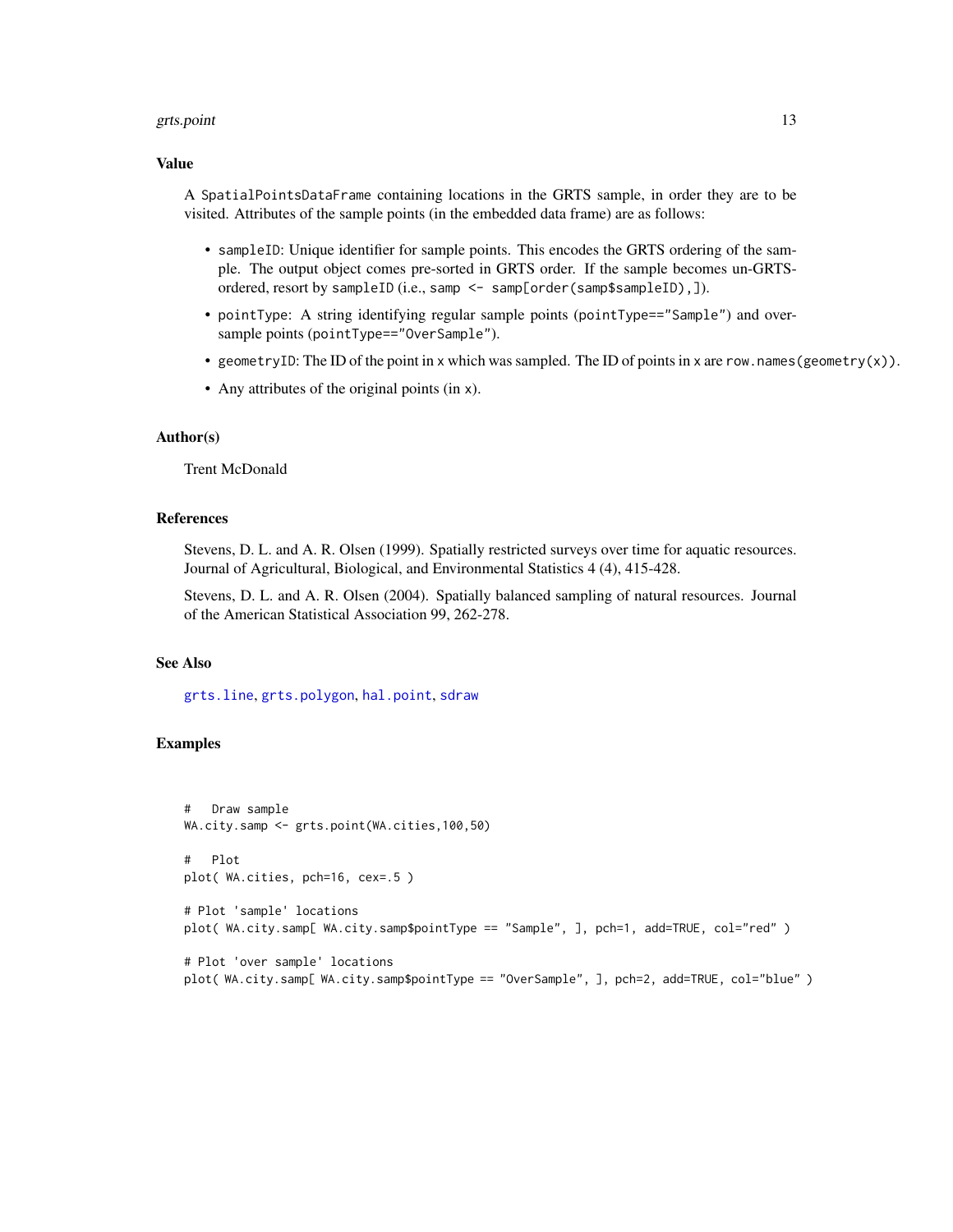<span id="page-13-1"></span><span id="page-13-0"></span>

# **Description**

Draws an equi-probable unstratified Generalized Random Tessellation Stratified (GRTS) sample from a SpatialPolygons\* object

### Usage

 $grts.polygon(x, n, over.n = 0)$ 

#### Arguments

| X      | A SpatialPolygons or SpatialPolygonsDataFrame object.                    |
|--------|--------------------------------------------------------------------------|
| n      | Sample size. The number of 'sample' points to draw from x                |
| over.n | Over-sample size. The number of 'over-sample' points to draw from x. The |
|        | actual number of points drawn from $x$ is $n + over.n$ .                 |

# Details

This is a wrapper for the grts function in package spsurvey. This simplifies calling grts when equi-probable samples are desired. It extends the allowable input frame types to SpatialPolygons objects (i.e., no attributes), rather than just SpatialPolygonsDataFrame objects. For more complicated designs (e.g., variable probability, stratification), call grts directly.

# Value

A SpatialPointsDataFrame containing locations in the GRTS sample, in order they are to be visited. Attributes of the sample points (in the embedded data frame) are as follows:

- sampleID: Unique identifier for points in the sample. This encodes the GRTS ordering of the sample. The output object comes pre-sorted in GRTS order. If the sample becomes un-GRTSordered, resort by sampleID (i.e., samp <- samp[order(samp\$sampleID),]).
- pointType: A string identifying regular sample points (pointType=="Sample") and oversample points (pointType=="OverSample").
- geometryID: The ID of the polygon in x which each sample points fall. The ID of polygons in x are row.names(geometry(x)).
- Any attributes of the original polygons (in x).

Additional attributes of the output object, beyond those which make it a SpatialPointsDataFrame, are:

- frame: Name of the input sampling frame.
- frame.type: Type of resource in sampling frame. (i.e., "polygon").
- sample.type: Type of sample drawn. (i.e., "GRTS").
- n: Regular sample size. (i.e., sum(out\$pointType=="Sample"))
- over.n: Over-sample size. (i.e., sum(out\$pointType=="OverSample"))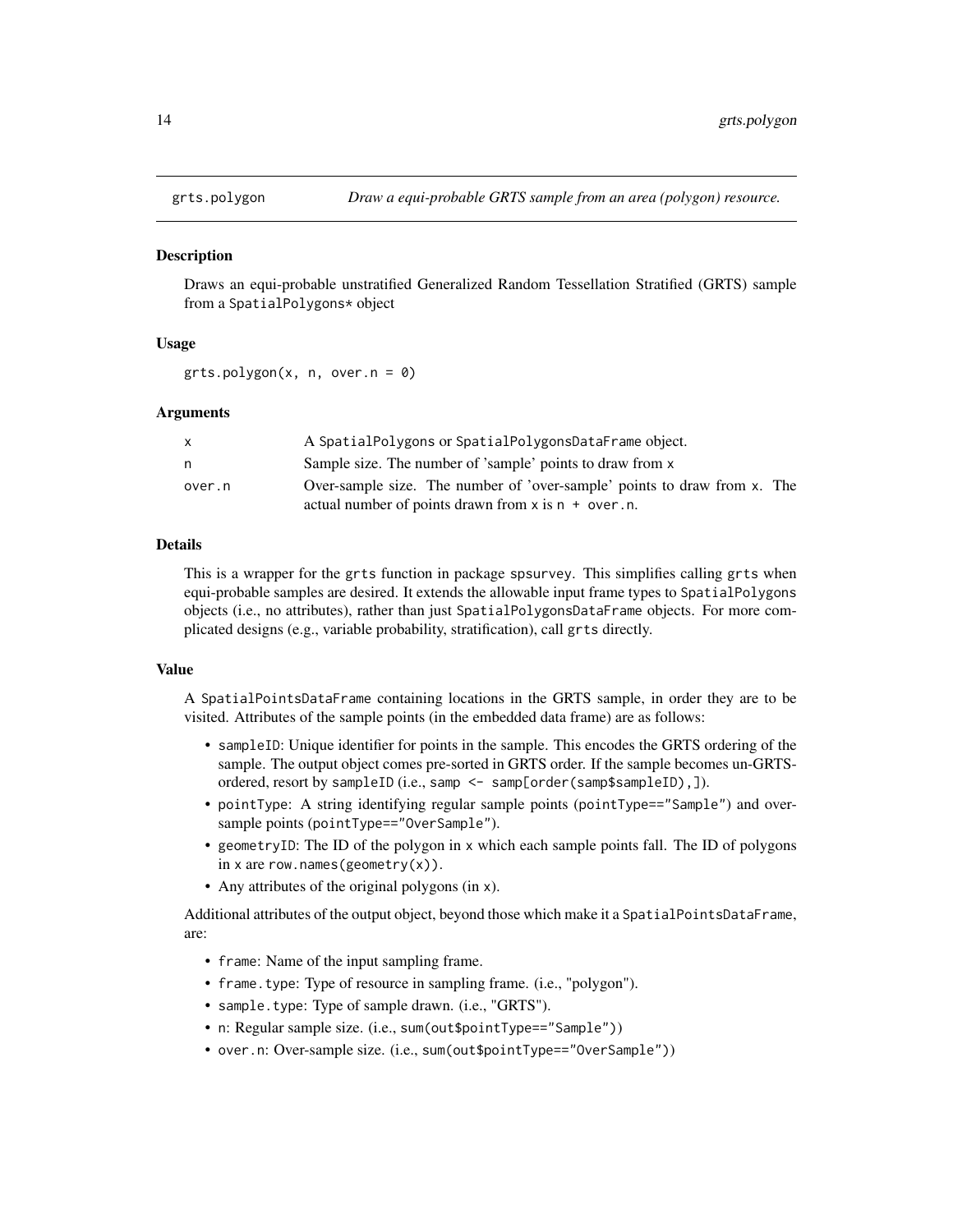#### <span id="page-14-0"></span>hal.line 15

# Author(s)

Trent McDonald

# References

Stevens, D. L. and A. R. Olsen (1999). Spatially restricted surveys over time for aquatic resources. Journal of Agricultural, Biological, and Environmental Statistics 4 (4), 415-428.

Stevens, D. L. and A. R. Olsen (2004). Spatially balanced sampling of natural resources. Journal of the American Statistical Association 99, 262-278.

# See Also

[grts.line](#page-9-1), [grts.polygon](#page-13-1), [hal.polygon](#page-19-1), [bas.polygon](#page-6-1), [sdraw](#page-39-1)

# Examples

```
# Draw sample
WA.sample <- grts.polygon(WA,100,50)
# Plot
plot( WA )
# Plot 'sample' locations
plot( WA.sample[ WA.sample$pointType == "Sample", ], pch=16, add=TRUE, col="red" )
# Plot 'over sample' locations
plot( WA.sample[ WA.sample$pointType == "OverSample", ], pch=1, add=TRUE, col="blue" )
```
<span id="page-14-1"></span>hal.line *Draws a Halton Lattice sample from a linear (line) resource .*

#### Description

Draws a Halton Lattice sample from a SpatialLines\* object.

# Usage

```
hal.line(x, n, J = NULL, eta = c(1, 1), bases = c(2, 3), balance = "1D",
  frame.spacing = NULL)
```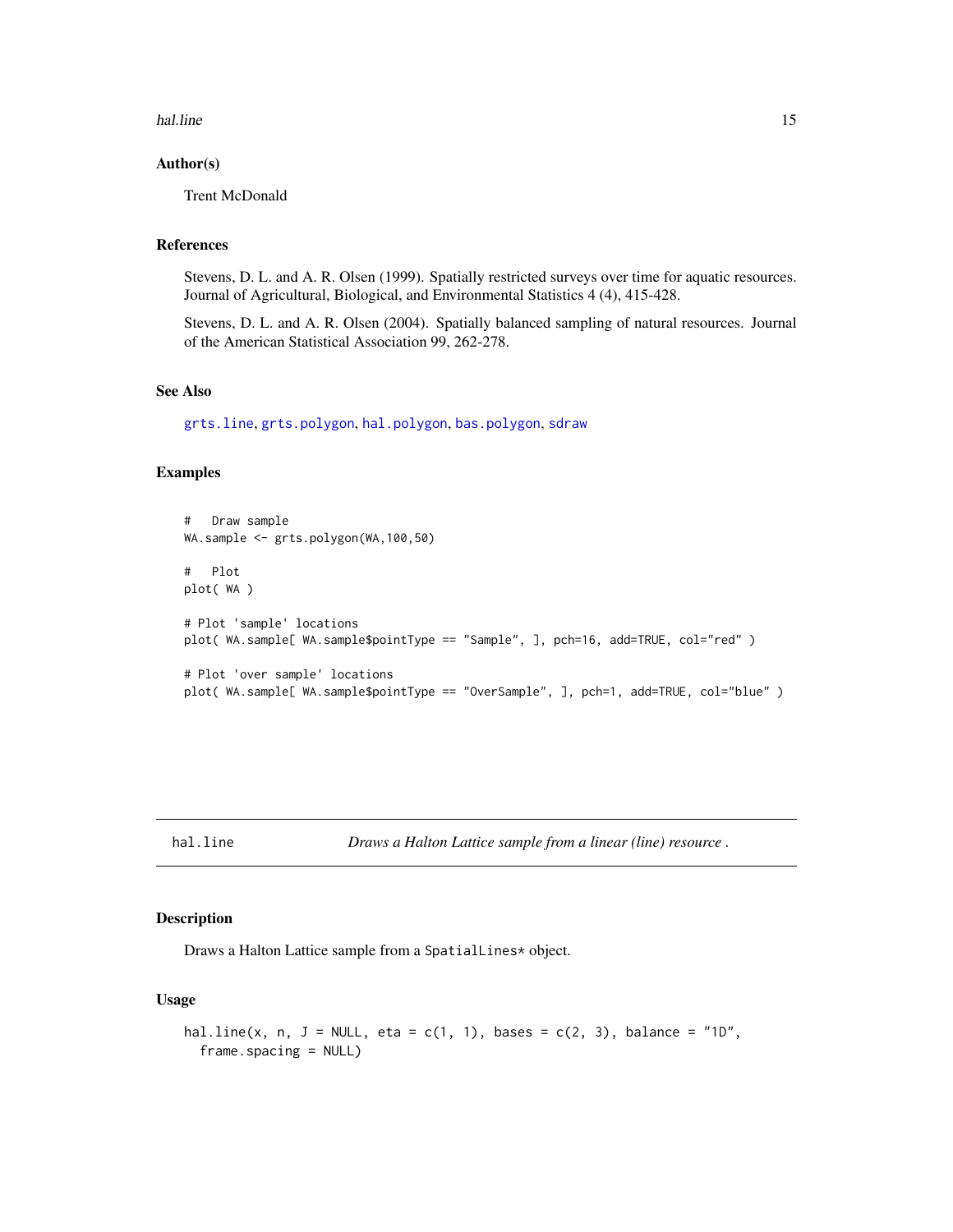# <span id="page-15-0"></span>Arguments

| х             | A SpatialLines or SpatialLinesDataFrame object. This object must contain at<br>least 1 line. If it contains more than 1 line, the HAL sample is drawn from the<br>union of all lines.                                                                                                                                                                                                                                                                                                                                                                                                                                                                                                                                                                             |
|---------------|-------------------------------------------------------------------------------------------------------------------------------------------------------------------------------------------------------------------------------------------------------------------------------------------------------------------------------------------------------------------------------------------------------------------------------------------------------------------------------------------------------------------------------------------------------------------------------------------------------------------------------------------------------------------------------------------------------------------------------------------------------------------|
| n             | Sample size. Number of locations to draw from the set of all lines contained in<br>х.                                                                                                                                                                                                                                                                                                                                                                                                                                                                                                                                                                                                                                                                             |
| J             | A 2X1 vector of base powers. J[1] is for horizontal, J[2] for vertical dimen-<br>sion. J determines the size and shape of the smallest Halton boxes. There are<br>bases[1]^J[1] vertical columns of Halton boxes over x's bounding box, and<br>bases[2]^J[2] horizontal rows of Halton boxes over the bounding box, for a<br>total of prod(bases $\gamma$ J) total boxes. The dimension of each box is $c(dx, dy) / ($ bases $\gamma$ J),<br>where $c(dx, dy)$ are the horizontal and vertical extents of x's bounding box. If<br>J=NULL (the default), J is chosen so that Halton boxes are as square as possible.                                                                                                                                               |
| eta           | When balance is "2D", eta is a $2X1$ vector specifying the number of points to<br>add in the horizontal and vertical dimensions of each Halton box. e.g., if $eta =$<br>$c(3,2)$ , a grid of 3 (horizontal) by 2 (vertical) points is added inside each Halton<br>box. Size and shape of Halton boxes is controlled by J parameter.                                                                                                                                                                                                                                                                                                                                                                                                                               |
| bases         | If balance == $"2D"$ , this is a 2X1 vector of co-prime Halton bases. If balance == $"1D"$ ,<br>this is the single (scalar) Halton base to use. If length (bases) $= 2$ and<br>balance $==$ "1D", the first element of bases is used.                                                                                                                                                                                                                                                                                                                                                                                                                                                                                                                             |
| balance       | Option specifying how spatial balance is maintained. The options are "1D" or<br>"2D".                                                                                                                                                                                                                                                                                                                                                                                                                                                                                                                                                                                                                                                                             |
|               | Under "1D" all lines in x are stretched straight and laid end-to-end in the order<br>the appear in x and a 1-dimensional BAS sample is taken from the amalgamated<br>line. Sample locations are then mapped back to two dimensional space and<br>appear on the original lines. This method maintains 1D spatial balance, but not<br>2D balance. Spatially balanced samples in 1D may not look spatially balanced<br>when plotted in 2 dimensions.<br>Under "2D" a systematic sample of points along the union of all lines in x<br>is drawn first, and a 2-dimensional BAS sample of the points is drawn (see<br>bas. point). This maintains 2D spatial balance of sample locations on the lines,<br>but is slower than "1D".                                     |
| frame.spacing | If balance $==$ "2D", this is the desired spacing of points on lines prior to sam-<br>pling via HAL. If balance $==$ "2D", the first step is discretization of lines<br>by placing equally-spaced points on all lines. Then, points are sampled using<br>Halton sampling (see hal.point) for points. This parameter controls spacing<br>of points during the discretization of lines. For example, specifying 50, and<br>assuming x is projected to UTM meters, means points will be placed every<br>50 meters along all lines in x before sampling. x should be projected before<br>sampling so that pt. spacing makes sense. If pt. spacing is not specified and<br>balance $==$ "20", 1000*n points will be placed along all lines during dis-<br>cretization. |

# Details

A HAL sample is drawn from the union of all lines in x by discretization of lines using points spaced pt.spacing apart. The discretized points are then sampled using the HAL method for points (see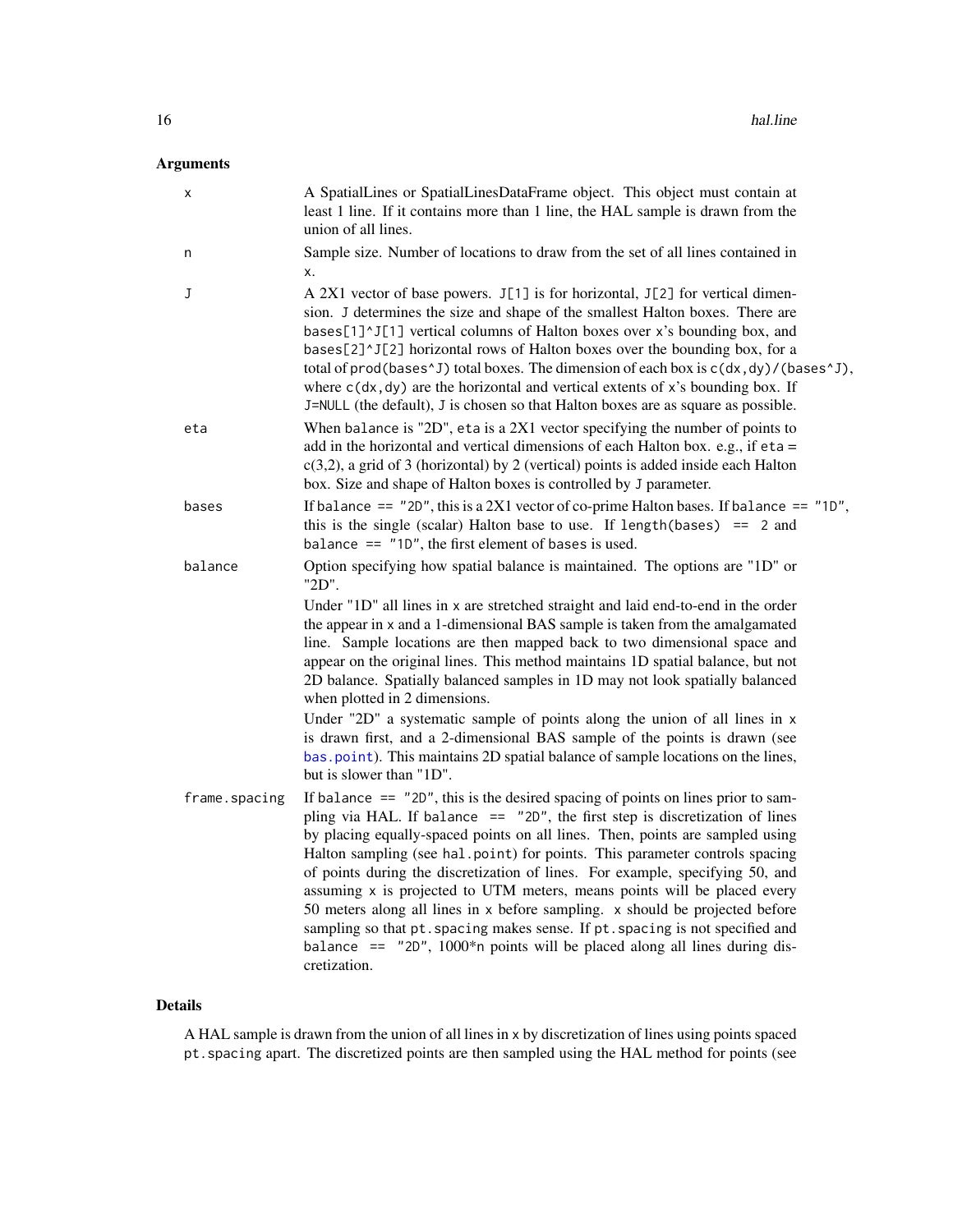#### <span id="page-16-0"></span>hal.line 17

[hal.point](#page-17-1)).

#### Value

A SpatialPointsDataFrame containing locations in the HAL sample, in HAL order. Attributes of the sample points are:

- sampleID: A unique identifier for every sample point. This encodes the HAL order. return[order(return\$sampleID) will sort the returned object in HAL order. sampleID's, in the HAL case, are not consecutive. sampleID's are usually the Halton indices for the Halton boxes containing the point, after adding random cycles for multiple points in the same box (see [halton.frame](#page-22-1)). If the sample cycled around to the beginning of the frame, because random start fell at the end, the sample number is appended to the beginning of the normal sampleID's so they will sort the frame in the proper order.
- geometryID: The ID of the line in x on which each sample point falls. The ID of lines in x are row.names(x).
- Any attributes of the original lines (in x).

Additional attributes of the output object, beyond those which make it a SpatialPointsDataFrame, are:

- frame: Name of the input sampling frame.
- frame.type: Type of resource in sampling frame. (i.e., "line").
- sample.type: Type of sample drawn. (i.e., "BAS").
- balance: The type of balance ("1d" or "2d").
- random.start: The random seed for the random-start 1D or 2D Halton sequence that produced the sample. If balance=="1D",
- random.start: The random start of the sample in the 1D or 2D Halton frame. The Halton frame is a list of all points sorted in Halton order. Halton order is the Halton index of each point, with random cycles added to multiple points in the same Halton box. If balance=="2D", this is a random number between  $0$  and the number of points in the discretization of  $x$  (see frame. spacing). If balance==" $1D$ ", this is a random number between 0 and the number of points in the 1D Halton lattice discretization of x (see parameters J and eta). The sample consists of the n consecutive units starting at random.start+1 in the sorted Halton frame.

#### Author(s)

Trent McDonald

# See Also

[bas.line](#page-3-1), [hal.point](#page-17-1), [hal.polygon](#page-19-1), [sdraw](#page-39-1)

# Examples

```
# Default sample of Hawaii coastline. 1D balance
samp <- hal.line( HI.coast, 100 )
```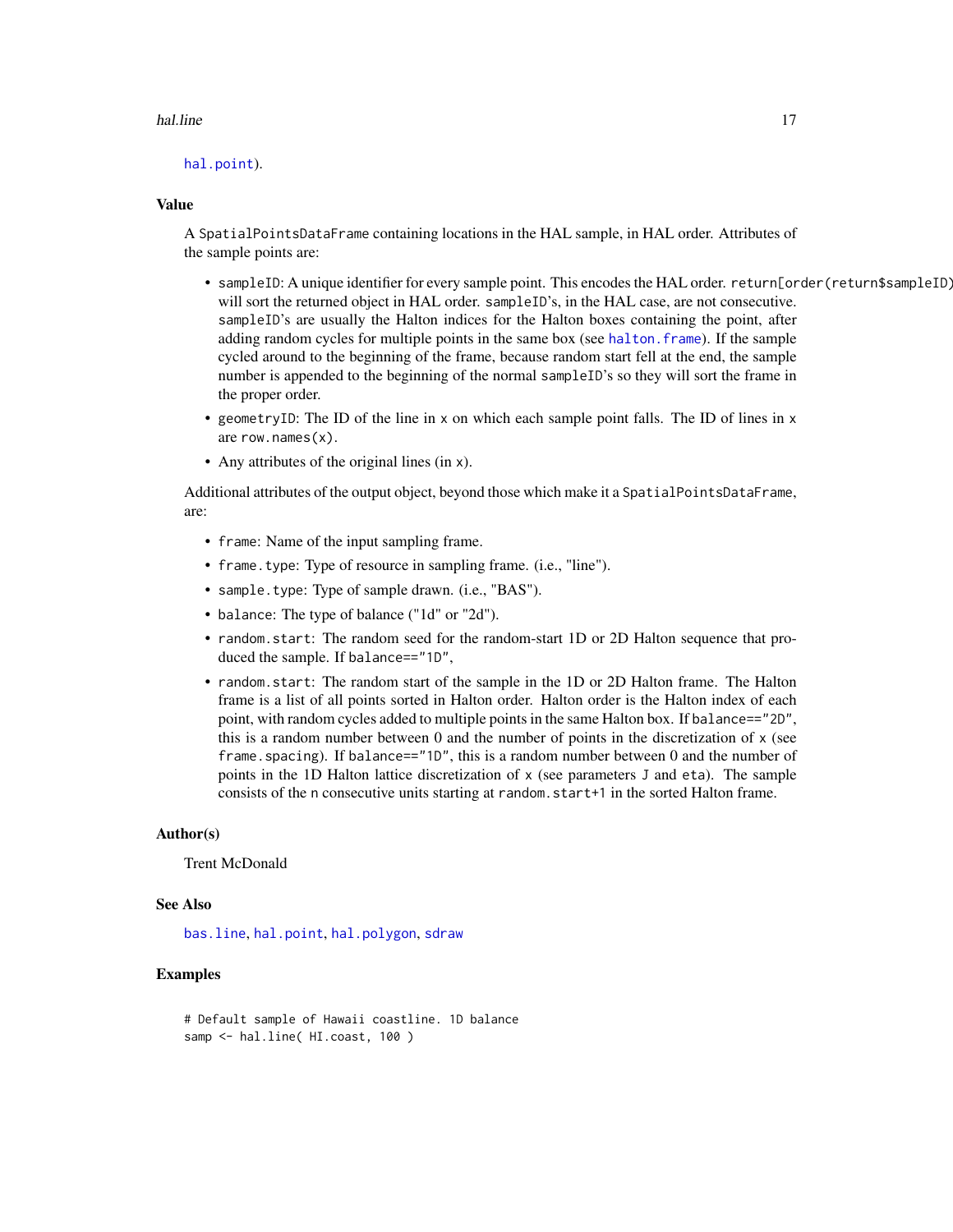```
# Desire frame with spacing = 500 meters
# Frame has ~3144 points = lineLength(HI.coast)/500
samp <- hal.line( HI.coast, 100, balance="2D", frame.spacing=500)
# Desire 2000 points in frame
# Set frame.spacing = lineLength / 2000
# Set Halton lattice to contain
# 2592 boxes = prod(c(2,3)^{c}(5,4))samp <- hal.line( HI.coast, 100, J=c(5,4), balance="2D",
   frame.spacing=lineLength(HI.coast)/2000)
```
<span id="page-17-1"></span>hal.point *Draws a Halton Lattice sample from a discrete (point) resource.*

# **Description**

Draws a Halton Lattice sample from a SpatialPoints\* object.

#### Usage

hal.point(x, n,  $J = NULL$ , bases =  $c(2, 3)$ )

# Arguments

| X     | A SpatialPoints or SpatialPointsDataFrame object. This object must con-<br>tain at least 1 point.                                                                                                                                                                                                                                                                                                                                                                                                                                                                                                                                                                |
|-------|------------------------------------------------------------------------------------------------------------------------------------------------------------------------------------------------------------------------------------------------------------------------------------------------------------------------------------------------------------------------------------------------------------------------------------------------------------------------------------------------------------------------------------------------------------------------------------------------------------------------------------------------------------------|
| n     | Sample size. Number of locations to draw from the set of points contained in x.                                                                                                                                                                                                                                                                                                                                                                                                                                                                                                                                                                                  |
|       | A 2X1 vector of base powers. $J[1]$ is for horizontal, $J[2]$ for vertical dimen-<br>sion. J determines the size and shape of the smallest Halton boxes. There are<br>bases[1] $^{\prime}$ J[1] vertical columns of Halton boxes over x's bounding box, and<br>bases[2] $\textdegree$ 1[2] horizontal rows of Halton boxes over the bounding box, for a<br>total of prod(bases <sup><math>\wedge</math>J)</sup> boxes. The dimension of each box is $c(dx, dy) / ($ bases $\wedge$ J),<br>where $c(dx, dy)$ are the horizontal and vertical extents of x's bounding box. If<br>J=NULL (the default), J is chosen so that Halton boxes are as square as possible. |
| bases | 2X1 vector of Halton bases. These must be co-prime.                                                                                                                                                                                                                                                                                                                                                                                                                                                                                                                                                                                                              |

#### Details

A brief description of Halton Lattice sampling for points: Given a set of Halton Lattice parameters J and bases, a lattice of Halton boxes is constructed over the bounding box of the input points. This results in prod(bases^J) Halton boxes on the bounding box. The Halton index of all boxes is computed and assigned to points that lie in each box. Points that lie in the same Halton box are randomly assigned unique Halton cycle numbers. This separates points in the same Halton box by at least prod(bases^J) units when indices are mapped to the real line. Finally, a random number between 1 and the largest Halton (index+cycle) is drawn, and the next n units in the mapped real numbers are taken as the sample, restarting from the beginning if necessary.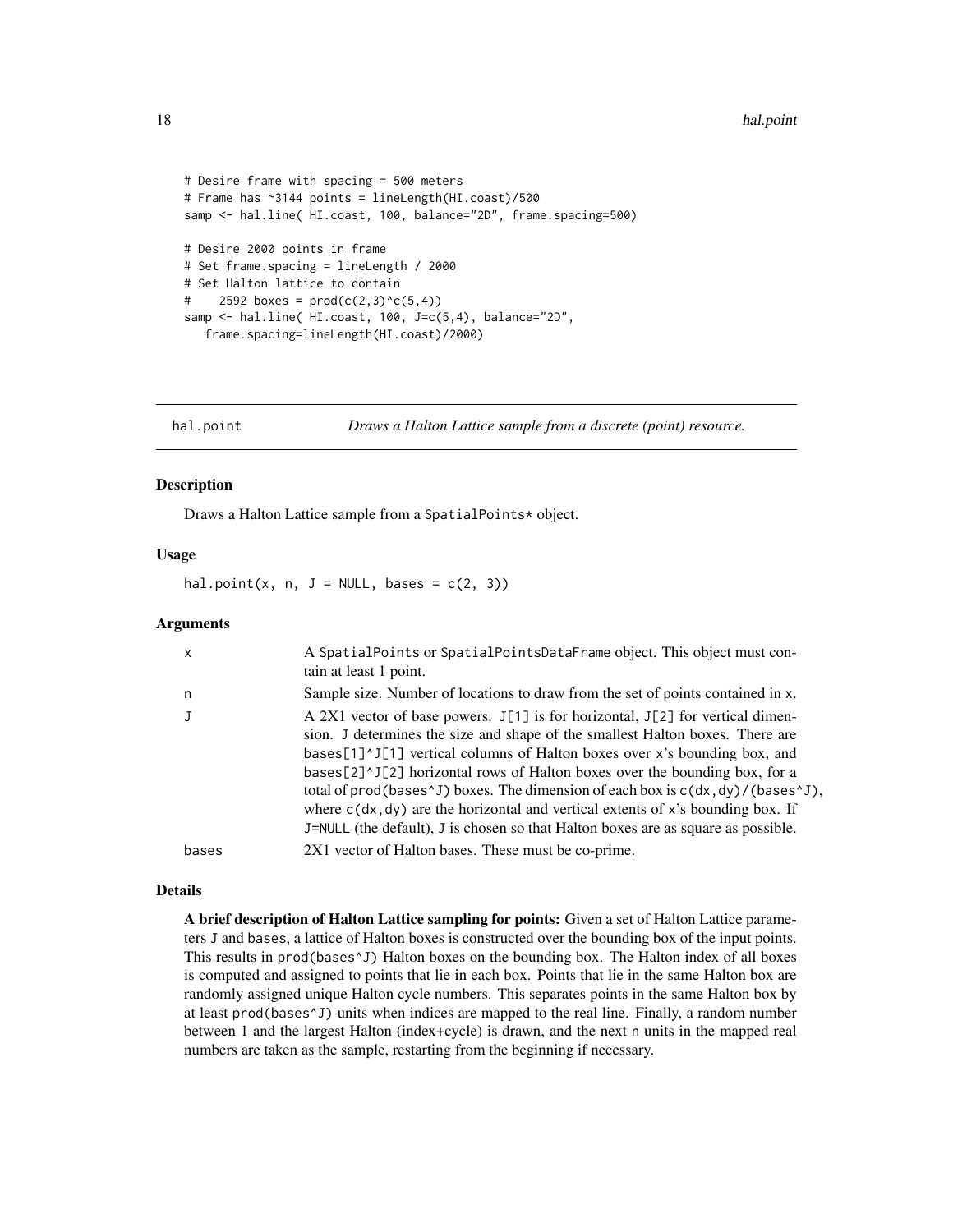#### <span id="page-18-0"></span>hal.point 19

#### Value

A SpatialPointsDataFrame containing locations in the HAL sample, in HAL order. Attributes of the sample points are:

- sampleID: A unique identifier for every sample point that encodes the HAL order. return[order(return\$sampleID), will sort the returned object in HAL order. sampleID's, in the HAL case, are not consecutive. sampleID's are the Halton indices for the Halton boxes containing the point, after adding random cycles to multiple points in the same box (see [halton.frame](#page-22-1)). If the sample cycled around to the beginning of the frame, because random start fell at the end, the sample number is appended to the beginning of the normal sampleID's so they will sort the frame in the proper order.
- HaltonIndex: The index of the Halton box containing the point. This column is not, in general, unique. Points with the same HaltonIndex are in the same Halton box, and are "close" in space.
- geometryID: The ID of the sampled point in  $x$  The ID of points in  $x$  are row.names( $x$ ).
- Any attributes of the original points (in x).

Additional attributes of the output object, beyond those which make it a SpatialPointsDataFrame, are:

- frame: Name of the input sampling frame.
- frame.type: Type of resource in sampling frame. (i.e., "point").
- sample.type: Type of sample drawn. (i.e., "HAL").
- J: Exponents of the bases used to form the lattice of Halton boxes. This is either the input J, or the J vector computed by [halton.indices](#page-24-1).
- bases: Bases of the Halton sequence used to draw the sample.
- hl.box: The bounding box around points in x used to draw the sample. See [halton.indices](#page-24-1).
- random.start: The random start of the sample in the Halton frame. The Halton frame is a list of all points sorted in Halton order. Halton order is the Halton index of each point, with random cycles added to multiple points in the same Halton box. This is a random number between 0 and the number of points in x minus 1 . The sample consists of the n consecutive units starting at random.start+1 in the sorted Halton frame.

# Author(s)

Trent McDonald

#### See Also

[hal.line](#page-14-1), [hal.polygon](#page-19-1), [sdraw](#page-39-1), [bas.point](#page-5-1)

# Examples

# Draw sample of Hawaii coastline # This takes approximately 30 seconds to run data(WA.cities)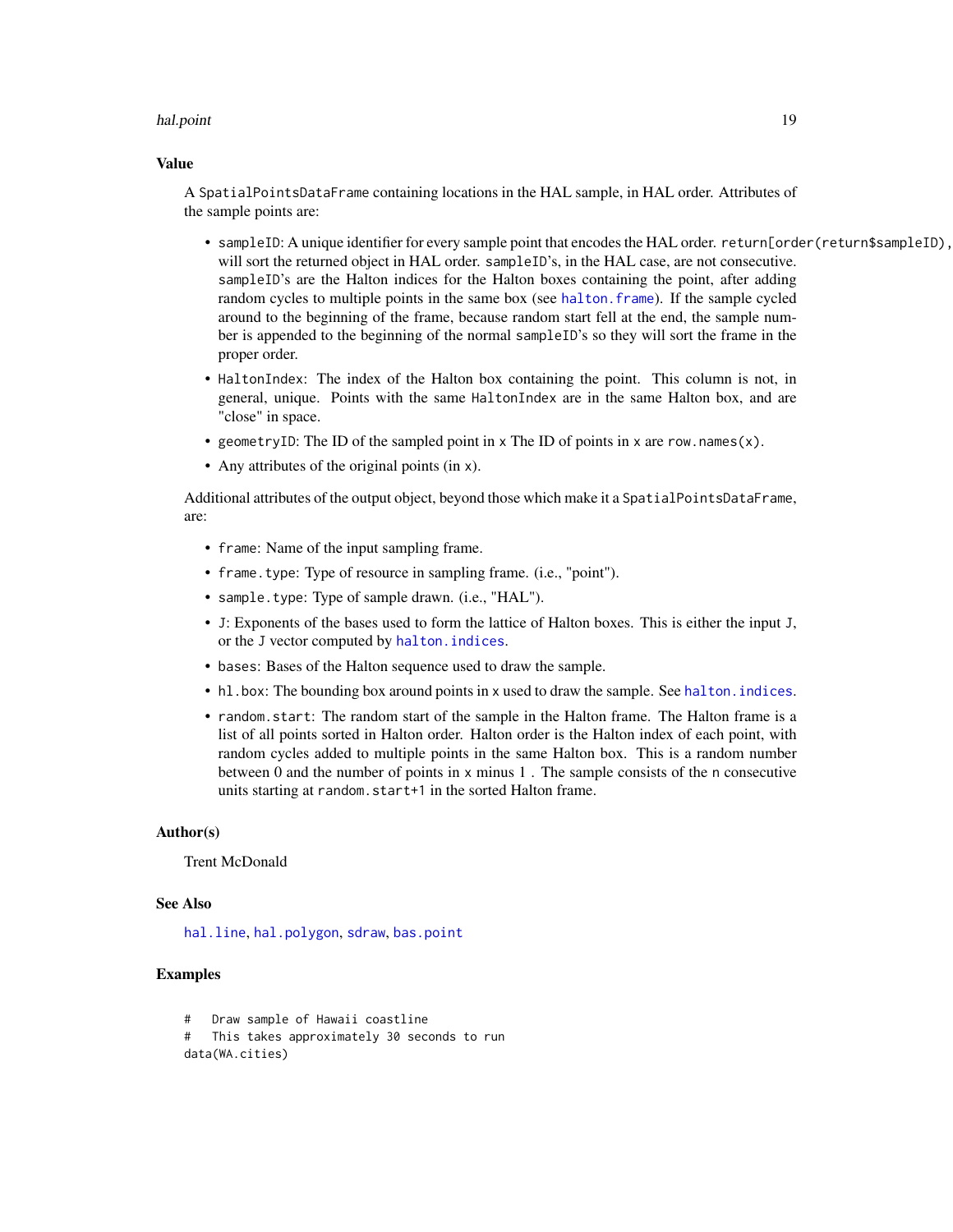```
samp <- hal.point( WA.cities, 100 )
# Different lattice topology
samp <- hal.point( WA.cities, 100, J=c(10,4))
```
<span id="page-19-1"></span>hal.polygon *Draws a Halton Lattice sample from an area (polygon) resource.*

# Description

Draws a Halton Lattice sample from a SpatialPolygons\* object.

# Usage

```
hal.polygon(x, n, J = NULL, eta = c(1, 1), triangular = FALSE,
 bases = c(2, 3), init.n.factor = 1000)
```
# Arguments

| X             | A SpatialPoints or SpatialPointsDataFrame object. This object must con-<br>tain at least 1 polygon.                                                                                                                                                                                                                                                                                                                                                                                                                                                                                                                                                                                                                       |  |
|---------------|---------------------------------------------------------------------------------------------------------------------------------------------------------------------------------------------------------------------------------------------------------------------------------------------------------------------------------------------------------------------------------------------------------------------------------------------------------------------------------------------------------------------------------------------------------------------------------------------------------------------------------------------------------------------------------------------------------------------------|--|
| n             | Sample size. Number of locations to draw from the union of all polygons con-<br>tained in x.                                                                                                                                                                                                                                                                                                                                                                                                                                                                                                                                                                                                                              |  |
| J             | A 2X1 vector of base powers. J[1] is for horizontal, J[2] for vertical dimen-<br>sion. J determines the size and shape of the smallest Halton boxes. There are<br>bases[1]^J[1] vertical columns of Halton boxes over x's bounding box, and<br>bases[2]^J[2] horizontal rows of Halton boxes over the bounding box, for a<br>total of prod(bases $\gamma$ J) total boxes. The dimension of each box is $c(dx, dy) / ($ bases $\gamma$ J),<br>where $c(dx, dy)$ are the horizontal and vertical extents of x's bounding box. If<br>J=NULL (the default), J is chosen so that approximately 1000*n Halton boxes<br>are placed in the bounding box of polygons, each as square as possible and each<br>containing one point, |  |
| eta           | A 2X1 vector specifying the number of points to add in the horizontal and verti-<br>cal dimensions of each Halton box. e.g., if $eta = c(3,2)$ , a grid of 3 (horizontal)<br>by 2 (vertical) points is added inside each Halton box.                                                                                                                                                                                                                                                                                                                                                                                                                                                                                      |  |
| triangular    | A boolean scalar. If TRUE, odd horizontal rows of the Halton lattice are moved<br>one-quarter a Halton box width to the right, while even rows of the Halton lattice<br>are moved one-quarter of a Halton box width to the left. This creates a triangular<br>Halton lattice over the bounding box of the polygons. If FALSE, a rectangular<br>Halton lattice is constructed.                                                                                                                                                                                                                                                                                                                                             |  |
| bases         | 2X1 vector of Halton bases. These must be co-prime.                                                                                                                                                                                                                                                                                                                                                                                                                                                                                                                                                                                                                                                                       |  |
| init.n.factor | A scalar factor controlling the approximate number of points in the Halton lat-<br>tice to place inside the polygons before sampling. If J is not specified, approx-<br>imately init.n.factor*n points are placed in the Halton lattice overlaid on<br>the polygons of x. Points in the Halton lattice are then sampled using the HAL<br>method for points. init.n. factor*n is the approximate frame size.                                                                                                                                                                                                                                                                                                               |  |

<span id="page-19-0"></span>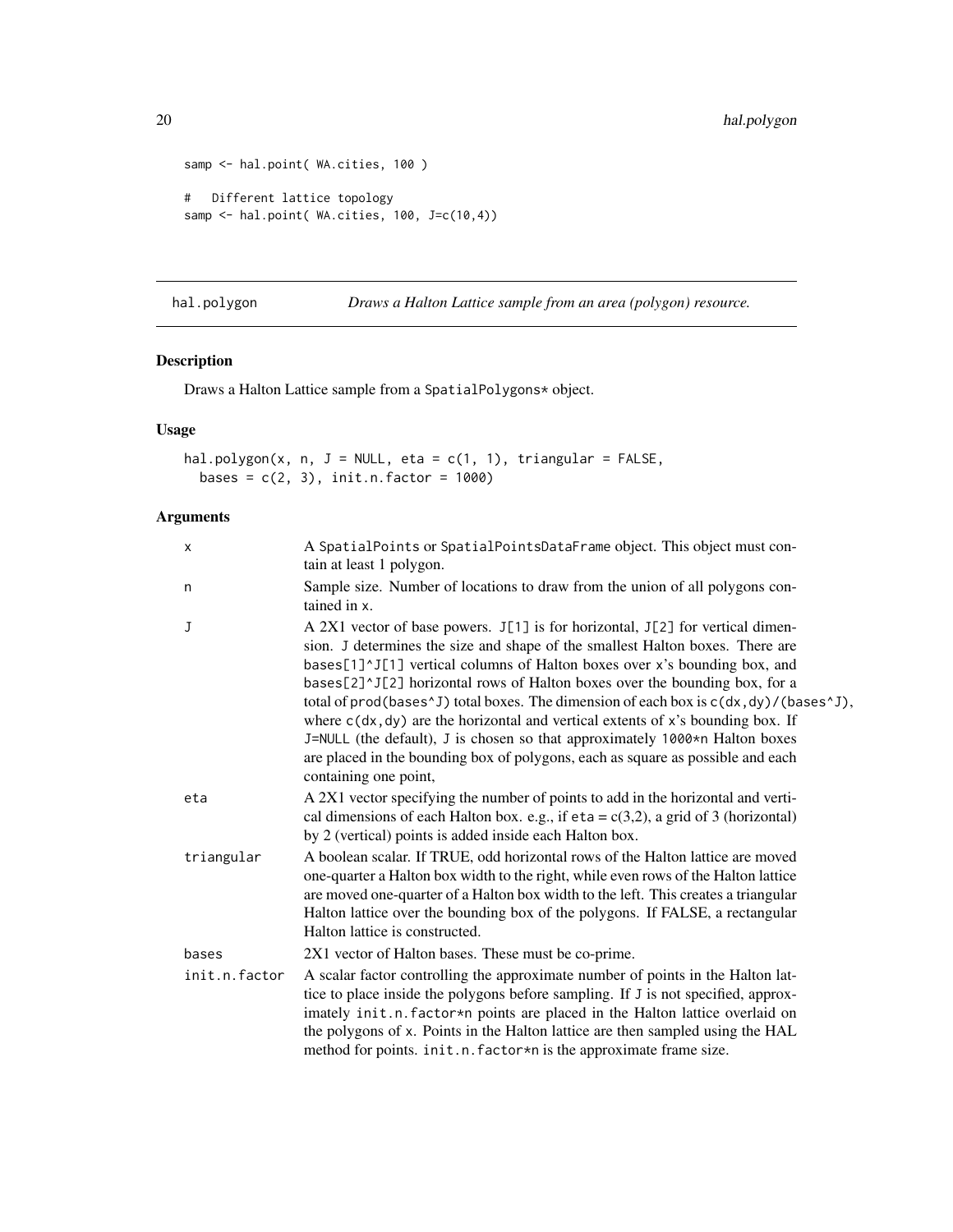# <span id="page-20-0"></span>hal.polygon 21

#### Details

A brief description of Halton Lattice sampling for polygons: Given a set of Halton Lattice parameters J, bases, eta, and triangular, the bounding box around all polygons is partitioned using a Halton lattice of prod(bases^J) boxes, each containing prod(eta) points. Points not inside at least one polygon are dropped. All this is done by [halton.lattice.polygon](#page-31-1). The resulting points (the Halton lattice frame) are passed to hal.point and sampled using the HAL method for points.

# Value

A SpatialPointsDataFrame containing locations in the HAL sample, in HAL order. Attributes of the sample points are:

- sampleID: A unique identifier for every sample point. This encodes the HAL order. return[order(return\$sampleID) will sort the returned object in HAL order.
- HaltonIndex: The index of the Halton box containing the point. This column is not, in general, unique. Points with the same HaltonIndex are in the same Halton box, and are "close" in space.
- geometryID: The ID of the polygon in x containing each sample point. The ID of polygons in x are row.names(geometry(x)).
- Any attributes of the original polygons (in x).

Additional attributes of the output object, beyond those which make it a SpatialPointsDataFrame, are:

- frame: Name of the input sampling frame.
- frame.type: Type of resource in sampling frame. (i.e., "polygon").
- sample.type: Type of sample drawn. (i.e., "HAL").
- J: Exponents of the bases used to form the lattice of Halton boxes. This is either the input J, or the J vector computed by [halton.lattice](#page-29-1).
- bases: Bases of the Halton sequence used to draw the sample.
- eta: the eta vector used in the lattice.
- hl.box: The bounding box around points in x used to draw the sample. See halton. indices.
- triangular: Whether the underlying lattice is triangular or square.
- random.start: The random seed of the Halton lattice sample. See [hal.point](#page-17-1).

# Note

The number of points in the Halton lattice becomes large very quickly. The number of points in the Halton lattice is prod(bases^J)\*prod(eta).

#### Author(s)

Trent McDonald

#### See Also

[hal.line](#page-14-1), [hal.point](#page-17-1), [spsample](#page-0-0)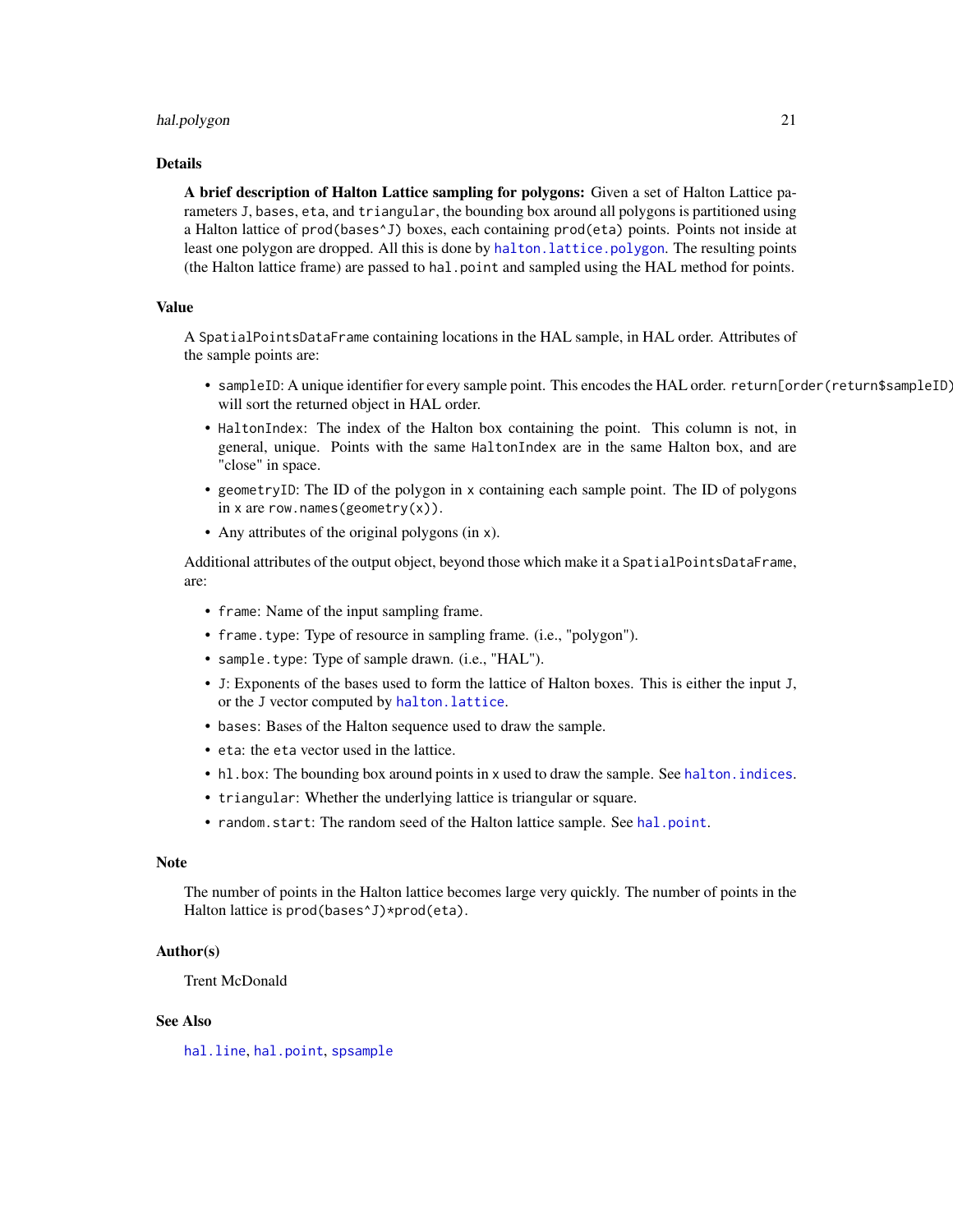# Examples

```
samp \le hal.polygon( WA, 100, J=c(4,3) )
plot(WA)
points( samp, pch=16, col="red" )
# Different lattice topology
samp <- hal.polygon( WA, 100, J=c(8,2), eta=c(2,1), triangular=TRUE)
points( samp, pch=15, col="blue")
```
halton *Compute points in the Halton sequence.*

# Description

Computes points in a multi-dimensional Halton sequence, beginning at specified indices and using specified co-prime bases.

# Usage

halton(n, dim = 1, start =  $0$ , bases = NULL)

# Arguments

| n     | A scalar giving the number of values in the Halton points to produce.                                                                                                                                                                                                                                                                                                                                                                          |  |
|-------|------------------------------------------------------------------------------------------------------------------------------------------------------------------------------------------------------------------------------------------------------------------------------------------------------------------------------------------------------------------------------------------------------------------------------------------------|--|
| dim   | A scalar giving the number of dimensions, equal to the number of van der Corput<br>sequences. Technically, dim==1 produces a van der Corput sequence, dim >=2<br>produces Halton sequences.                                                                                                                                                                                                                                                    |  |
| start | A scalar or a length dim vector giving the starting index (location) for each van<br>der Corput sequence. Origin of each sequence is 0. all(start>=0) must be<br>true.                                                                                                                                                                                                                                                                         |  |
| bases | A length dim vector giving the base to use for each dimension. For a Halton<br>sequence, bases must all be co-prime. No check for common prime factors is<br>performed. If bases is NULL, the first dim primes starting at 2 are used as bases<br>of the Halton sequence. For example, the 4-dimensional Halton sequence would<br>use bases $2, 3, 5,$ and $7$ . The 6-dimensional Halton sequence would use $2, 3, 5,$<br>7, 11, and 13. Etc. |  |

# Details

The Halton sequence is a sequence of dim-dimensional numbers where each dimension is a (1 dimensional) co-prime van der Corput sequence. Here, all van der Corput sequences use bases that are prime numbers. See references below.

<span id="page-21-0"></span>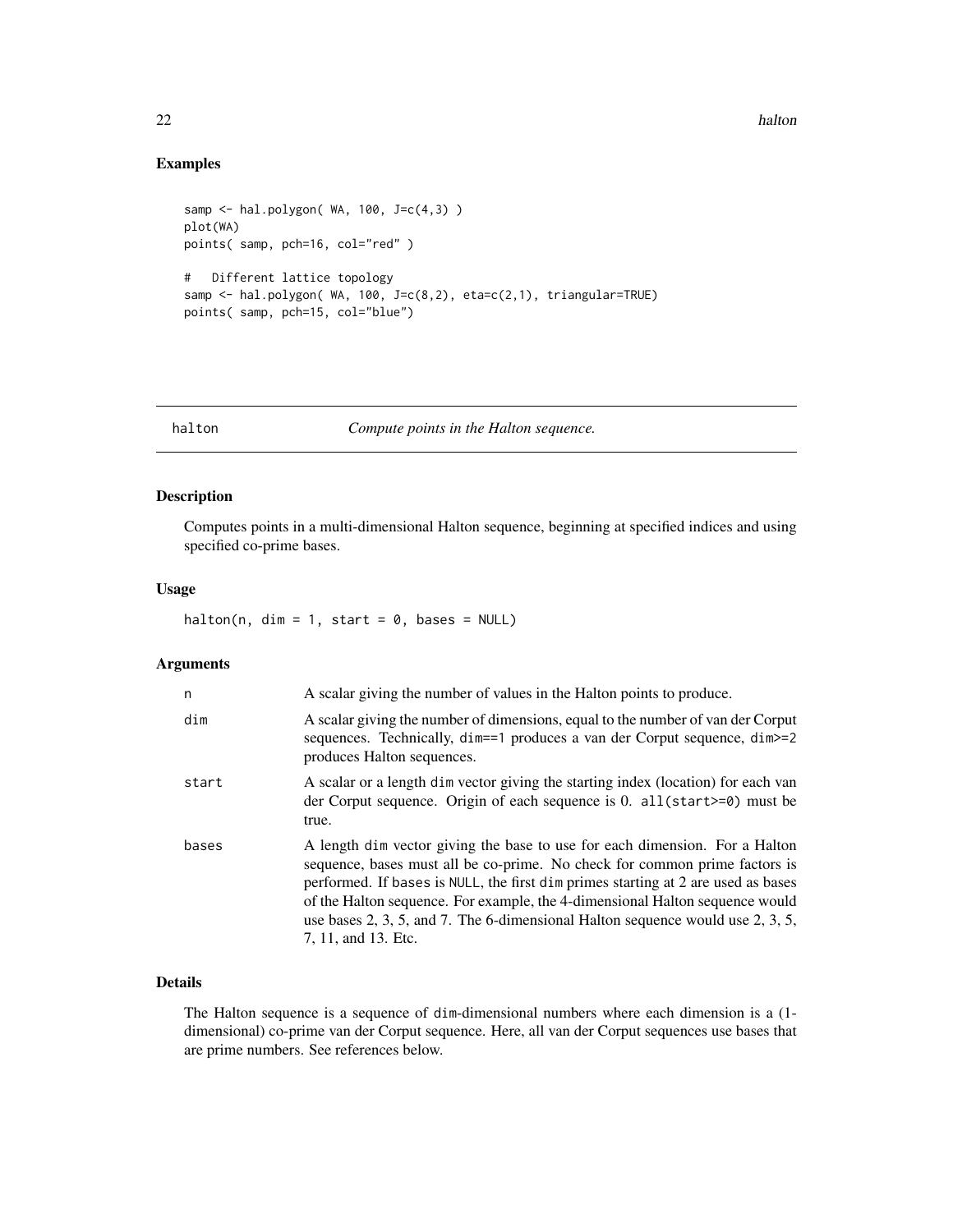#### <span id="page-22-0"></span>halton.frame 23

# Value

A matrix of size n X dim. Each column corresponds to a dimension. Each row is a dim-dimensional Halton point.

# Author(s)

Trent McDonald

# References

van der Corput sequences are described here: [http://en.wikipedia.org/wiki/Van\\_der\\_Corput\\_](http://en.wikipedia.org/wiki/Van_der_Corput_sequence) [sequence](http://en.wikipedia.org/wiki/Van_der_Corput_sequence)

Halton sequences are described here: [http://en.wikipedia.org/wiki/Halton\\_sequence](http://en.wikipedia.org/wiki/Halton_sequence)

Robertson, B.L., J. A. Brown, T. L. McDonald, and P. Jaksons (2013) BAS: "Balanced Acceptance Sampling of Natural Resources", Biometrics, v69, p. 776-784.

# See Also

[halton.indices](#page-24-1)

#### Examples

halton(10,2) halton(10,2, floor(runif(2,max=100000))) # A random-start 2-D Halton sequence of length 10

<span id="page-22-1"></span>

halton.frame *Construct a Halton sampling frame.*

#### Description

Makes a Halton frame from a set of points that have their Halton indices attached. This function identifies points in the same Halton box, and randomly adds Halton cycles to geographically separate nearby points. The frame is then sorted by the new frame indices for sampling.

# Usage

```
halton.frame(x, index.name = attr(x, "index.name"),
  order.name = "HaltonOrder")
```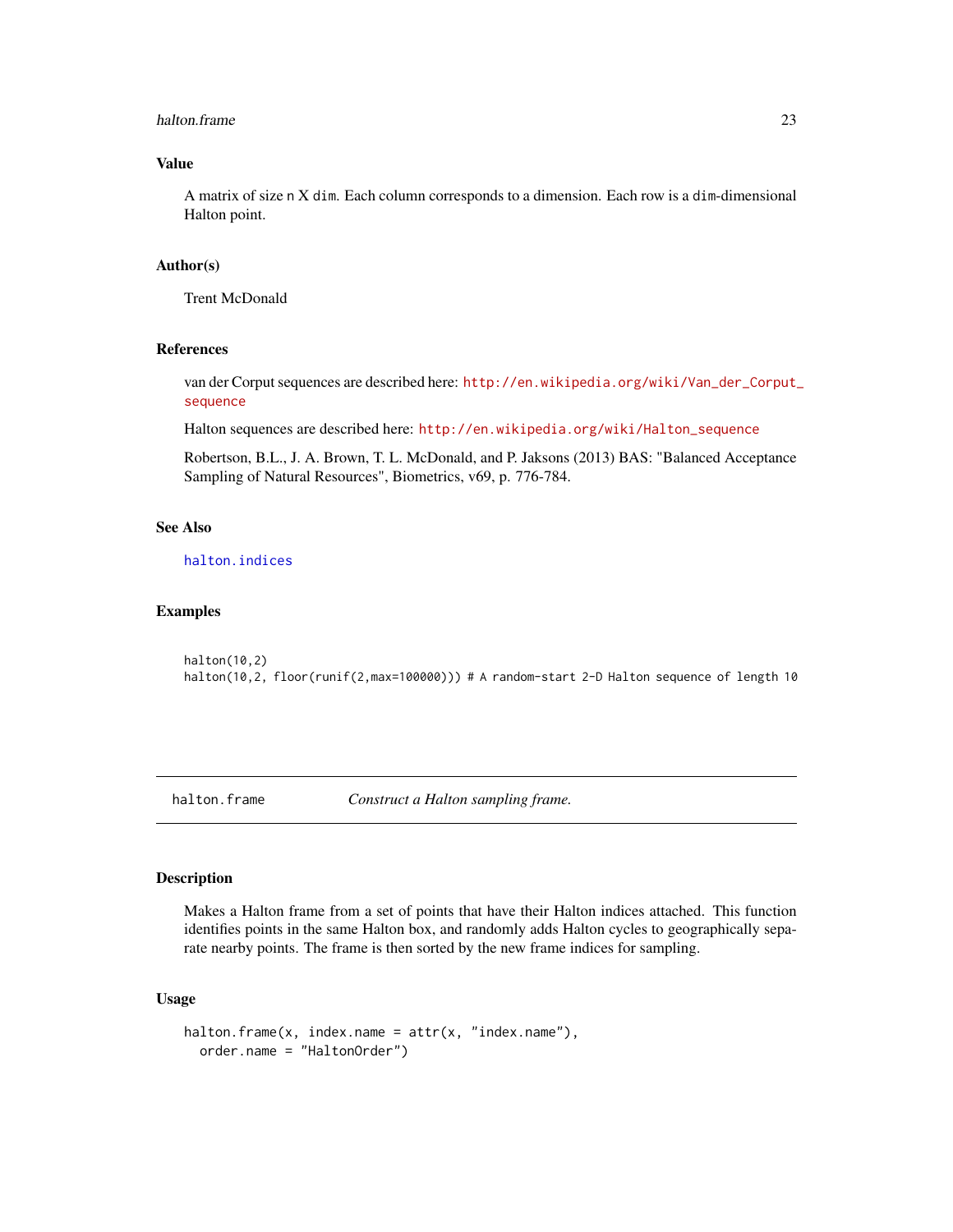#### <span id="page-23-0"></span>**Arguments**

| $\mathsf{x}$ | Either a data frame or a Spatial Points Data Frame object. In particular, the<br>output of halton. indices is acceptable. The data frame, or data frame of the<br>SpatialPointsDataFrame, must contain the Halton indices, which is assumed<br>to be named $attr(x, "index.name").$ The default name for this column when<br>using output from halton.indices is HaltonIndex. Each row of the data<br>frame is a sampling unit to be included in the frame, and the Halton index of<br>the unit is the Halton box the unit falls in. A Spatial Points object without the<br>data frame is not acceptable. |  |
|--------------|-----------------------------------------------------------------------------------------------------------------------------------------------------------------------------------------------------------------------------------------------------------------------------------------------------------------------------------------------------------------------------------------------------------------------------------------------------------------------------------------------------------------------------------------------------------------------------------------------------------|--|
| index.name   | Name of the Halton index column in the input object. This names the column<br>of x containing the index of the Halton box that contains the point represented<br>on that row of x. In reality, this could be any ordering for the rows in x. Du-<br>plicate values of this column are randomly moved to the end of the frame. If<br>index name is missing (the default), x is assumed to have an attribute names<br>index.name                                                                                                                                                                            |  |
| order.name   | Name of the Halton order column in the output object. See description of re-<br>turned object. This parameter is saved as an attribute of the output object.                                                                                                                                                                                                                                                                                                                                                                                                                                              |  |

#### Value

A data frame or SpatialPointsDataFrame suitable for use as a sampling frame. The data frame, or attributes of the points, contain a new index column separating points in the same Halton box, and the output is sorted by this new index. Returned object has the following attributes,

- index.name: Name of the Halton index column used to construct the frame.
- order.name: The name of the Halton ordering column. This column is unique across rows of the output, and orders the output frame, but is not consecutive. This differs from column index.name because points with identical index.name indices have been randomly moved to the end of the frame by adding random Halton cycles.
- J: Halton base powers defining lattice of Halton boxes, if x has a J attribute.
- bases: Base powers defining lattice of Halton boxes, if x has a bases attribute.
- hl.bbox: Bounding box for lattice of Halton boxes, if x has a hl.bbox attribute.

#### Author(s)

Trent McDonald

#### See Also

[halton.indices](#page-24-1)

# Examples

# The following is equivalent to hal.point(WA.cities,20,J=c(6,3))

```
# Define Halton lattice
attr(WA.cities,"J") \leq c(6,3)
attr(WA.cities,"bases") <- c(2,3)
```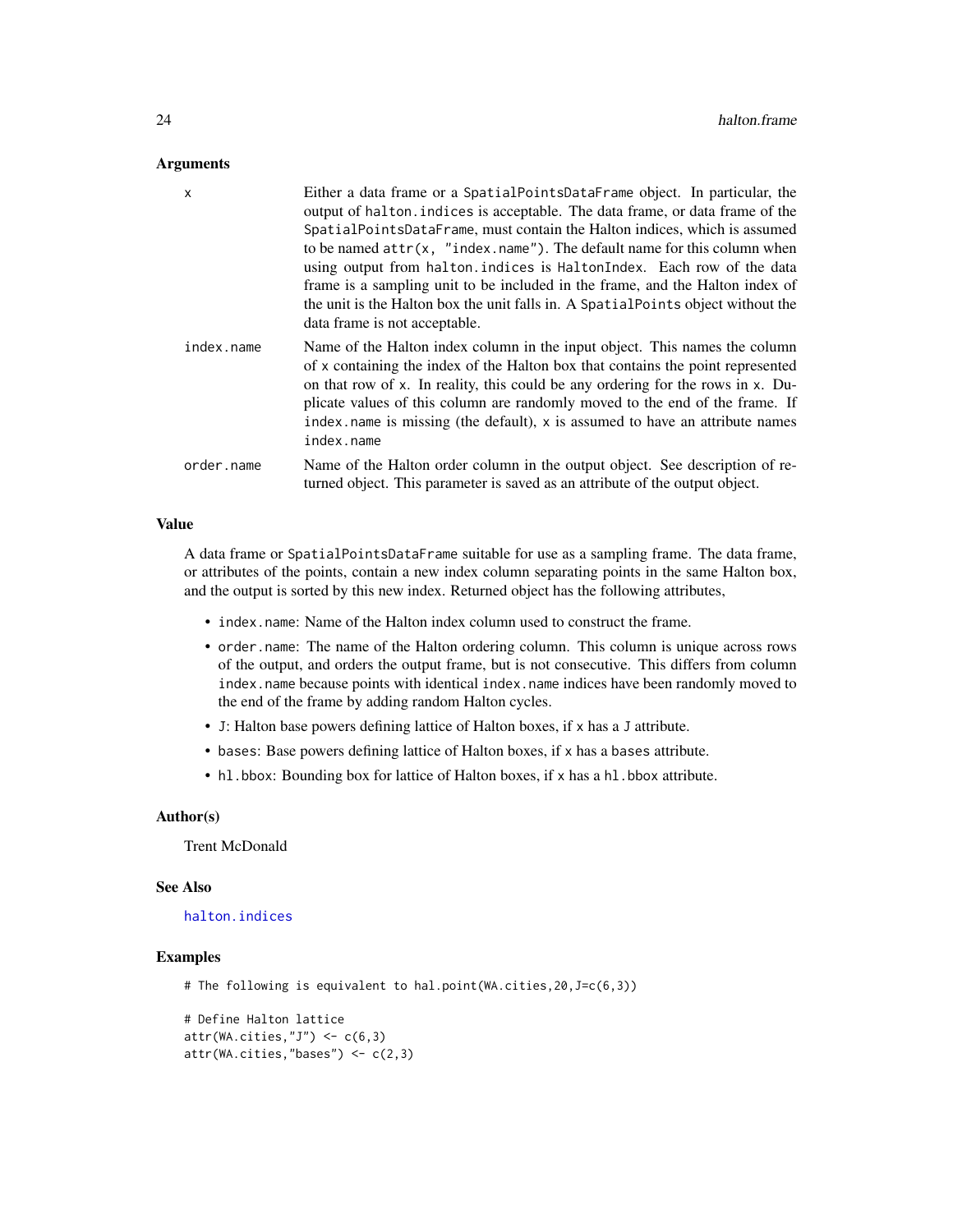# <span id="page-24-0"></span>halton.indices 25

```
# Add tiny amount to right and top of bounding box because Halton boxes are
# closed on the left and bottom. This includes points exactly on top and right
# bounding lines.
attr(WA.cities, "h1.bbox") < - bbox(WA.cities) + c(0,0,1,1)# Compute Halton indices
frame <- halton.indices( WA.cities )
# Separate points in frame that are in same box
frame <- halton.frame(frame)
# Draw sample of size 20
n < - 20random.start <- floor( runif(1,0,nrow(frame)-1 ) )
samp <- frame[ ( ((0:(n-1))+random.start) %% nrow(frame) ) + 1, ]
```
<span id="page-24-1"></span>halton.indices *Halton indices*

# Description

Compute and attach "inverse" or indices of the Halton sequence to points. Points can be an arbitrary set or a Halton lattice.

# Usage

```
halton.indices(x, J = NULL, hl.bbox, bases = c(2, 3),
  index.name = "HaltonIndex", use.CRT = FALSE)
```
# Arguments

| Either a data frame or a Spatial Points* object. Suitable input objects are the<br>output of functions halton. lattice (a data frame) and halton. lattice. polygon<br>(a SpatialPointsDataFrame object).                                                                                                                                                                                                                                                                                                                                                                              |
|---------------------------------------------------------------------------------------------------------------------------------------------------------------------------------------------------------------------------------------------------------------------------------------------------------------------------------------------------------------------------------------------------------------------------------------------------------------------------------------------------------------------------------------------------------------------------------------|
| If x is a data frame, it must either contain the names of coordinates columns as<br>attribute "coordnames", or coordinates must be the first D columns of the data<br>frame. I.e., coordinates are either $x$ [, attr(x, "coordnames")] or $x$ [, 1: length(bases)].<br>This function works for dimensions $>2$ if x is a data frame. Spatial Points*<br>objects are not defined for D>2.                                                                                                                                                                                             |
| A vector of length D containing base powers. J determines the size and shape<br>of the smallest Halton boxes in D space. There are bases[i]^J[i] boxes<br>over the i-th dimension of x's bounding box. Total number Halton boxes is<br>$\text{prod}(\text{bases'}), \text{The size of each box in the i-th dimension is delta[i]/(bases[i]']}.$<br>where $delta[i]$ is the extent of x's bounding box along the i-th dimension. If J<br>is NULL (the default), approximately $length(x)$ boxes will be chosen (approx.<br>one point per box) and boxes will be as square as possible. |
|                                                                                                                                                                                                                                                                                                                                                                                                                                                                                                                                                                                       |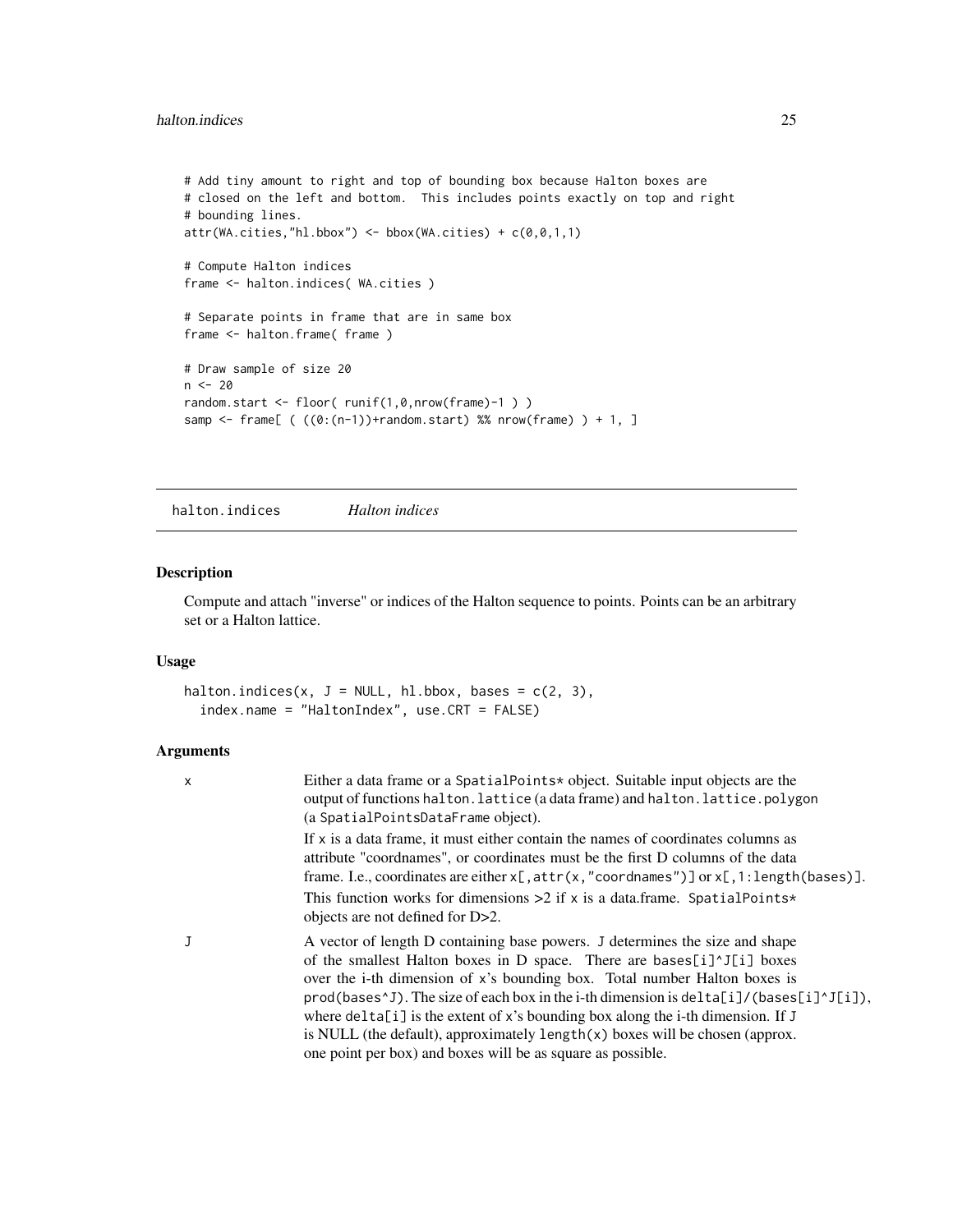<span id="page-25-0"></span>

| hl.bbox    | DX2 matrix containing bounding box of the full set of Halton boxes. First col-<br>umn of this matrix is the lower-left coordinate (i.e., minimums) of the bound-<br>ing box. Second column is the upper-right coordinate (i.e., maximums) of the<br>bounding box. For example, if $D = 2$ , h1. bbox = matrix( $c(min(x), min(y), max(x), max(y))$ , 2).<br>If h1. bbox is missing (the default), the bounding box of x is used, but expanded<br>on the top and right by 1 percent to include any points exactly on the top and<br>right boundaries. If h1.bbox is supplied, keep in mind that all point outside<br>the box, or on the maximums (i.e., $h1.bbox[,2])$ , will not be assigned Halton<br>indices.                               |  |  |
|------------|-----------------------------------------------------------------------------------------------------------------------------------------------------------------------------------------------------------------------------------------------------------------------------------------------------------------------------------------------------------------------------------------------------------------------------------------------------------------------------------------------------------------------------------------------------------------------------------------------------------------------------------------------------------------------------------------------------------------------------------------------|--|--|
| bases      | A vector of length D containing Halton bases. These must be co-prime.                                                                                                                                                                                                                                                                                                                                                                                                                                                                                                                                                                                                                                                                         |  |  |
| index.name | A character string giving the name of the column in the output data frame or<br>SpatialPoints object to contain the Halton indices. This name is saved as an<br>attribute attached to the output object.                                                                                                                                                                                                                                                                                                                                                                                                                                                                                                                                      |  |  |
| use.CRT    | A logical values specifying whether to invert the Halton sequence using the<br>Chinese Remainder Theorem (CRT). The other method (use $CRT = = FALSE$ )<br>is a direct method, and is very fast, but requires multiple huge vectors be allo-<br>cated (size of vectors is prod{bases^J}, see Details). As the number of points<br>grows, eventually the direct method will not be able to allocate sufficient mem-<br>ory (tips: Make sure to run 64-bit R, and try increasing memory limit with<br>memory limit). The CRT method, while much (much) slower, does not re-<br>quire as much memory, and should eventually complete a much larger problem.<br>Patience is required if your problem is big enough to require use. $CRT = TRUE$ . |  |  |

# Details

Halton indices are the arguments to the Halton sequence. This routine is the inverse function for the Halton sequence. Given a point in D space, this routine computes the index (a non-negative integer) of the Halton sequence which maps to the Halton region containing the point.

For example, in 1D, with bases == 2, J == 3, and hl.bbox= $matrix(c(0,1),1)$ , all points in the interval [0,1/8) have Halton index equal to 0, all point in [1/8,2/8) have Halton index 4, points in  $[2/8,3/8)$  have index 2, etc. To check, note that the Halton sequence maps x (mod 8) = 4 to the interval  $[1/8,2/8)$ , x (mod  $8$ ) = 2 are mapped to  $[2/8,3/8)$ , etc. (i.e., check range(halton(200) $[(0:199)$  %% 8 == 4]) and range(halton(200)[(0:199) %% 8 == 2]))

# Value

If  $x$  is a data frame,  $x$  is returned with an addition column. The additional column is named index.name and stores the index of the Halton box containing the point represented on that line of x. If x is a SpatialPoints\* object, a SpatialPointsDataFrame is returned containing the points in x. The attributes of the returned object have an additional column, the index of the Halton box containing the point. Name of the attribute is index.name. If multiple points fall in the same Halton box, their Halton indices are identical.

# Author(s)

Trent McDonald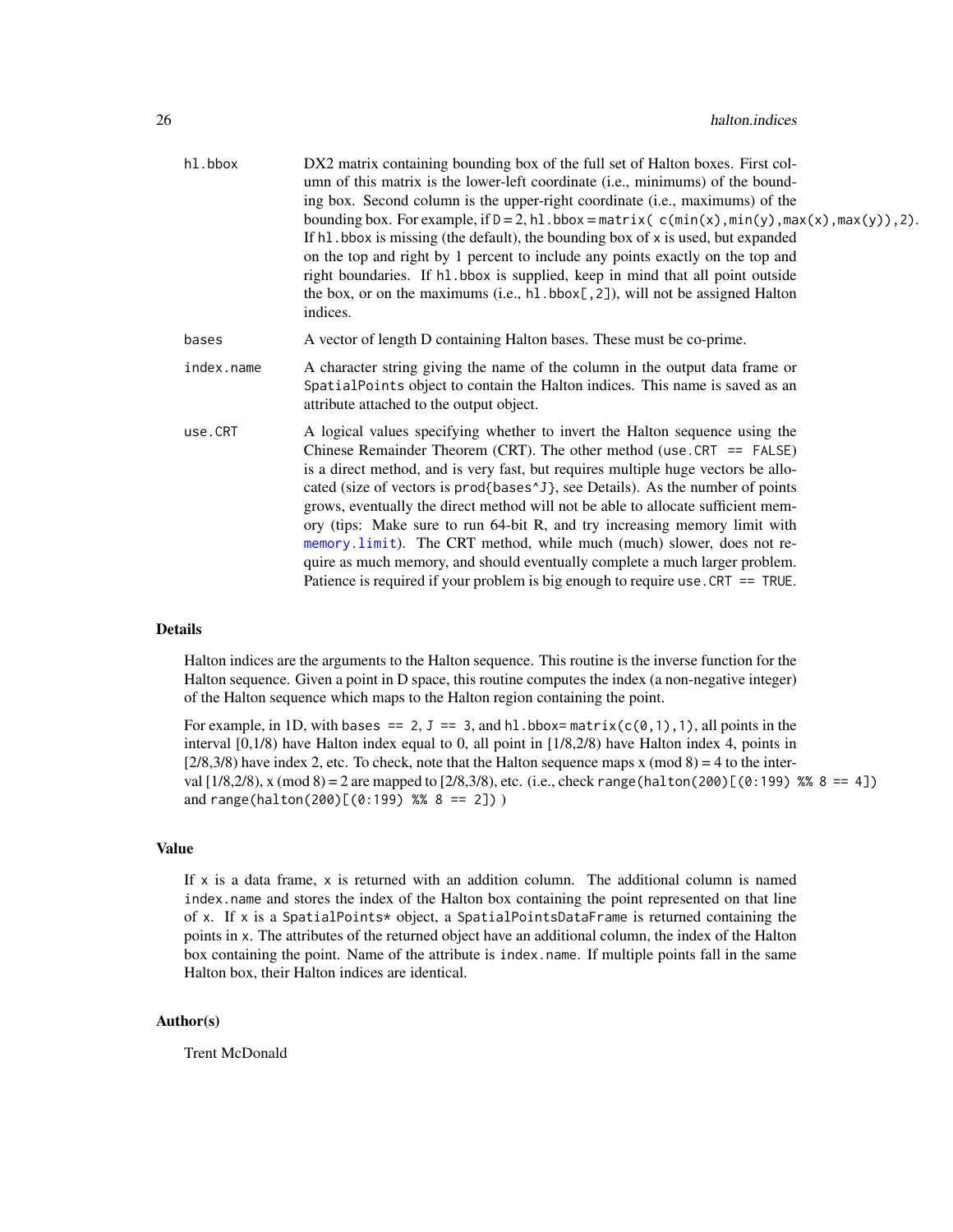# <span id="page-26-0"></span>halton.indices.CRT 27

# See Also

[halton.frame](#page-22-1), [hal.point](#page-17-1)

# Examples

```
# The following is equivalent to hal.point(WA.cities,25,J=c(3,2))
#
# Add tiny amount to right and top of bounding box because Halton boxes are
# closed on the left and bottom. This includes points exactly on the bounding lines.
bb \leq bbox(WA.cities) + c(0,0,1,1)
# Compute Halton indices
frame <- halton.indices( WA.cities, J=c(3,2), hl.bbox=bb )
# Construct Halton frame
frame <- halton.frame(frame)
# Draw HAL sample
n < -25N.frame <- nrow(frame)
m <- floor(runif(1, 0, N.frame)) # Integer 0,...,N.frame-1
ind <- (((0:(n-1)) + m) %% N.frame ) + 1 # Cycle around frame if necessary
samp <- frame[ind,] # draw sample
```
<span id="page-26-1"></span>halton.indices.CRT *Halton indices by the Chinese Remainder Theorem (CRT)*

# Description

Computes Halton indices of D-dimensional points by solving the Chinese Remainder Theorem. This function is slightly slower than halton.indices.vector, but it works for large problems.

#### Usage

```
halton.indices.CRT(hl.coords, n.boxes, D = 2, b = c(2, 3), delta = c(1,
  1), 11.corner = c(0, 0)
```
#### Arguments

| hl.coords | nXD vector of coordinates for points. No points can be outside the bounding<br>box or exactly on the right or top boundary. See Details. |  |
|-----------|------------------------------------------------------------------------------------------------------------------------------------------|--|
| n.boxes   | DX1 vector containing number of Halton boxes in each dimension.                                                                          |  |
| D.        | Number of dimensions                                                                                                                     |  |
| b         | DX1 vector of bases to use in the Halton sequence.                                                                                       |  |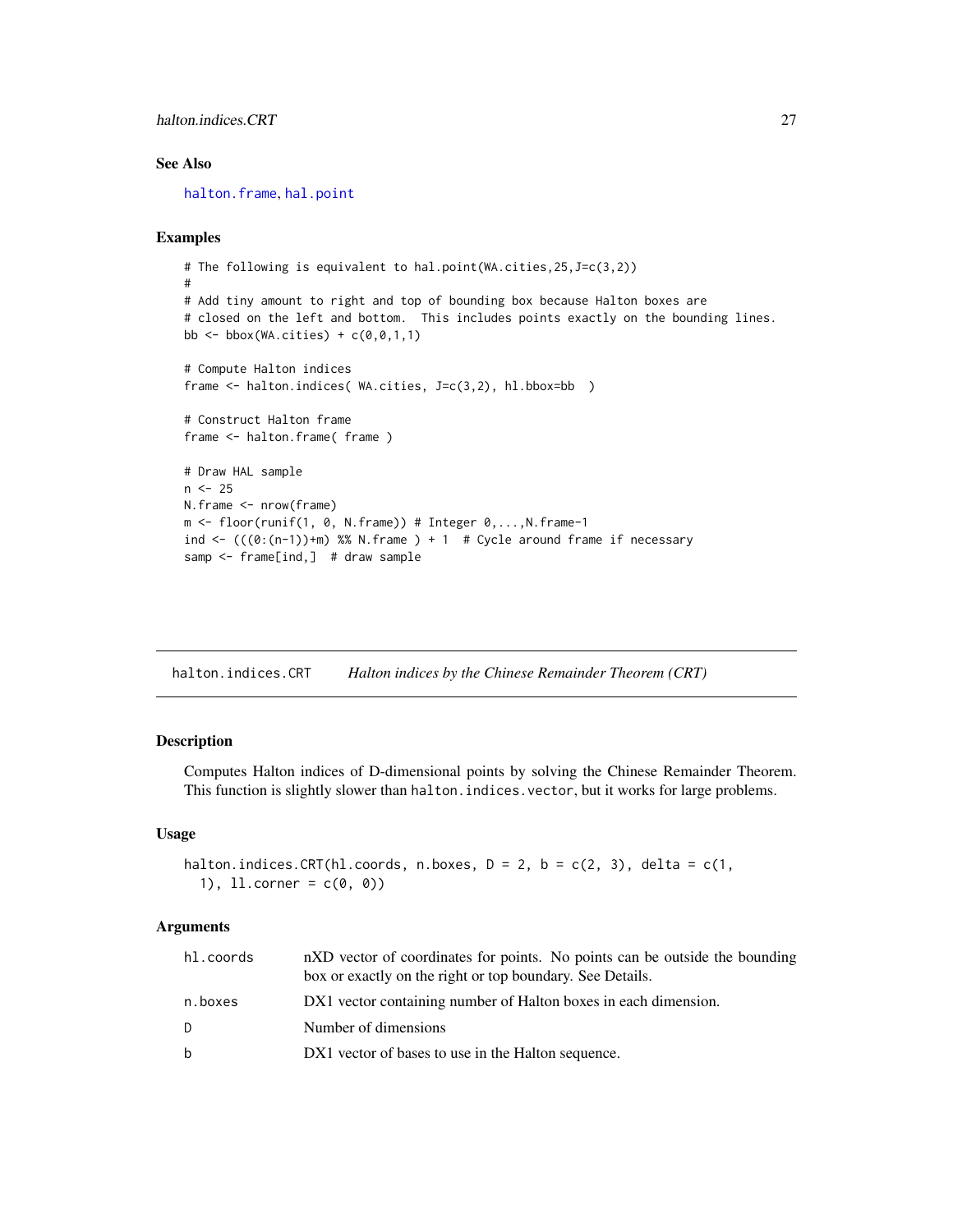<span id="page-27-0"></span>

| delta     | DX1 vector of study area bounding box extents in each dimension. Study area   |
|-----------|-------------------------------------------------------------------------------|
|           | is bounded by a cube in D space, which is delta[i] units wide in dimension i. |
|           | Area of bounding cube is prod{delta} units to the D power.                    |
| ll.corner | DX1 vector containing minimum coordinates in all dimensions.                  |

# Details

The Halton sequence maps the non-negative integers (the Halton indices) to D-space. This routine does the inverse. Given a point in D-space and a grid of Halton boxes, the point's Halton index is any integer N which gets mapped to the Halton box containing the point. (i.e., any integer in the set  $\{(x:N) = x \mod C\}$ , where  $CC\$  = prod(n.boxes)).

This routine solves the Chinese Remainder Theorem to find Halton indices. This routine loops over the points in hl.coords, and as such minimizes memory usage but sacrifices speed. For small problems, see halton. indices. vector, which computes indices by actually placing points in Halton boxes to find their indices.

No point can be less than it's corresponding ll.corner. No point can be equal to or greater than it's corresponding ll.corner + delta.

Note: n.boxes is checked for compatibility with b. That is, log(n.boxes, b) must all be integers.

# Value

A nX1 vector of Halton indices corresponding to points in hl.coords.

#### Author(s)

Trent McDonald

#### See Also

[halton.indices.vector](#page-28-1), [halton.indices](#page-24-1)

# Examples

```
pt <- data.frame(x=0.43, y=0.64)
n.boxes < -c(16,9)halton.indices.vector(pt, n.boxes) # should equal 70
# Plot Halton boxes and indices to check.
# pt should plot in box labeled 70
b \leftarrow c(2,3)J \leftarrow \log(n \cdot \text{boxes}, b) # J must be integers
hl.ind <- halton( prod(n.boxes), 2,0 )
plot(c(0,1),c(0,1),type="n")for( i in J[1]:1) abline(v=(0:b[1]^i)/b[1]^i, lwd=J[1]+1-i, col=i)
for( i in J[2]:1) abline(h=(0:b[2]^i)/b[2]^i, lwd=J[2]+1-i, col=i)
for( i in 1:prod(n.boxes)){
  box.center <- (floor(n.boxes*hl.ind[i,]+.Machine$double.eps*10) + 1-.5)/n.boxes
  text(box.center[1],box.center[2], i-1, adj=.5)
}
points(pt$x, pt$y, col=6, pch=16, cex=2)
```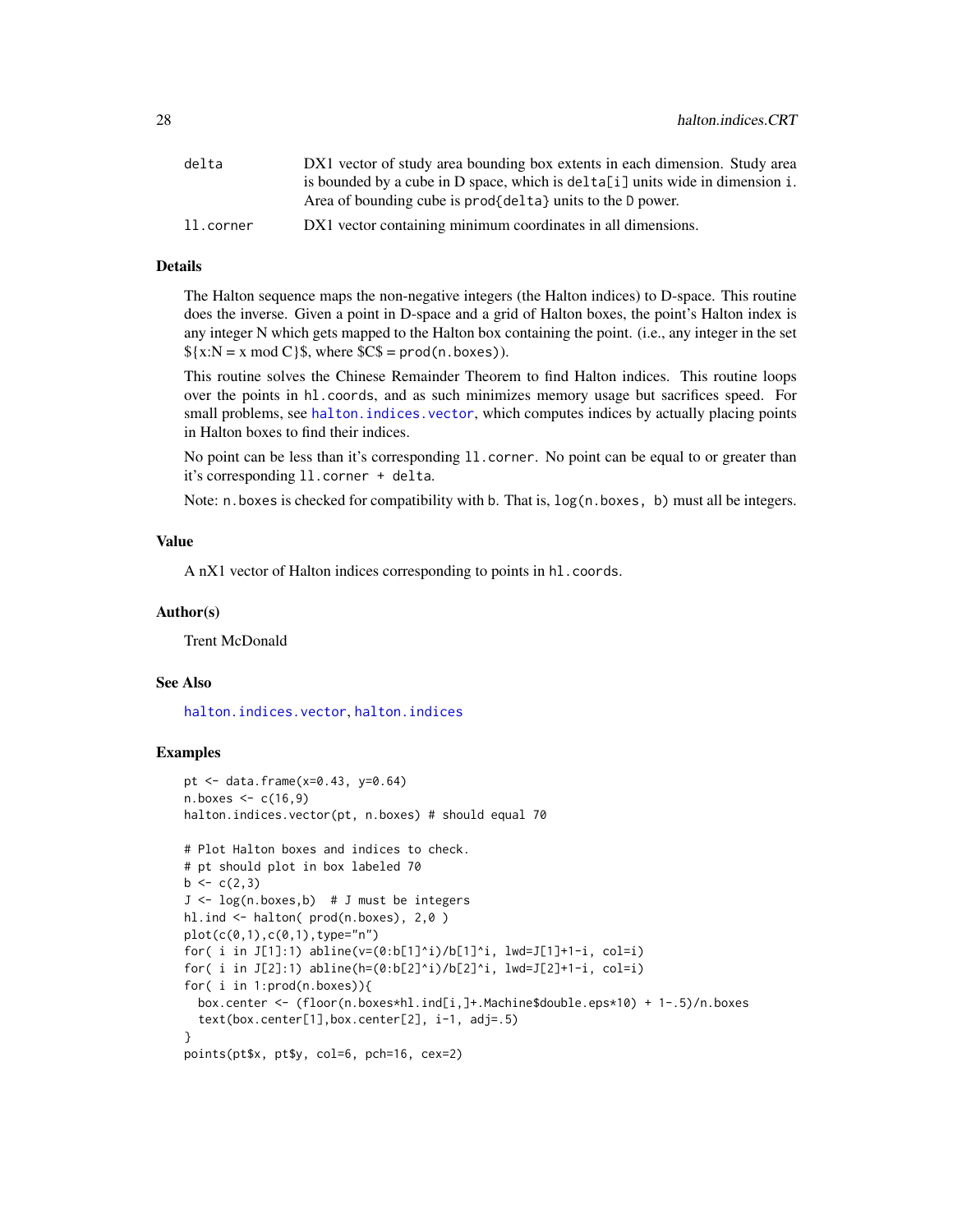# <span id="page-28-0"></span>halton.indices.vector 29

```
# Longer vector
tmp <- data.frame(x=(0:100)/101,y=.2)
n.boxes < -c(16, 9)tmp.crt <- halton.indices.CRT(tmp, n.boxes)
```
<span id="page-28-1"></span>halton.indices.vector *Halton indices for an entire vector of coordinates*

#### Description

Computes Halton indices of an entire vector of points by matching them with a vector of the Halton sequence. This function is relatively fast, but can only handle reasonably sized vectors.

# Usage

```
halton.indices.vector(hl.coords, n.boxes, D = 2, b = c(2, 3), delta = c(1,
  1), 11.corner = c(0, 0)
```
# Arguments

| hl.coords   | nXD vector of coordinates for points                                                                     |  |
|-------------|----------------------------------------------------------------------------------------------------------|--|
| n.boxes     | DX1 vector containing number of Halton boxes in each dimension.                                          |  |
| D           | Number of dimensions                                                                                     |  |
| $\mathbf b$ | DX1 vector of bases to use for each dimension                                                            |  |
| delta       | DX1 vector of study area extents in each dimension. Study area is delta[i]<br>units wide in dimension i. |  |
| ll.corner   | DX1 vector containing minimum coordinates in all dimensions.                                             |  |

#### Details

The Halton sequence maps the non-negative integers (the Halton indices) to D-space. This routine does the inverse. Given a point in D-space and a grid of Halton boxes, the point's Halton index is any integer N which gets mapped to the Halton box containing the point. (i.e., any integer in the set  $\{(x:N = x \mod C)\}\$ , where  $SC\$  = prod(n.boxes)).

This routine uses the Halton sequence and modular arithmetic to find Halton indices. This means several vectors of size nrow(hl.coords) must be created. Depending on memory, this approach fails for a sufficiently large number of points. When this routine fails, see the slower [halton.indices.CRT](#page-26-1), which computes indices by solving the Chinese Remainder Theorem.

# Value

A nX1 vector of Halton indices corresponding to points in hl.coords.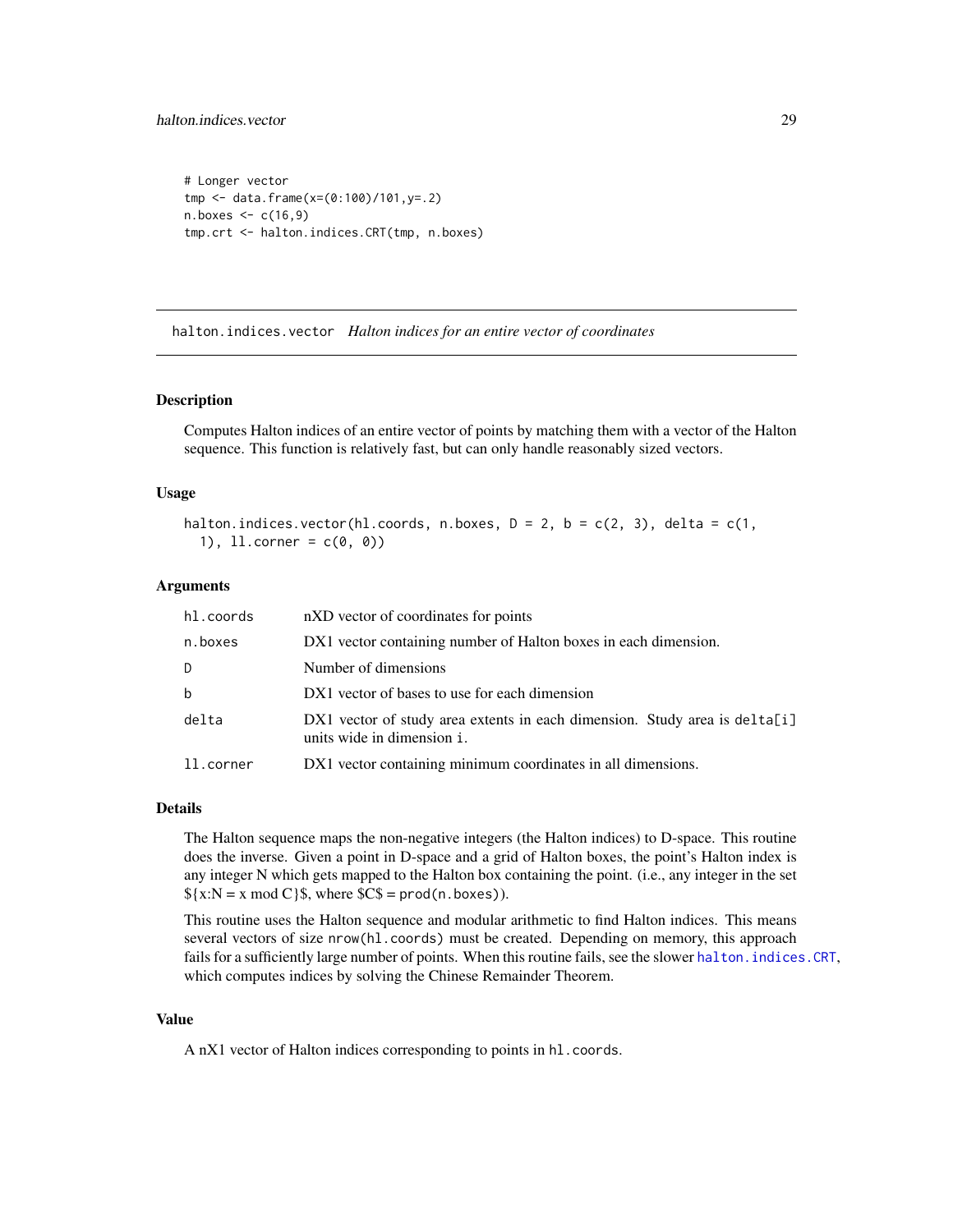30 halton.lattice

#### Author(s)

Trent McDonald

# See Also

[halton.indices.CRT](#page-26-1), [halton.indices](#page-24-1)

# Examples

```
# Compute Halton box index for one value
pt <- data.frame(x=0.43, y=0.64)
n.boxes <- c(16,9)
halton.indices.vector(pt, n.boxes) # should equal 70
pt \le data.frame(x=143, y=164)
halton.indices.vector(pt, n.boxes, delta=c(100,100), ll.corner=c(100,100)) # should also equal 70
# Plot Halton boxes and indices to check
b \leftarrow c(2,3)J \leq -c(4,2) # or, J \leq -\log(n \cdot \text{boxes}) / \log(b) # = (log base 2 of 16, log base 3 of 9)
hl.ind <- halton( prod(n.boxes), 2,0 )
plot(c(0,1),c(0,1),type="n")for( i in J[1]:1) abline(v=(0:b[1]^i)/b[1]^i, lwd=J[1]+1-i, col=i)
for( i in J[2]:1) abline(h=(0:b[2]^i)/b[2]^i, lwd=J[2]+1-i, col=i)
for( i in 1:prod(n.boxes)){
  box.center <- (floor(n.boxes*hl.ind[i,]+.Machine$double.eps*10) + 1-.5)/n.boxes
  text(box.center[1],box.center[2], i-1, adj=.5)
}
points(pt$x, pt$y, col=6, pch=16, cex=2)
```
<span id="page-29-1"></span>halton.lattice *Halton lattice inside a rectangle*

#### Description

Constructs a lattice of Halton boxes (a Halton lattice) inside a rectangular box.

# Usage

```
halton.lattice(box = matrix(c(0, 0, 1, 1), 2), N = 10000, J = NULL,
  eta = rep(1, nrow(box)), triangular = FALSE, bases = NULL)
```
<span id="page-29-0"></span>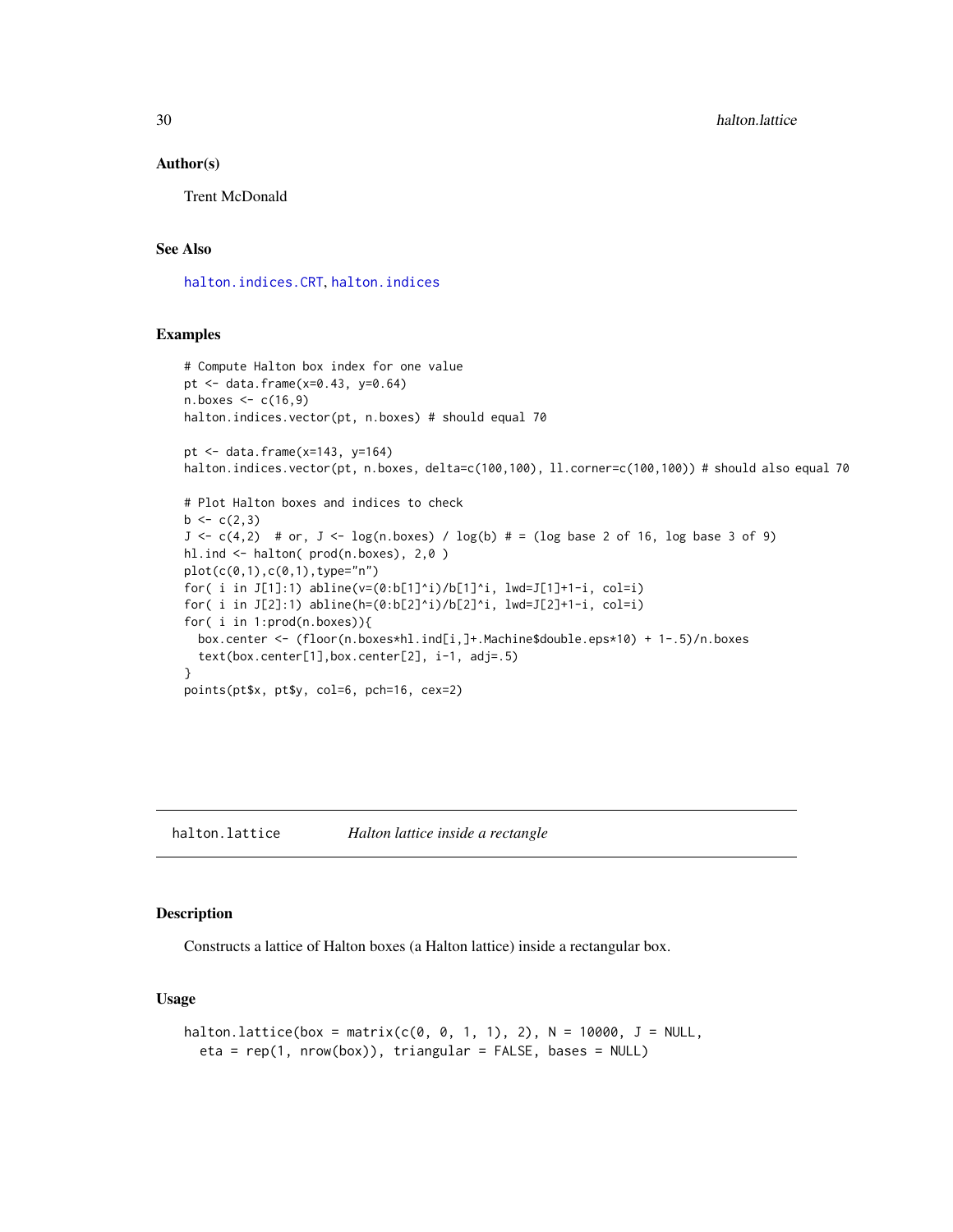#### <span id="page-30-0"></span>halton.lattice 31

#### **Arguments**

| box        | A DX2 matrix containing coordinates of the box. One row per dimension. Col-<br>umn 1 is the minimum, column 2 is the maximum. $box[1, ] contains c(min, max)$<br>coordinates of the box in dimension 1 (horizontal). $box[2, ] contains c(min, max)$<br>coordinates of the box in dimension 2 (vertical). Etc for higher dimensions. De-<br>fault is the 2D unit box. |
|------------|-----------------------------------------------------------------------------------------------------------------------------------------------------------------------------------------------------------------------------------------------------------------------------------------------------------------------------------------------------------------------|
| N          | Approximate number of points to place in the whole box. If J is specified, it<br>takes precedence. If J is NULL, the algorithm attempts to place N points in the<br>bounding box using Halton boxes that are as close to square as possible. N is not<br>exact, but is a target.                                                                                      |
| J          | A DX1 vector of base powers which determines the size and shape of the Halton<br>boxes. Elements of J less than or equal to 1 are re-set to 1. See additional<br>description in help for hal. polygon function.                                                                                                                                                       |
| eta        | A DX1 vector of the number of points to add inside each Halton box. e.g., if<br>$eta = c(3, 2)$ , a small grid of 3 by 2 points is added inside each Halton box.<br>eta[1] is for the horizontal dimension, eta[2] is for the vertical dimension,<br>etc for higher dimensions.                                                                                       |
| triangular | boolean, if TRUE, construct a triangular grid. If FALSE, construct rectangular<br>grid. See help for hal. polygon.                                                                                                                                                                                                                                                    |
| bases      | A DX1 vector of Halton bases. These must be co-prime.                                                                                                                                                                                                                                                                                                                 |

# Details

This is designed to be called with the bounding box of a spatial object. See examples.

Definition of Halton lattice: A Halton lattice has the same number of points in every Halton box. Halton boxes are the bases[1]^J[1] X bases[2]^J[2] matrix of rectangles over a square. Each Halton box contains prod(eta) points.

# Value

A data frame containing coordinates in the Halton lattice. Names of the coordinates are dimnames(box)[1]. If box does not have dimnames, names of the coordinates are  $c("d1", "d2", ...)$  (d1 is horizontal, d2 is vertical, etc).

In addition, return has following attributes:

- J: the J vector used to construct the lattice. This is either the input J or the computed J when only N is specified.
- eta: the eta vector used in the lattice.
- bases: Bases of the van der Corput sequences used in the lattice, one per dimension.
- triangular: Whether the lattice is triangular or square.
- hl.bbox: The input box. If box does not have dimnames, this attribute will be assigned dimnames of list(c("d1","d2"),c("min","max")).

# Author(s)

Trent McDonald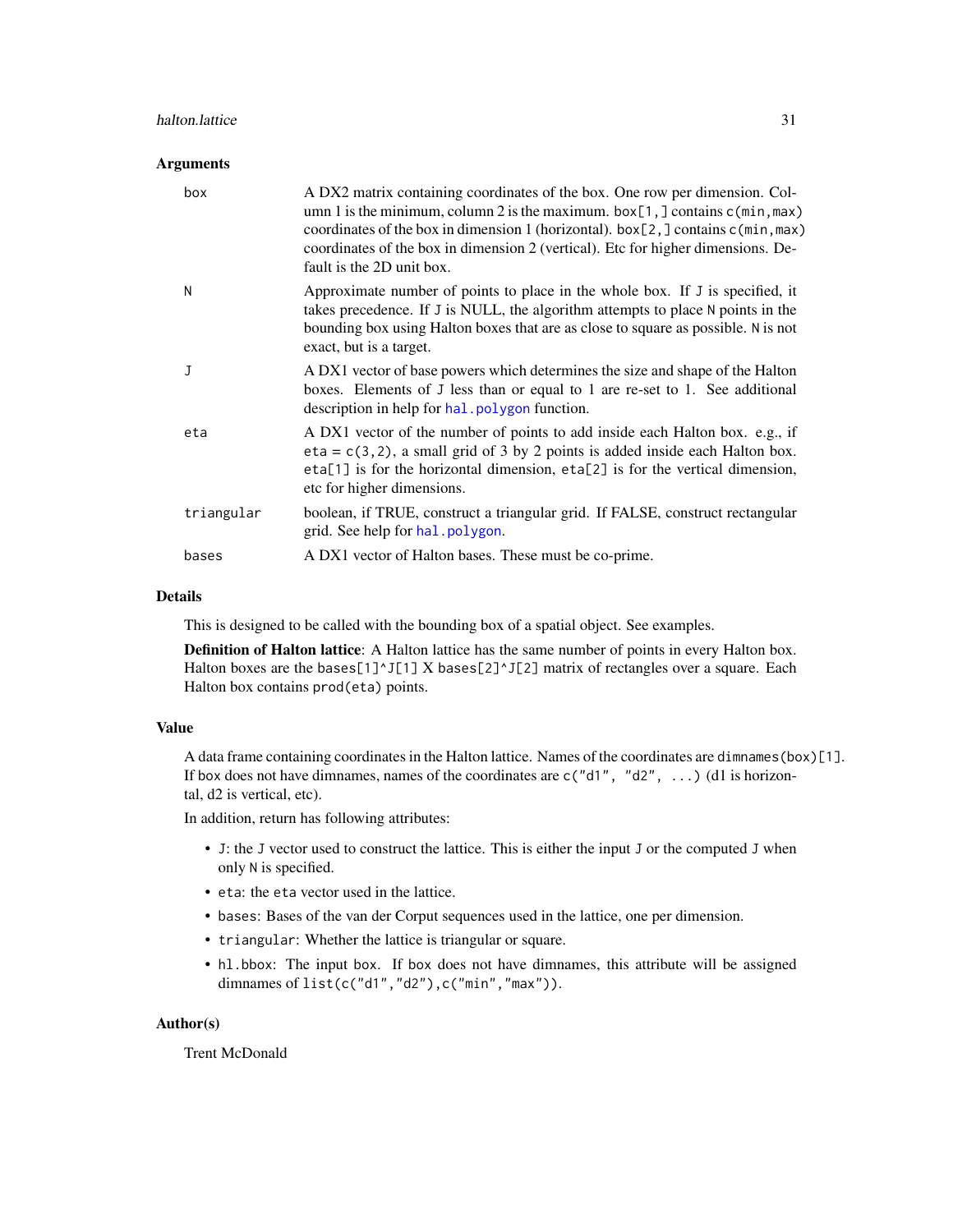# <span id="page-31-0"></span>See Also

[halton.lattice](#page-29-1), [hal.polygon](#page-19-1)

# Examples

```
# Lattice of 2^3 \times 3^2 = 72 points in unit box
hl <- halton.lattice( J=c(3,2) )
# Plot
hl.J \leftarrow \text{attr(hl, "J")}hl.b <- attr(hl,"bases")
hl.bb <- attr(hl,"hl.bbox")
plot( hl.bb[1,], hl.bb[2,], type="n", pty="s")
points( hl[,1], hl[,2], pch=16, cex=.75, col="red")
for(d in 1:ncol(hl)){
  tmp2 < - h1.b[d,1] + (0:(h1.b[d]^h1.J[d]))*(diff(h1.bb[d,]))/(h1.b[d]^h1.J[d])if( d == 1){
      abline(v=tmp2)
  } else{
      abline(h=tmp2)
  }
}
# Lattice of approx 1000 points over bounding box of spatial object
hl <- halton.lattice( bbox(HI.coast), N=1000 )
```
<span id="page-31-1"></span>halton.lattice.polygon

*Halton lattice inside a* SpatialPolygon\* *object.*

# **Description**

Constructs a lattice of Halton boxes (a Halton lattice) inside a SpatialPolygons or SpatialPolygonsDataFrame object. This is a wrapper for halton.lattice, which does all the hard work.

# Usage

```
halton.lattice.polygon(x, N = 10000, J = NULL, eta = c(1, 1),
  triangular = FALSE, bases = c(2, 3))
```
#### Arguments

x A SpatialPolygons or SpatialPolygonsDataFrame object.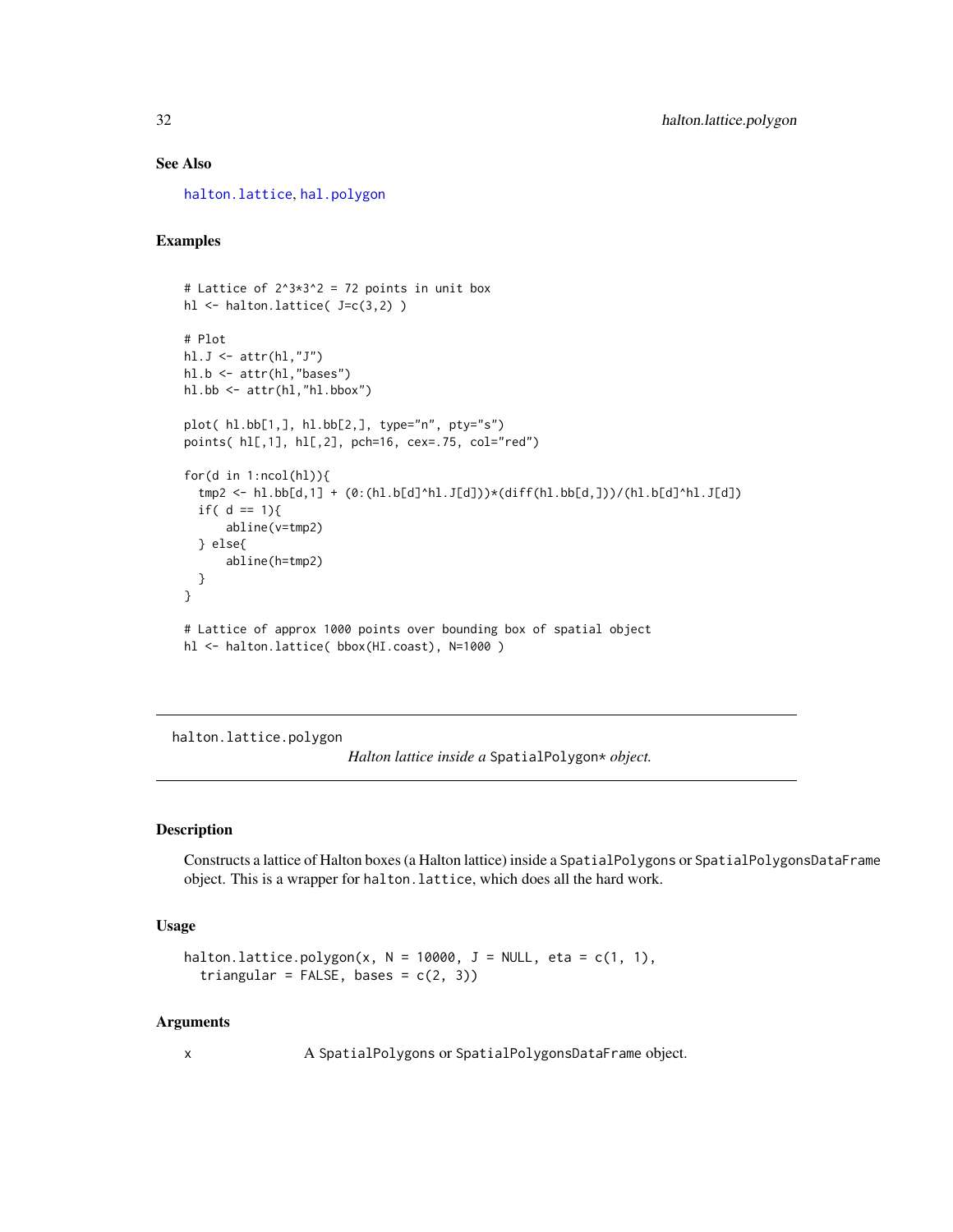<span id="page-32-0"></span>

| N          | Approximate number of points to place in the lattice. If J is specified, it takes<br>precedence. If J is NULL, the algorithm attempts to place N points in the bound-<br>ing box using Halton boxes that are as close to square as possible. This N is not<br>exact, but is a target. |
|------------|---------------------------------------------------------------------------------------------------------------------------------------------------------------------------------------------------------------------------------------------------------------------------------------|
|            | A 2X1 vector of base powers which determines the size and shape of the Halton<br>boxes. See additional description in help for hal. polygon function.                                                                                                                                 |
| eta        | A 2X1 vector of the number of points to add inside each Halton box. e.g., if eta<br>$= c(3, 2)$ , a small grid of 3 by 2 points is added inside each Halton box. eta[1]<br>is for the horizontal dimension, eta[2] is for the vertical dimension.                                     |
| triangular | boolean, if TRUE, construct a triangular grid. If FALSE, construct rectangular<br>grid. See help for hal. polygon.                                                                                                                                                                    |
| bases      | A 2X1 vector of Halton bases. These must be co-prime.                                                                                                                                                                                                                                 |

#### Details

This routine is called internally by hal.polygon, and is not normally called by the user.

# Value

A SpatialPointsDataFrame containing locations in the Halton lattice

Attributes of the points are:

- latticeID: A unique identifier for every point. ID's are integers numbering points in rowmajor order from the south.
- geometryID: The ID of the polygon in x containing each point. The ID of polygons in x are row.names(geometry(x)).
- Any attributes of the original polygons (in x).

Additional attributes of the output object, beyond those which make it a SpatialPointsDataFrame, are:

- J: the J vector used to construct the lattice. This is either the input J or the computed J when only N is specified.
- eta: the eta vector used in the lattice.
- bases: the bases of the van der Corput sequences used in the lattice, one per dimension.
- triangular: Whether the lattice is triangular or square.
- hl.bbox: the bounding box surrounding the input x object. This is saved because bounding box of the return object is not the same as the bounding box of  $x$  (i.e., bbox(return) !=  $bbox(x)$ ).

# Author(s)

Trent McDonald

# See Also

[hal.polygon](#page-19-1), [halton.lattice](#page-29-1)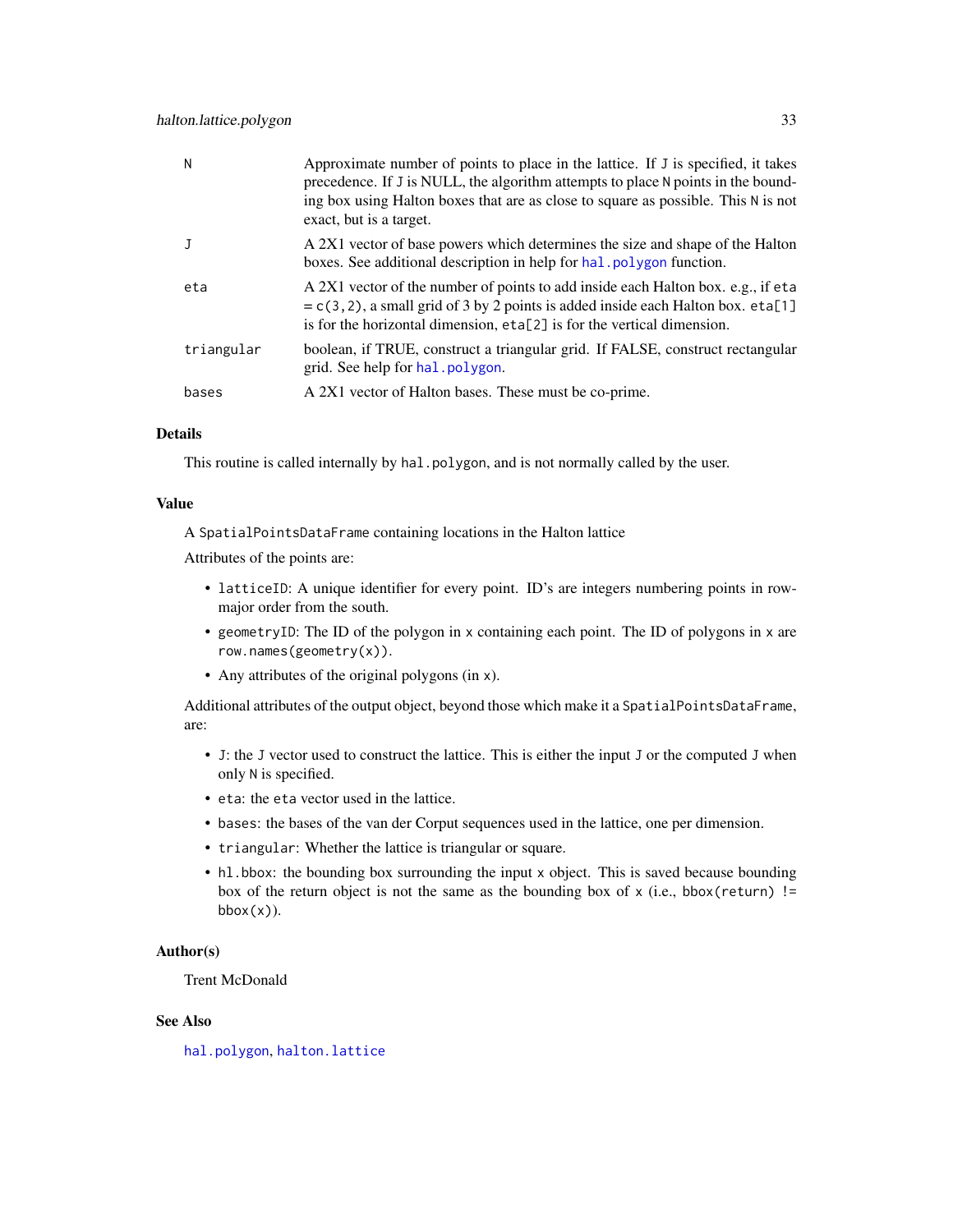# Examples

```
# Take and plot Halton lattice to illustrate
WA.hgrid <- halton.lattice.polygon( WA, J=c(3,2), eta=c(3,2), triangular=TRUE )
plot(WA)
points(WA.hgrid, pch=16, cex=.5, col="red" )
# Plot the Halton boxes
tmp.J <- attr(WA.hgrid,"J")
tmp.b <- attr(WA.hgrid,"bases")
tmp.bb <- attr(WA.hgrid,"hl.bbox")
for(d in 1:2){
  tmp2 <- tmp.bb[d,1] + (0:(tmp.b[d])\star tmp.J[d])\star(dtff(tmp.bb[d,]))/(tmp.b[d]^\startmp.J[d])if( d == 1){
      abline(v=tmp2, col="blue")
  } else{
      abline(h=tmp2, col="blue")
  }
}
# To explore, re-run the above changing J, eta, and triangular,
```
HI.coast *SpatialLinesDataFrame of the coastline of Hawaii, USA*

# Description

A SpatialLinesDataFrame [package "sp"] containing lines outlining the coast of the Hawaiian Islands, USA.

# Usage

data("HI.coast")

#### Format

A SpatialLinesDataFrame containing 12 lines outlining the coastline of Hawaii. The Shapefile from which this coastline was queried can be found at [http://nationalmap.gov/small\\_scale/](http://nationalmap.gov/small_scale/atlasftp.html) [atlasftp.html](http://nationalmap.gov/small_scale/atlasftp.html) (file 'coastll010g.shp.tar.gz').

From metadata of the shapefile, attributes of the points are as follows:

- 1.  $\text{CoastIn010} = \text{An internal sequence number}$  delineating lines.
- 2. Miles = The length of the coastline segment, in miles.

proj4string is +proj=utm +zone=4 +datum=WGS84 +ellps=WGS84 +towgs84=0,0,0, meaning among other things that the coordinates are projected (UTM's).

The rectangular bounding box of the polygon is

<span id="page-33-0"></span>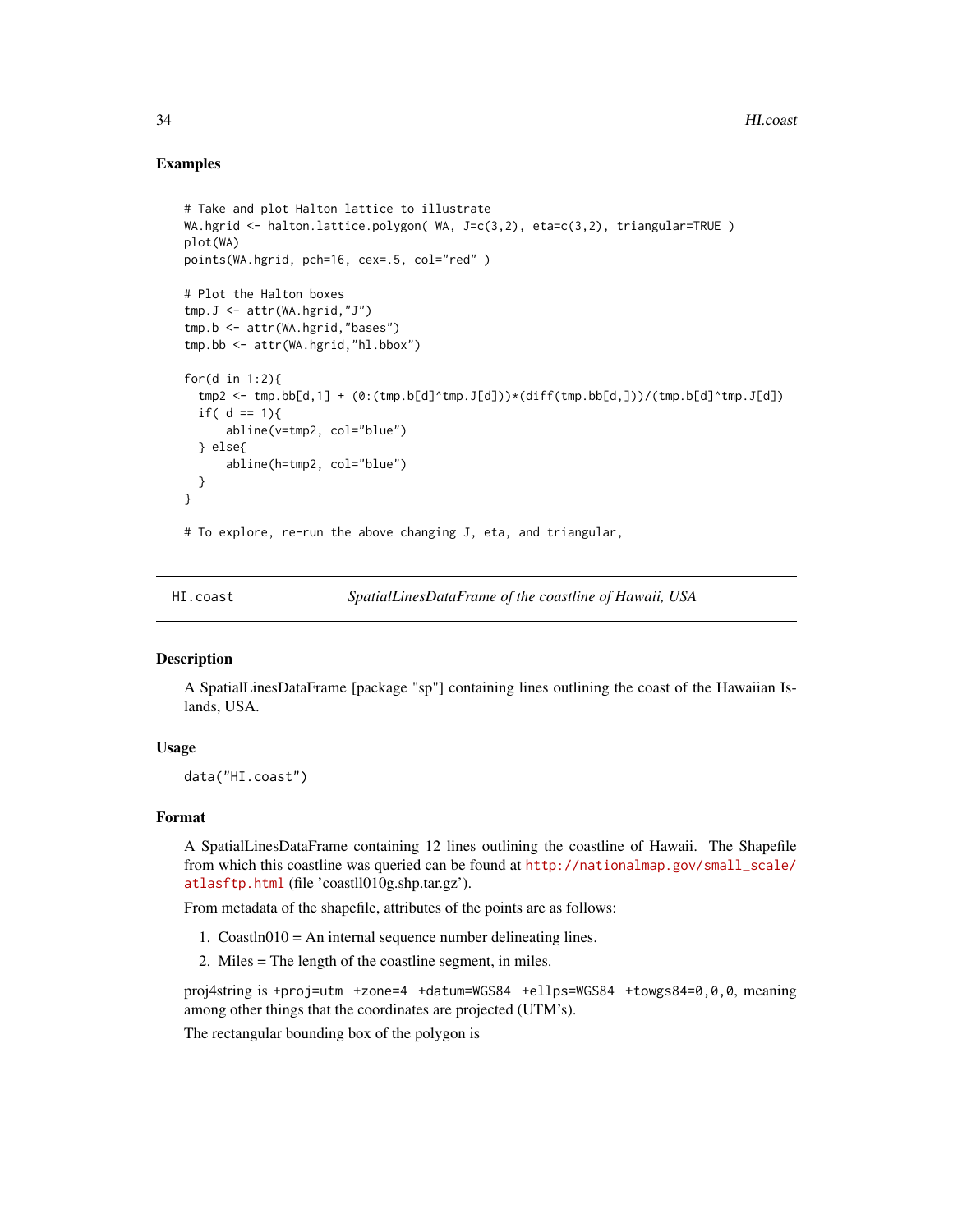#### <span id="page-34-0"></span>lineLength 35

|   | mın     | max       |
|---|---------|-----------|
| X | 371155  | 940304.1  |
| y | 2094278 | 2458600.9 |

# Examples

plot(HI.coast)

lineLength *Line length*

# Description

An all-R routine that computes total length of all lines in a SpatialLines\* object.

#### Usage

 $lineLength(x, byid = FALSE)$ 

# Arguments

|      | A spatial object inheriting from SpatialLines, SpatialPolygons, or SpatialPoints. |
|------|-----------------------------------------------------------------------------------|
| bvid | Whether to return lengths of individual spatial objects (TRUE) or the sum of all  |
|      | length (FALSE).                                                                   |

# Details

Provides the same answer as rgeos::gLength, but is all-R (does not require rgeos Java library) and does not fire a warning if x is un-projected (i.e., lat-long).

#### Value

If byid==TRUE, a vector containing the lengths of individual spatial objects (the points, lines, or polygons) is returned. If byid=FALSE, the total length of all spatial objects is returned (a single number).

If x inherits from SpatialPoints, returned value is 0. If x inherits from SpatialLines, returned value contains line lengths or the sum of line lengths in x. If x inherits from SpatialPolygons, returned value contains lengths of the perimeter of all polygons, or the sum of perimeters, in x. When x contains polygons with holes, the perimeter of the holes is included (i.e., perimeter of holes is positive, not negative).

Units of the returned value are same as units of coordinates in x. E.g., meters if coordinates in x are UTM meters, decimal degrees if coordinates in x are lat-long decimal degrees.

# Author(s)

Trent McDonald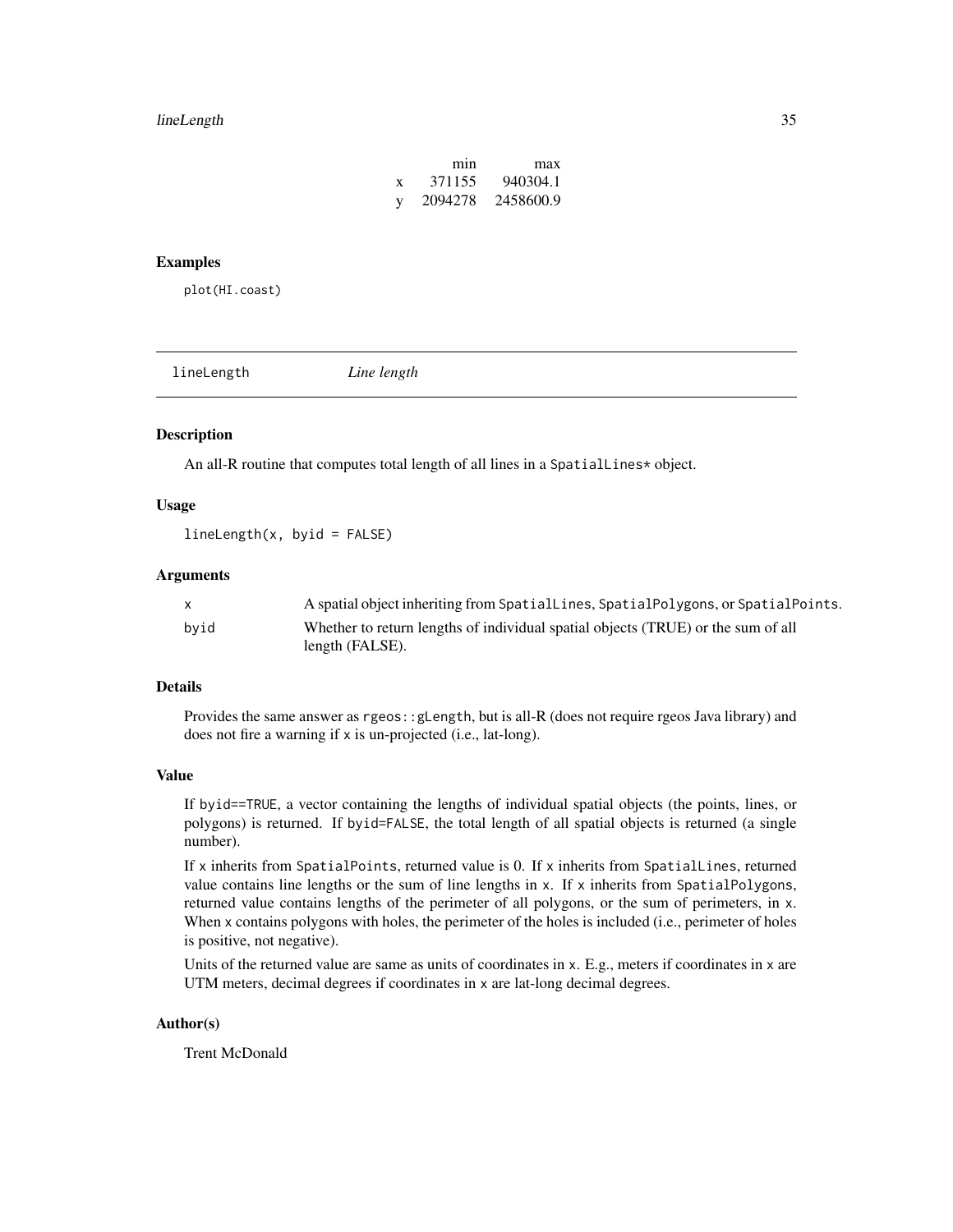# See Also

sp::SpatialLines-class

# Examples

# Length of Hawaii coastline, in kilometers l <- lineLength( HI.coast ) / 1000

#### <span id="page-35-1"></span>maxU *Maximum integer used in the BAS routines*

#### Description

A function that returns the maximum integer used to construct the random-start Halton sequences. By redefining this function and placing in the .GlobalEnv environment, the user can change the maximum integer and hence the number of possible BAS samples.

# Usage

maxU()

#### Details

CAUTION: The following comment is intended for those who wish to simulate or study statistical properties of BAS, and want to completely enumerate the sample space. Don't do this if you are actually drawing a sample.

To change maxU, redefine maxU() in .GlobalEnv. For example,  $maxU < -$  function() 4. There are only 25 possible 2D Halton starts in this case. Random starts are  $=(0,1,2,3,4)$  X  $(0,1,2,3,4)$ .

In general,  $all.posible.starts = expand.grid(x=0:maxU(), y=0:maxU())$ 

Number of possible BAS samples is less than or equal to  $(\text{maxU}()+1)^2$  because the first sample point is required to land in a valid polygon. So, starts that do not land in polygon are discarded.

#### Value

10e7 or 100,000,000

# Author(s)

Trent McDonald

#### References

Robertson, B.L., J. A. Brown, T. L. McDonald, and P. Jaksons (2013) "BAS: Balanced Acceptance Sampling of Natural Resources", Biometrics, v69, p. 776-784.

<span id="page-35-0"></span>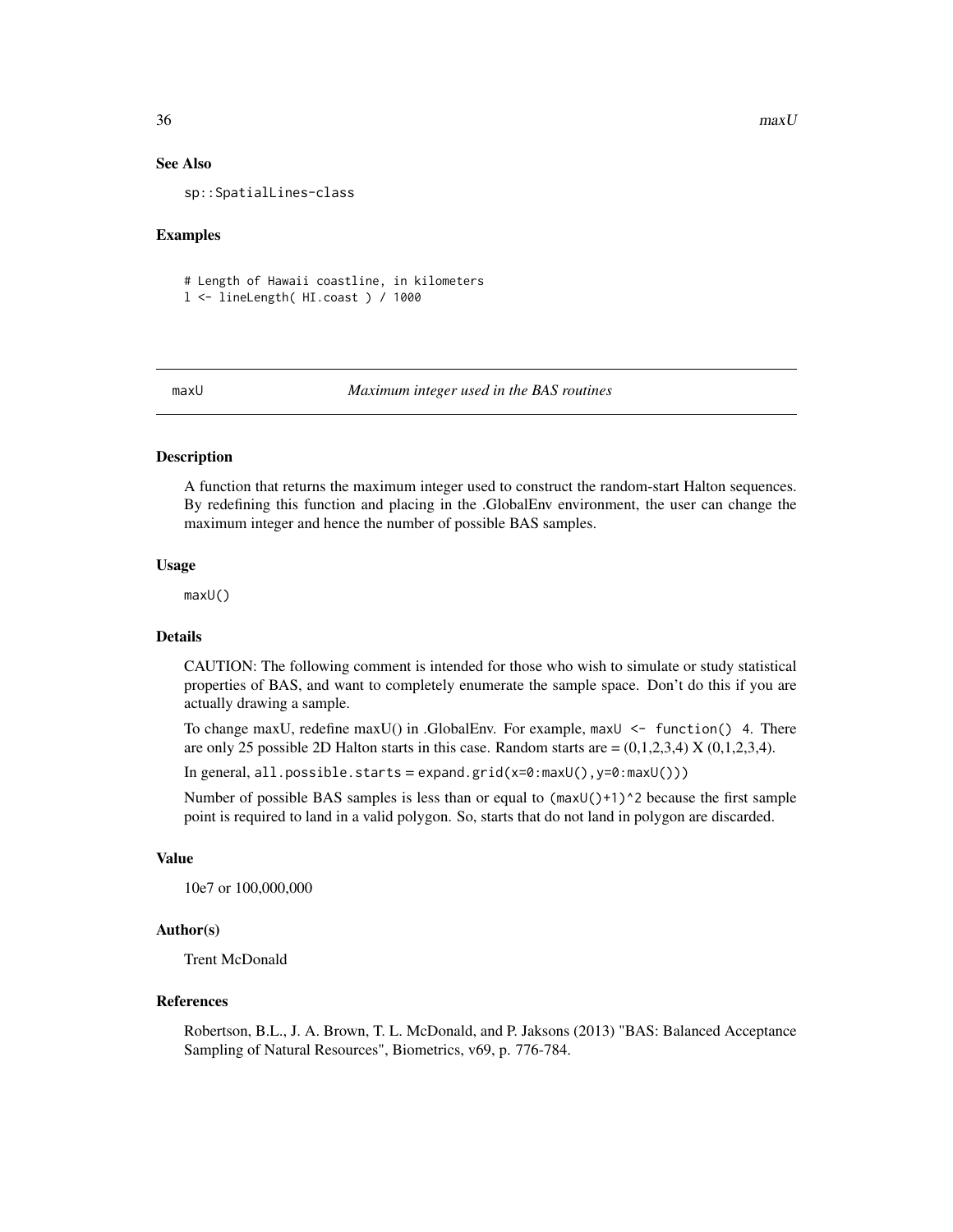# <span id="page-36-0"></span>plotSample 37

# See Also

[bas.line](#page-3-1), [bas.point](#page-5-1), [bas.polygon](#page-6-1)

# Examples

```
# A 2D random-start Halton sequence, length 10, bases c(2,3).
u <- c( floor((maxU()+1)*runif(1)), floor((maxU()+1)*runif(1)))
halt.pts <- halton(10,dim=2,start=u,bases=c(2,3))
```

| plotSample | Plot sample and frame |
|------------|-----------------------|
|            |                       |

# Description

Plot the sample and optionally the frame, background image (terrain), and lattice (if HAL sample).

# Usage

```
plotSample(x, frame, lattice = FALSE, bbox = FALSE, add = FALSE,
 poly.fill = TRUE)
```
# Arguments

| $\mathsf{x}$ | A SpatialPointsDataFrame produced by an SDraw sampling function. For<br>example, as produced by sdraw(frame, n). This object is a standard SpatialPointsDataFrame<br>object with additional attributes that record the sampling design. |  |
|--------------|-----------------------------------------------------------------------------------------------------------------------------------------------------------------------------------------------------------------------------------------|--|
| frame        | The sample frame used to draw the sample contained in x. This is either a<br>SpatialPoints*, SpatialLines*, or SpatialPolygons* object.                                                                                                 |  |
| lattice      | Logical. Whether to plot the Halton Lattice if x is a HAL sample.                                                                                                                                                                       |  |
| bbox         | Logical. Whether to plot the bounding box if the sample has a bounding box<br>attribute. This generally means $x$ is a HAL or BAS sample. lattice==TRUE<br>sets bbox $==$ TRUE.                                                         |  |
| add          | Logical. Whether to add to an existig plot. See Examples.                                                                                                                                                                               |  |
| poly.fill    | Logical. Whether to fill polygons (TRUE) or leave them transparent (FALSE).<br>Only applies to SpatialPolygon* frames.                                                                                                                  |  |

# Value

Nothing (NULL is invisibly returned)

# Author(s)

Trent McDonald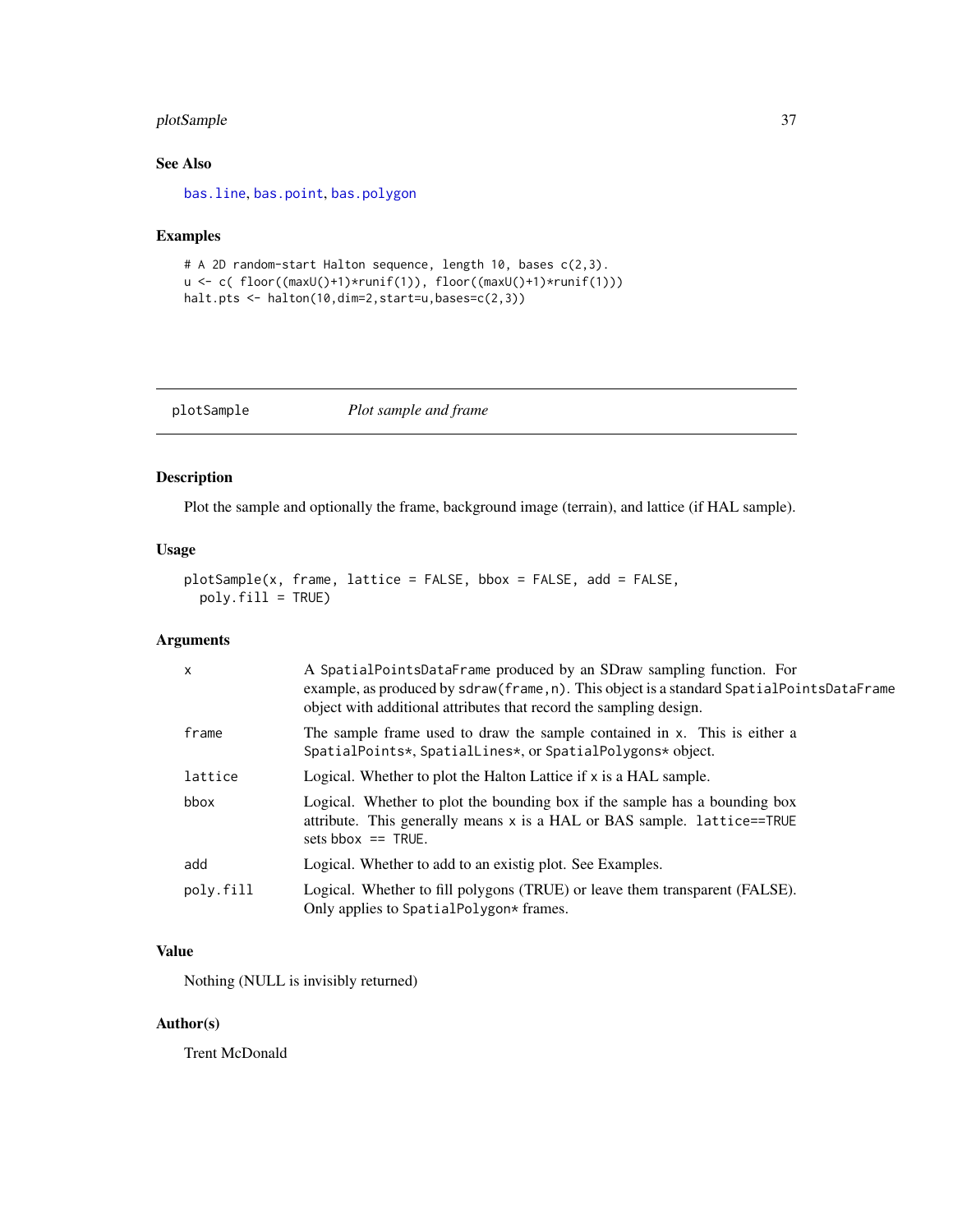# See Also

[sdraw](#page-39-1)

# Examples

```
data(WY)
samp <- sdraw(WY, 100, type="HAL", J=c(4,3))
plotSample( samp, WY )
plotSample( samp, WY, lattice=TRUE )
```

```
# A map-like background under frame and sample ----
# Requires 'OpenStreetMap' package and internet connection
## Not run:
library(OpenStreetMap)
# 1:convert to Lat-Long
WY.ll <- spTransform(WY, CRS("+init=epsg:4326"))
# 2:Specify bounding box for OpenStreetMap
bb.openmap \leq bbox(WY.11)
ULcoords <- c(bb.openmap[2,2], bb.openmap[1,1])
BRcoords <- c(bb.openmap[2,1], bb.openmap[1,2])
# 3:Fetch image (see 'openmap' help for 'type' parameter)
openMap <- OpenStreetMap::openmap(ULcoords, BRcoords, type = "esri")
# 4:Project background image to original coordinate system
openMap <- OpenStreetMap::openproj(openMap, projection = CRS(proj4string(WY)))
# 5:plot background
plot(openMap)
# 6:plot frame and sample
plotSample(samp, WY, add=TRUE, poly.fill=FALSE)
```

```
## End(Not run)
```
polygonArea *Polygon area*

### Description

An all-R routine that computes area of all polygons in a SpatialPolygons\* object, taking account of holes.

# Usage

```
polygonArea(x)
```
# Arguments

x A spatial object inheriting from SpatialPolygons

<span id="page-37-0"></span>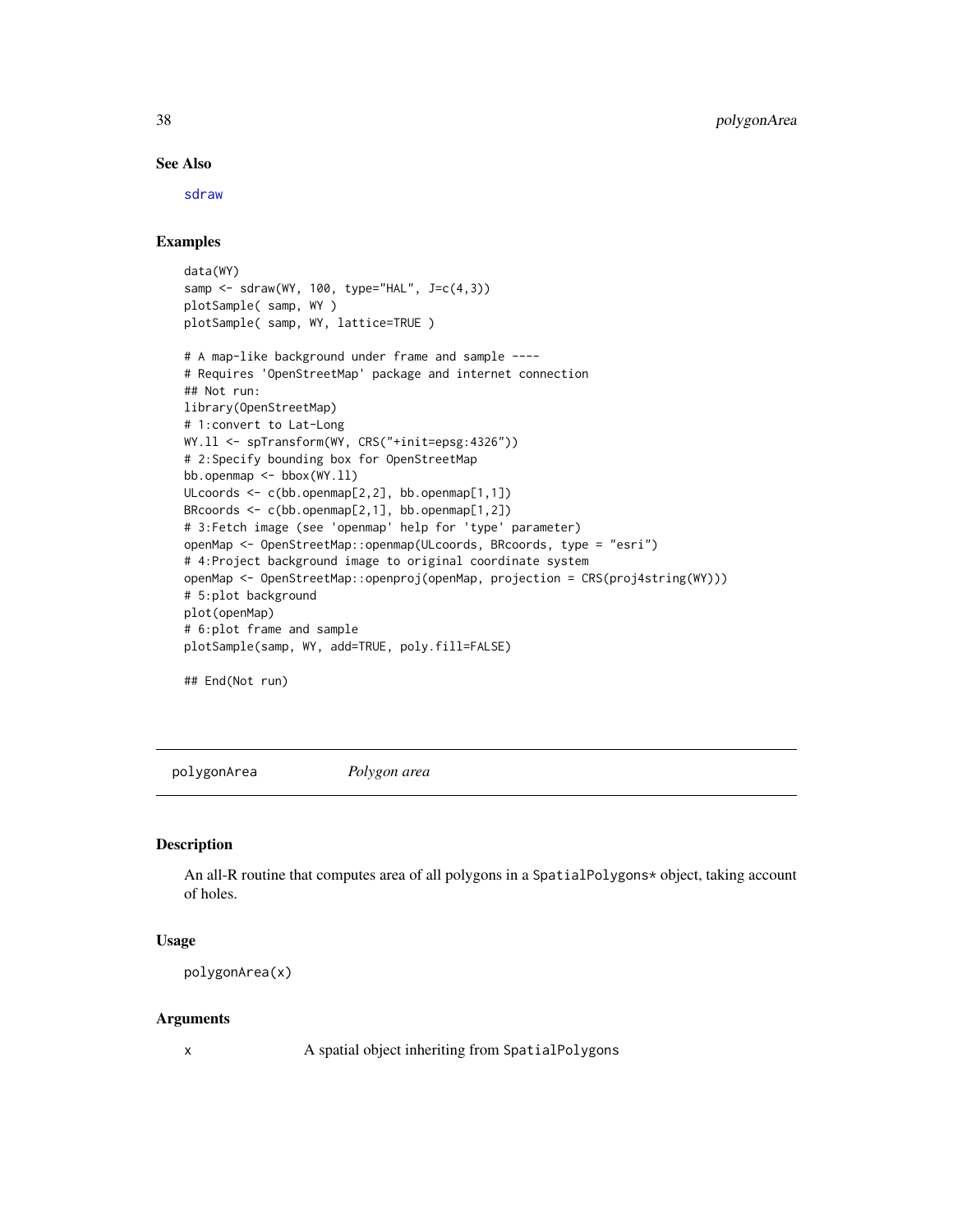#### <span id="page-38-0"></span>primes 39

# Details

Provides the same answer as rgeos::gArea, but is all-R (does not require rgeos Java library) and does not fire a warning if x is un-projected (i.e., lat-long).

# Value

Area of all polygons in x, taking account of holes. Units of area are squared units of coordinates in x. E.g., square meters if coordinates in x are UTM meters, square decimal degrees if coordinates in x are lat-long decimal degrees.

# Author(s)

Trent McDonald

# See Also

sp::SpatialPolygons-class

# Examples

# Area of Washington state, in hectares

```
a <- polygonArea( WA ) / (100*100)
```
primes *Prime numbers*

# Description

Returns the first n prime numbers (starting at 2)

#### Usage

primes(n)

#### Arguments

n Number prime numbers requested, starting at 2. Maximum is 1e8 or 100,000,000.

#### Details

This routine is brute-force and works well for the low primes, i.e., for n less than a couple hundred thousand. It is not particularly efficient for large n. For example, primes(2000) on a Windows laptop takes approximately 4 seconds, while primes(5000) takes approximately 30 seconds.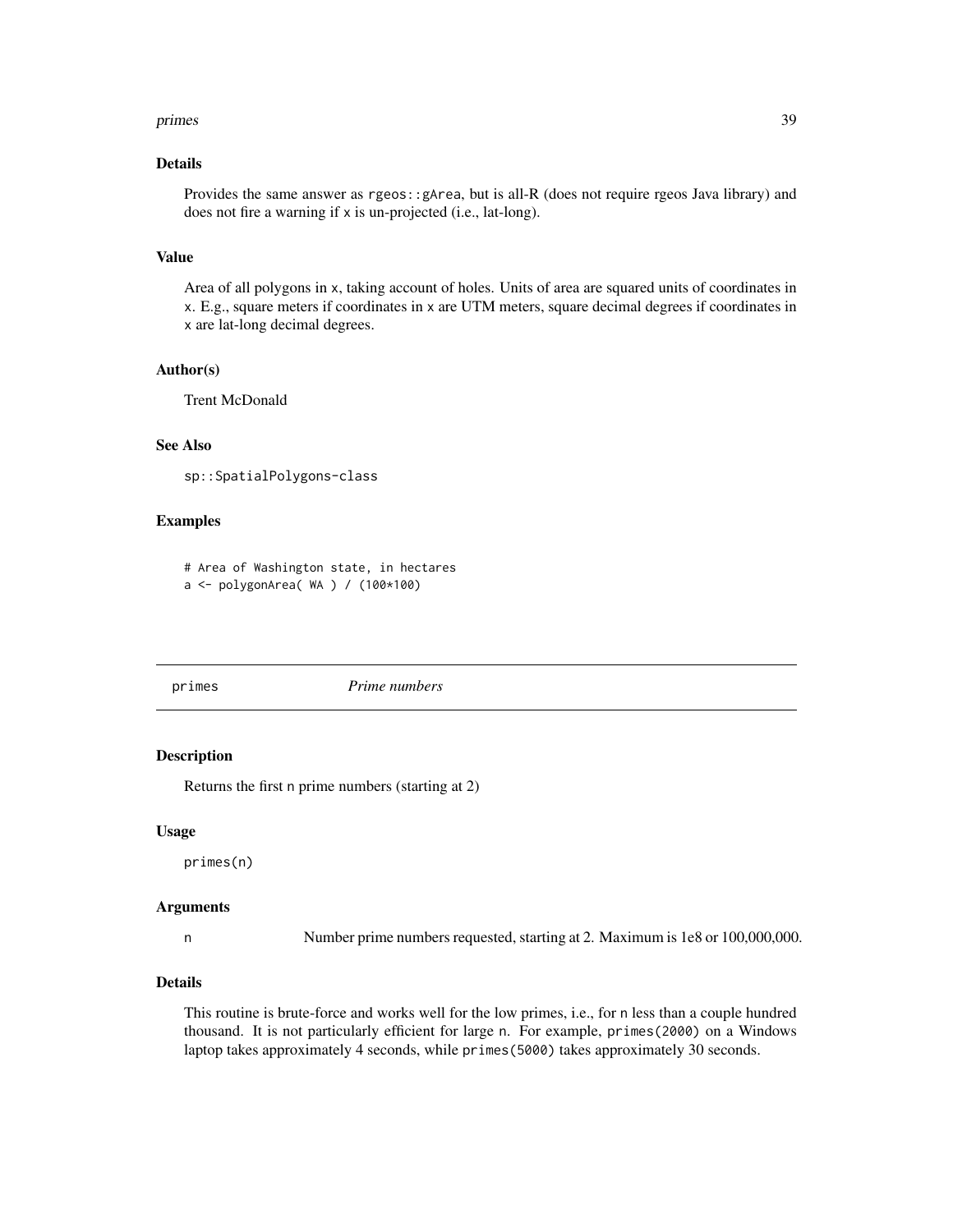# <span id="page-39-0"></span>Value

A vector of length n containing prime numbers, in order, starting at 2. Note that 1 is prime, but is never included here. I.e., primes(1) equals c(2).

# Author(s)

Trent McDonald

# Examples

```
primes(4) # (c(2,3,5,7))# Prime pairs in the first 100
p <- primes(100)
p.diff <- diff(p)
cbind(p[-length(p)][p.diff==2], p[-1][p.diff==2])
```
<span id="page-39-1"></span>sdraw *Sample draws from spatial objects.*

# Description

Draw samples (point locations) from SpatialPoints, SpatialLines, SpatialPolygons, and the \*DataFrame varieties of each.

# Usage

```
## S3 method for class 'SpatialPoints'
sdraw(x, n, type, ...)
## S3 method for class 'SpatialLines'
sdraw(x, n, type, ...)
## S3 method for class 'SpatialPolygons'
sdraw(x, n, type, ...)
```
sdraw(x, n, type = "BAS",  $\ldots$ )

# Arguments

| X    | A spatial object. Methods are implemented for SpatialPoints, SpatialPointsDataFrame,<br>SpatialLines, SpatialLinesDataFrame, SpatialPolygons, and SpatialPolygonsDataFrame<br>objects.                                                          |
|------|-------------------------------------------------------------------------------------------------------------------------------------------------------------------------------------------------------------------------------------------------|
| n    | Desired sample size. Some type's of samples are fixed-size (see DETAILS),<br>in which case exactly n points are returned. Other type's are variable-size, and<br>this number is the expected sample size (i.e., average over many repetitions). |
| type | Character, naming the type of sample to draw. Valid type's are:                                                                                                                                                                                 |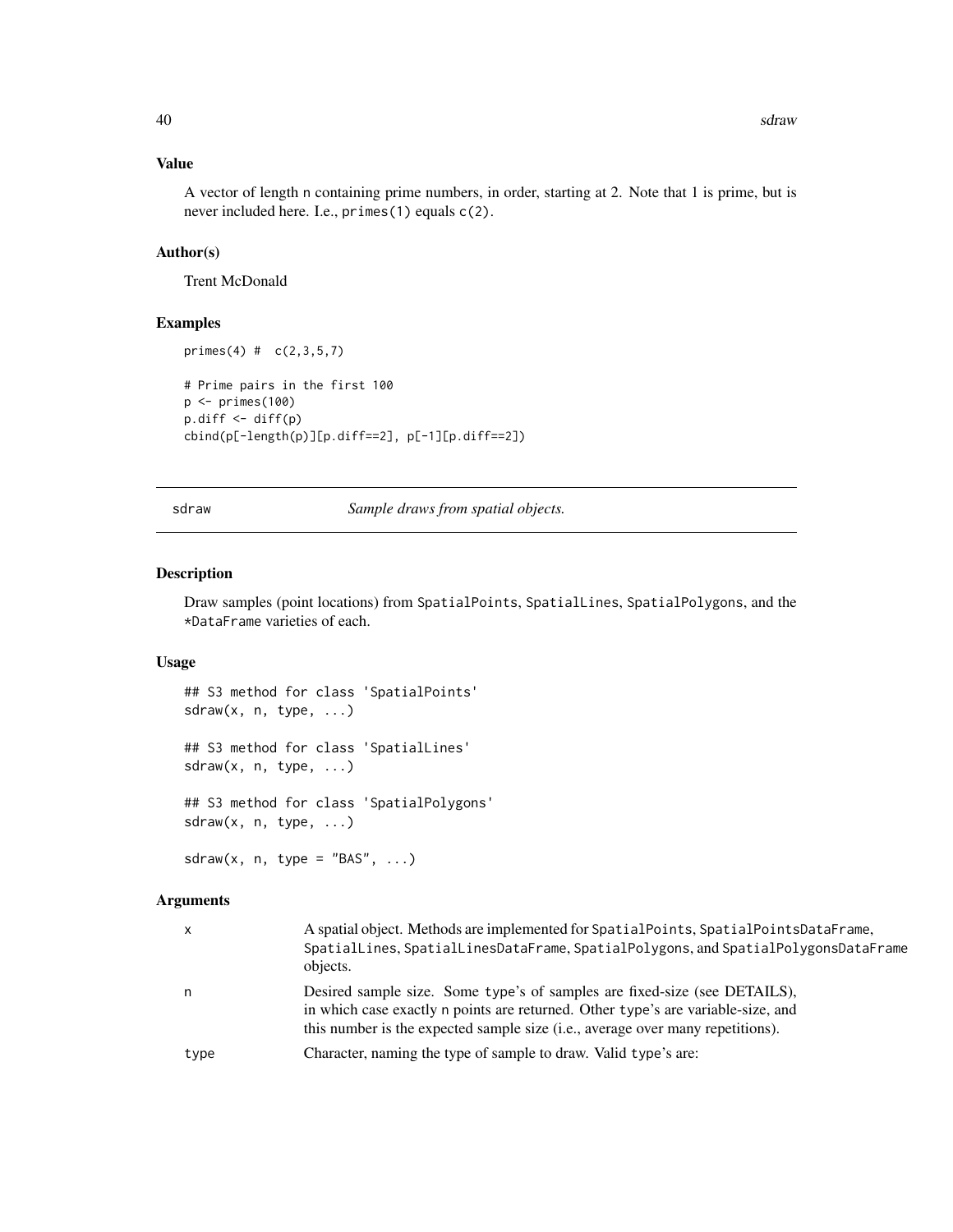- <span id="page-40-0"></span>• "HAL" : HAlton Lattice sampling (Robertson et al., (Forthcoming))
- "BAS" : Balanced Acceptance Sampling (Robertson et al., 2013)
- "SSS" : Simple Systematic (grid) Sampling, with random start and orientation
- "GRTS" : Generalized Random Tessellation Stratified sampling (Stevens and Olsen, 2004)
- "SRS" : Simple Random Sampling

... Optional arguments passed to underlying sample type method. See DETAILS.

#### Details

This is a S4 generic method for types SpatialPoints\*, SpatialLines\*, and SpatialPolygons\* objects.

HAL, BAS, GRTS, SRS are fixed-size designs (return exactly n points). The SSS algorithm applied to Line and Point is fixed-sized. The SSS method applied to Polygon frames is variable-sized.

Options which determine characteristics of each sample time are passed via .... For example, spacing and "shape" of the grid in  $sss.*$  are controlled via spacing= and triangular=, while the J and eta parameters (which determine box sizes) are passed to hal.\*. See documentation for hal.\*, bas.\*, sss.\*, grts.\*, and sss.\* for the full list of parameters which determine sample characteristics.

# Value

A SpatialPointsDataFrame object. At a minimum, the data frame embedded in the SpatialPoints object contains a column named siteID which numbers the points, and geometryID which contains the ID of the spatial object from which the point was drawn. If  $x$  is a Spatial\*DataFrame, the return's data frame contains all attributes of x evaluated at the locations of the sample points.

Certain sampling routine add attributes that are pertinent to the design. For example, the grts. $\star$ routines add a pointType attribute. See documentation for the underlying sampling routine to interpret extra output point attributes.

# Author(s)

Trent McDonald

# References

Robertson, B.L., J. A. Brown, T. L. McDonald, and P. Jaksons (2013) "BAS: Balanced Acceptance Sampling of Natural Resources", Biometrics, v69, p. 776-784.

Stevens D. L. Jr. and A. R. Olsen (2004) "Spatially Balanced Sampling of Natural Resources", Journal of the American Statistical Association, v99, p. 262-278.

# See Also

[bas.polygon](#page-6-1), [bas.line](#page-3-1), [bas.point](#page-5-1), [hal.polygon](#page-19-1), [hal.line](#page-14-1), [hal.point](#page-17-1), [sss.polygon](#page-48-1), [sss.line](#page-45-1), [sss.point](#page-47-1), [grts.polygon](#page-13-1), [grts.line](#page-9-1), [grts.point](#page-11-1)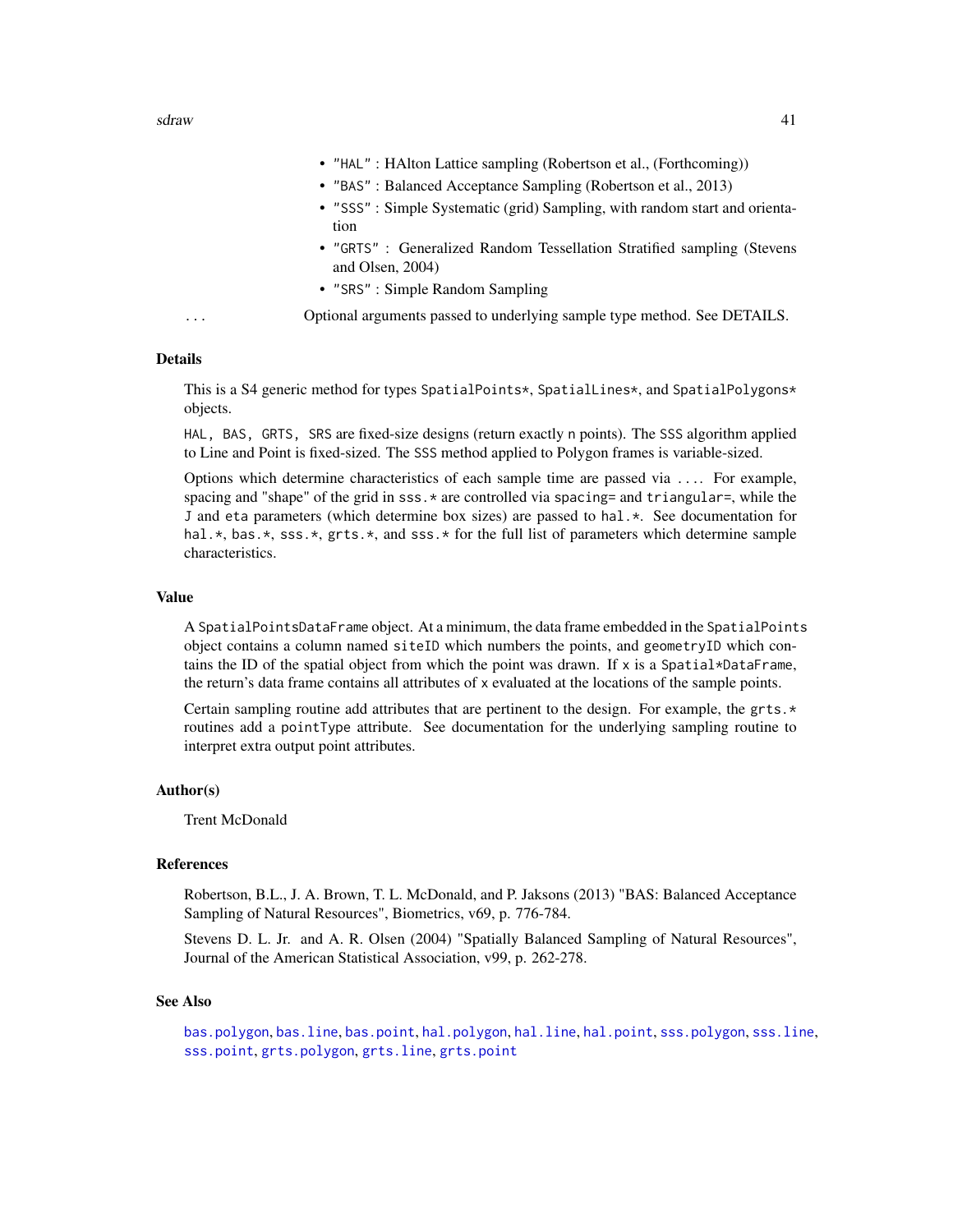# <span id="page-41-0"></span>Examples

```
WA.sample <- sdraw(WA, 100, "BAS")
WA.sample \le sdraw(WA, 100, "HAL", J=c(6,4))
WA.sample \le sdraw(WA, 100, "SSS", spacing=c(1,2))
```
<span id="page-41-1"></span>srs.line *Draw a Simple Random Sample (SRS) from a linear resource.*

#### **Description**

Draws a simple random sample from a SpatialLines\* object. The SpatialLines\* object represents a 2-dimensional line resource, such as a river, highway, or coastline.

#### Usage

srs.line(x, n)

# Arguments

| $\mathsf{X}$ | A SpatialLines or SpatialLinesDataFrame object. This object must contain        |
|--------------|---------------------------------------------------------------------------------|
|              | at least 1 line.                                                                |
| n,           | Sample size. Number of points to draw from the set of all lines contained in x. |

# Details

If x contains multiple lines, the lines are amalgamated before sampling. Conceptually, under amalgamation the lines in x are "stretched" straight and laid end-to-end in order of appearance in x. The simple random sample is then drawn from the amalgamated line. Once drawn from the 1-D amalgamated line, sample points are mapped back to 2-dimensional space to fall on the lines in x.

Note that the line is not discretized prior to sampling. The sample points are selected from the set of continuous lines that contain an infinite number of points (up to machine precision anyway).

#### Value

A SpatialPointsDataFrame containing locations in the SRS sample, in order along the amalgamated line. Those on line 1 appear first, those on line 2 second, etc. Attributes of the sample points (in the embedded data frame) are as follows:

- sampleID: A unique identifier for every sample point. sampleID starts with 1 at the first point and increments by one for each. sampleID orders sample points along the amalgamated line.
- geometryID: The ID of the lines object in x on which each sample point falls. The ID of lines in x are row.names(geometry $(x)$ ).
- Any attributes of the original lines (in x) on which each sample point falls.

Additional attributes of the output object, beyond those which make it a SpatialPointsDataFrame, are: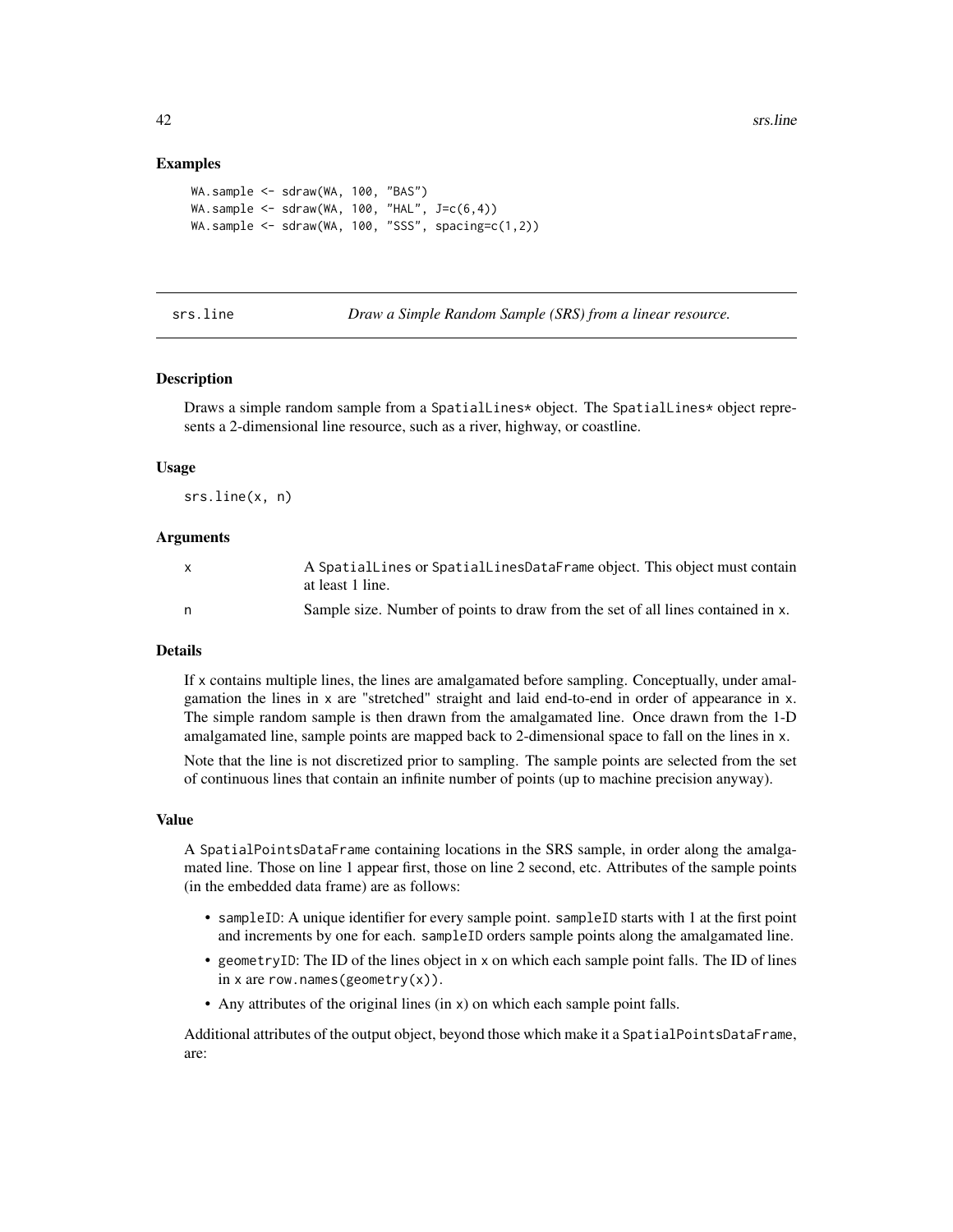#### <span id="page-42-0"></span>srs.point 43

- frame: Name of the input sampling frame.
- frame.type: Type of resource in sampling frame. (i.e., "line").
- sample.type: Type of sample drawn. (i.e., "SRS").

# Author(s)

Trent McDonald

# See Also

[srs.polygon](#page-43-1), [srs.point](#page-42-1), [sdraw](#page-39-1)

# Examples

```
# Draw fixed number of equi-distant points
HI.samp <- srs.line( HI.coast, 100 )
plot( HI.coast, col=rainbow(length(HI.coast)) )
points( HI.samp, col="red", pch=16 )
```
# Inspect attributes of points with HI.samp@data

<span id="page-42-1"></span>

| srs.point | Draw a Simple Random Sample (SRS) from a point resource or finite |
|-----------|-------------------------------------------------------------------|
|           | <i>population frame.</i>                                          |

#### Description

Draw a systematic sample from a SpatialPoints\* object or a data.frame. SpatialPoints\* objects can represent point resources in 2-dimensional space, such as towns, event locations, or grid cell centers.

#### Usage

srs.point(x, n)

#### Arguments

| $\mathsf{x}$ | A SpatialLines, SpatialLinesDataFrame, or data. frame object.                   |  |
|--------------|---------------------------------------------------------------------------------|--|
| n.           | Sample size. Number of points or rows to draw from x. If n exceeds the number   |  |
|              | of units (= number of rows in data. $frame(x)$ ), a census is taken (i.e., x is |  |
|              | returned).                                                                      |  |

# Details

When x is a data frame, the simple random sample is drawn from the rows. That is, each row is viewed as a sample unit.

This draws equi-probable sample. First order inclusion probabilities are n/N for all units.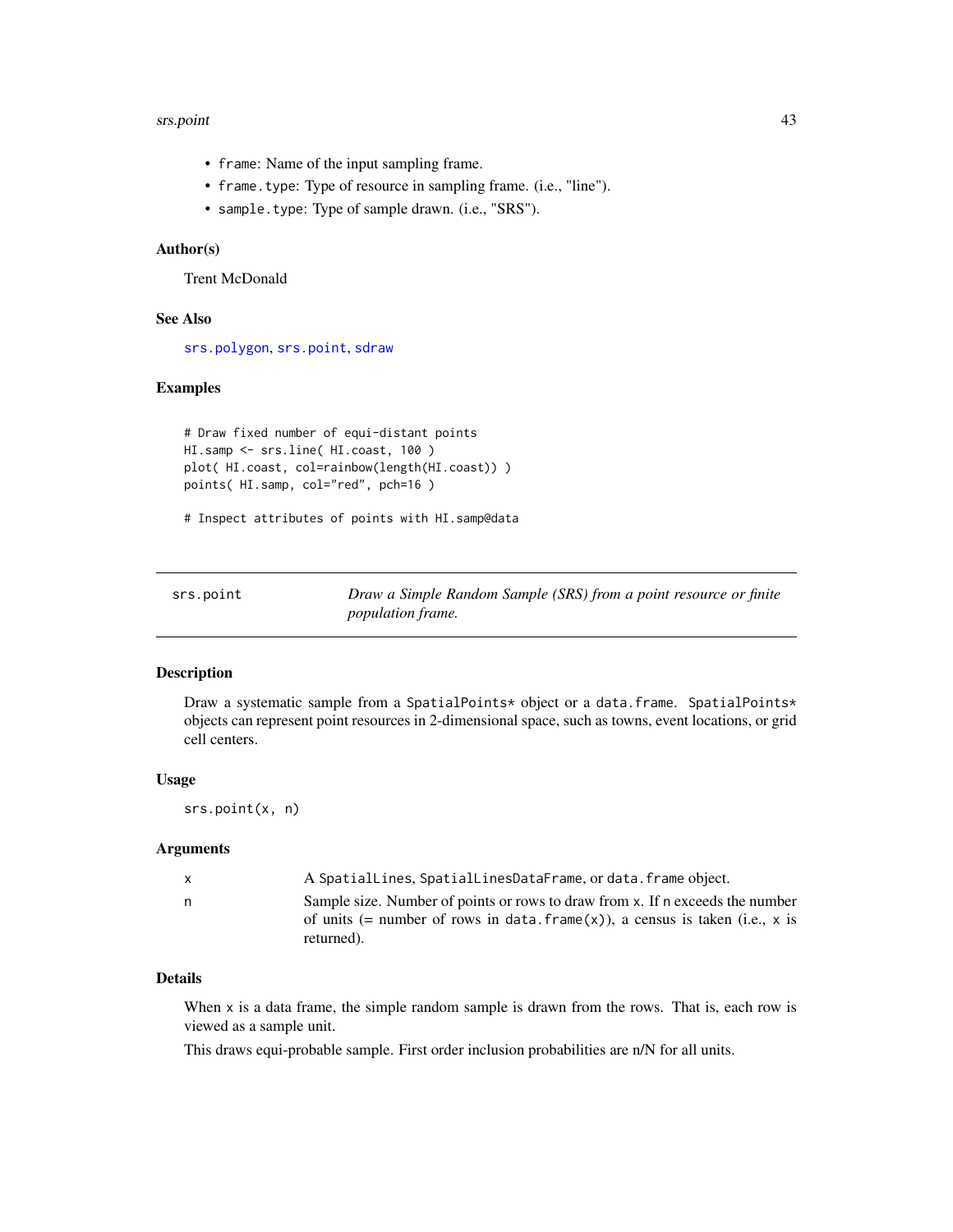# <span id="page-43-0"></span>Value

If input x inherits from a the SpatialPoints class, a SpatialPointsDataFrame object containing locations and attributes in the sample is returned. If input x is a data.frame, a data.frame is returned. Attributes of the returned sample points are:

- sampleID: A unique identifier for every sample point. sampleID starts with 1 at the first point and increments by one for each.
- If x inherits from SpatialPoints, returned points have attribute geometryID the ID (=row.names(x)) of the sampled point.
- Any attributes (columns) associated with the input points (rows).

Additional attributes of the output object are:

- frame: Name of the input sampling frame (i.e., x).
- frame.type: Type of resource in sampling frame. (i.e., "point").
- sample.type: Type of sample drawn. (i.e., "SRS").

### Author(s)

Trent McDonald

#### See Also

[srs.polygon](#page-43-1), [srs.line](#page-41-1), [sdraw](#page-39-1)

# Examples

```
# Draw systematic sample across range of population
WA.samp <- srs.point( WA.cities, 100 )
plot( WA.cities )
points( WA.samp, col="red", pch=16 )
# Draw systematic sample from data frame
df <- data.frame( a=1:100, b=runif(100) )
samp <- srs.point( df, 5 )
```
<span id="page-43-1"></span>srs.polygon *Draws a Simple Random Sample (SRS) from an area resource (polygons).*

# **Description**

Draws a simple random sample from a SpatialPolygons or SpatialPolygonsDataFrame object.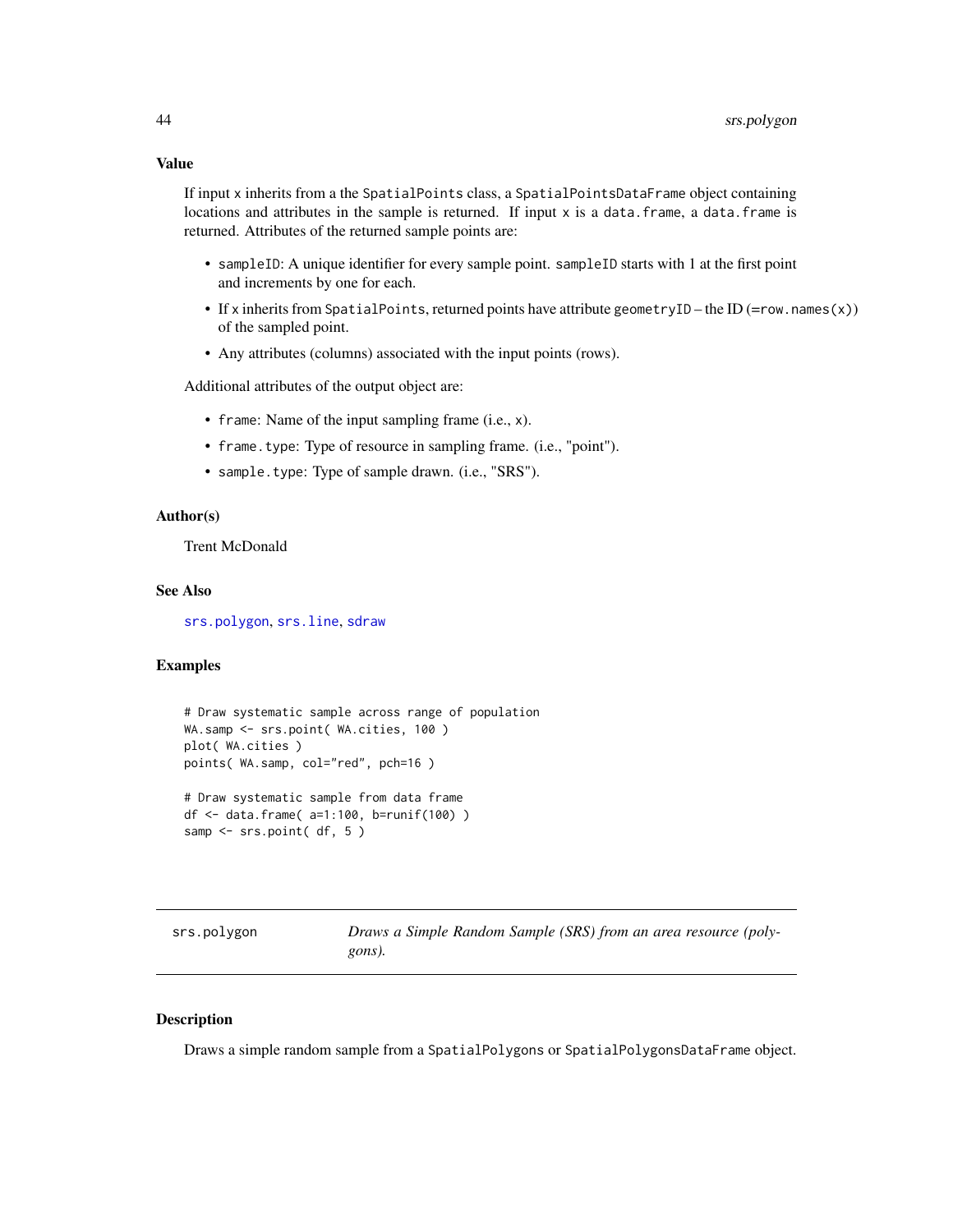# <span id="page-44-0"></span>srs.polygon 45

#### Usage

srs.polygon(x, n)

#### Arguments

|   | A SpatialPolygons or SpatialPolygonsDataFrame object. This object must<br>contain at least 1 polygon. If it contains more than 1 polygon, the SRS sample |
|---|----------------------------------------------------------------------------------------------------------------------------------------------------------|
|   | is drawn from the union of all polygons. Holes are respected.                                                                                            |
| n | Sample size. Number of locations to draw from the union of all polygons con-<br>tained in x.                                                             |

# Details

The SRS sample is drawn by generating uniform random deviates for coordinates in the bounding box surrounding polygons (e.g.,  $c(xmin, ymin) + c(dx, dy) \times runif(2)$ ), tossing locations outside polygons until the required number is achieved.

# Value

A SpatialPointsDataFrame containing locations in the SRS sample, in arbitrary order. Attributes of the sample points (in the embedded data frame) are as follows:

- sampleID: A unique identifier for every sample point.
- geometryID: The ID of the polygon in x which each sample point falls. The ID of polygons in x are row.names(geometry $(x)$ ).
- Any attributes of the original polygons (in x).

Additional attributes of the output object, beyond those which make it a SpatialPointsDataFrame, are:

- frame: Name of the input sampling frame.
- frame.type: Type of resource in sampling frame. (i.e., "polygon").
- sample.type: Type of sample drawn. (i.e., "SRS").

#### Author(s)

Trent McDonald

# See Also

[bas.polygon](#page-6-1), [sss.polygon](#page-48-1), [hal.polygon](#page-19-1), [sdraw](#page-39-1)

# Examples

```
# A square grid oriented east-west
WA.samp <- srs.polygon( WA, 100 )
plot( WA )
points( WA.samp, pch=16 )
```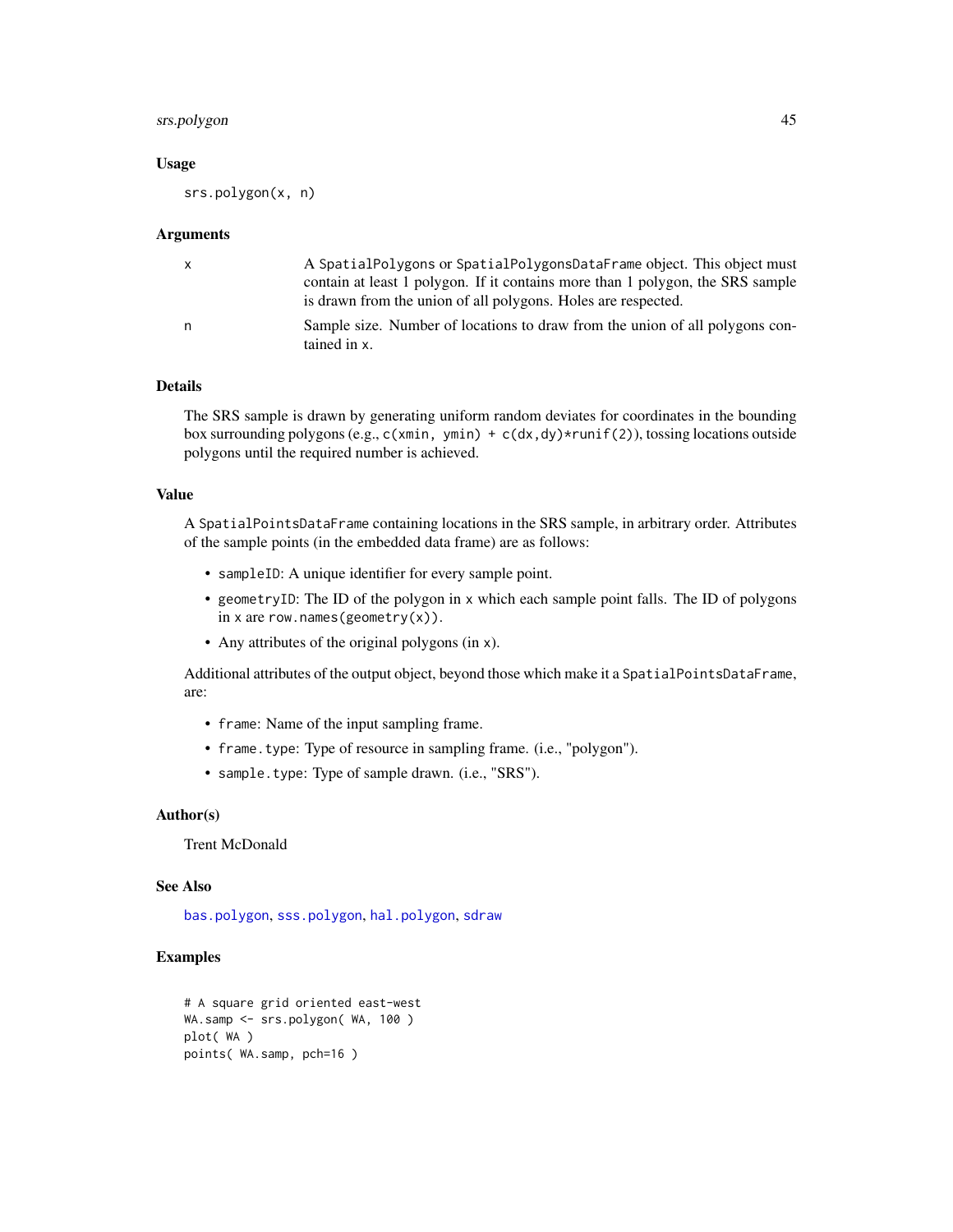<span id="page-45-1"></span><span id="page-45-0"></span>sss.line *Draw a Simple Systematic Sample (SSS) from a linear resource.*

# Description

Draws a systematic sample from a SpatialLines\* object. The SpatialLines\* object represents a 2-dimensional line resource, such as a river, highway, or coastline.

### Usage

sss.line(x, n, spacing, random.start = TRUE)

#### Arguments

| X            | A Spatial Lines or Spatial Lines Data Frame object. This object must contain<br>at least 1 line.                                                                                                                                                                                                                                                                                                                                                                                                                |
|--------------|-----------------------------------------------------------------------------------------------------------------------------------------------------------------------------------------------------------------------------------------------------------------------------------------------------------------------------------------------------------------------------------------------------------------------------------------------------------------------------------------------------------------|
| n            | Sample size. Number of points to draw from the set of all lines contained in x.<br>Specification of n takes precedence over specification of spacing.                                                                                                                                                                                                                                                                                                                                                           |
| spacing      | Assuming, n is not given, this is the distance between sample points on the<br>amalgamated line in x. For example, if x is projected in UTM coordinates and<br>spacing=100, the returned sample has one point every 100 meters along the<br>amalgamated line in x. Keep in mind that the start of line i+1 in x may not<br>coincide with the end of line $i$ in $x$ , and that lines in $x$ may not be straight.<br>Thus, 2-dimensional distances between sample points will not, in general, equal<br>spacing. |
| random.start | Whether to start the sequence of points at a random place. If TRUE, a random<br>uniform variate is selected between 0 and either spacing or (length/n) and the<br>first location is placed at that location along the line. Subsequent points occur<br>every spacing units along the lines. If random start==FALSE, the first sample<br>point occurs at 0 (first vertex of the lines).                                                                                                                          |

# Details

If x contains multiple lines, the lines are amalgamated before sampling. Conceptually, under amalgamation the lines in x are "stretched" straight and laid end-to-end in order of appearance in x. The simple systematic sample is then drawn from the amalgamated line. Finally, sample points on the amalgamated line are mapped back to 2-dimensional space to fall on the lines in x.

Note that spacing between sample points is enforced on the amalgamated line, and may not look correct if the lines loop back on themselves. For example, consider a line tracing a circle. The spacing between the first and last sample point along the circle will not be the prescribed spacing because the circle starts between them. Spacing of all other points (2 to n-1) will be as requested.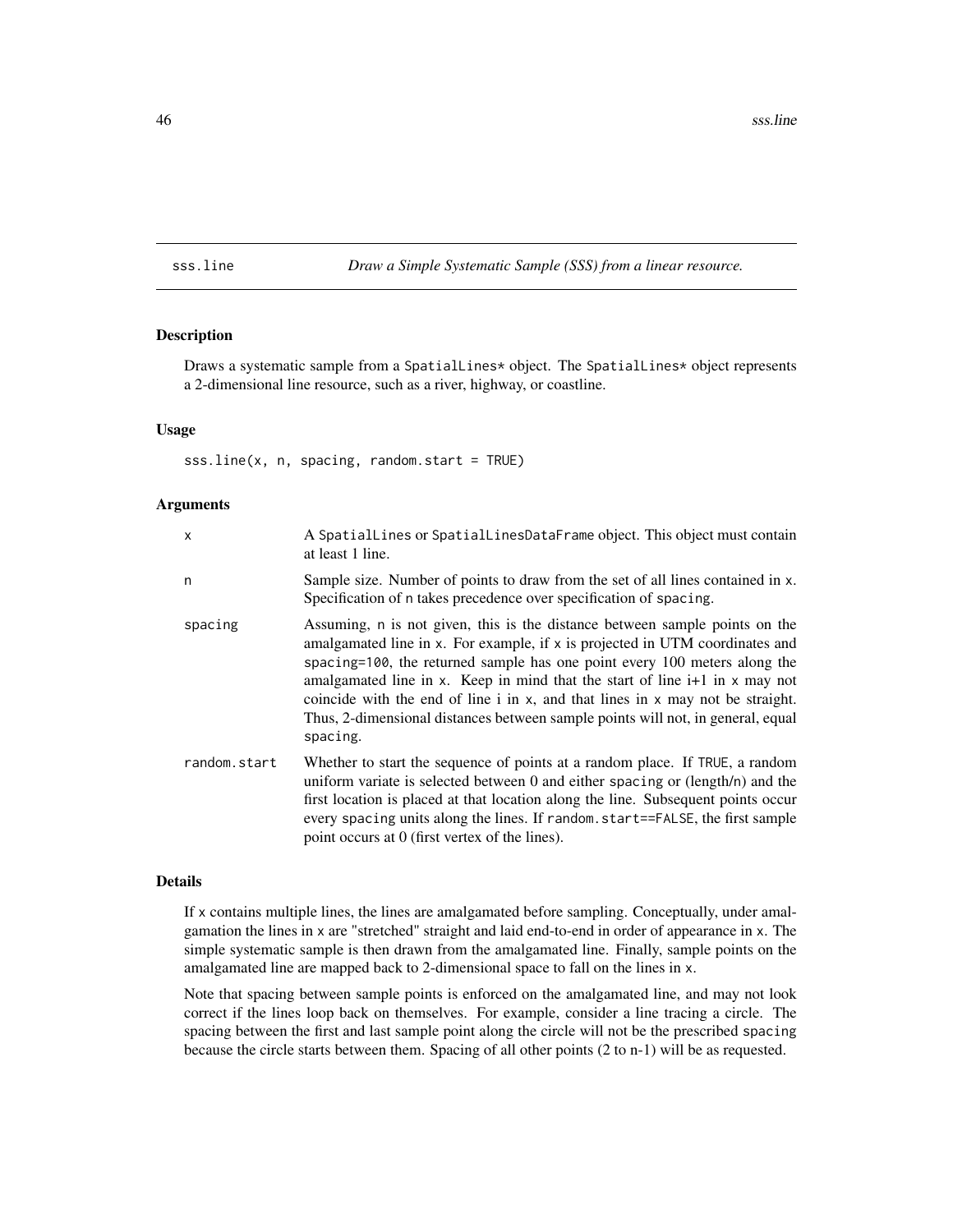#### <span id="page-46-0"></span>sss.line 47

# Value

A SpatialPointsDataFrame containing locations in the SSS sample, in order along the amalgamated line. Those on line 1 appear first, those on line 2 second, etc. Attributes of the sample points (in the embedded data frame) are as follows:

- sampleID: A unique identifier for every sample point. sampleID starts with 1 at the first point and increments by one for each. sampleID orders sample points along the amalgamated line.
- geometryID: The ID of the lines object in x on which each sample point falls. The ID of lines in x are row.names(geometry $(x)$ ).
- Any attributes of the original lines (in x) on which each sample point falls.

Additional attributes of the output object, beyond those which make it a SpatialPointsDataFrame, are:

- frame: Name of the input sampling frame.
- frame.type: Type of resource in sampling frame. (i.e., "line").
- sample.type: Type of sample drawn. (i.e., "SSS").
- sample.spacing: The spacing between sample points along the amalgamated line. This is the input spacing parameter if specified, or is computed as (length/n) if n is specified.
- random.start: The random start of the systematic sample. NA corresponds to no random start.

# Author(s)

Trent McDonald

### See Also

[sss.polygon](#page-48-1), [sss.point](#page-47-1), [sdraw](#page-39-1)

# Examples

```
# Draw fixed number of equi-distant points
HI.samp <- sss.line( HI.coast, 100 )
plot( HI.coast, col=rainbow(length(HI.coast)) )
points( HI.samp, col="red", pch=16)
```

```
# Draw points every 20 km along Hawaii's coastline
HI.samp <- sss.line( HI.coast, spacing=20000 )
plot( HI.coast, col=rainbow(length(HI.coast)) )
points( HI.samp, col="red", pch=16)
```
# Inspect attributes of points with HI.samp@data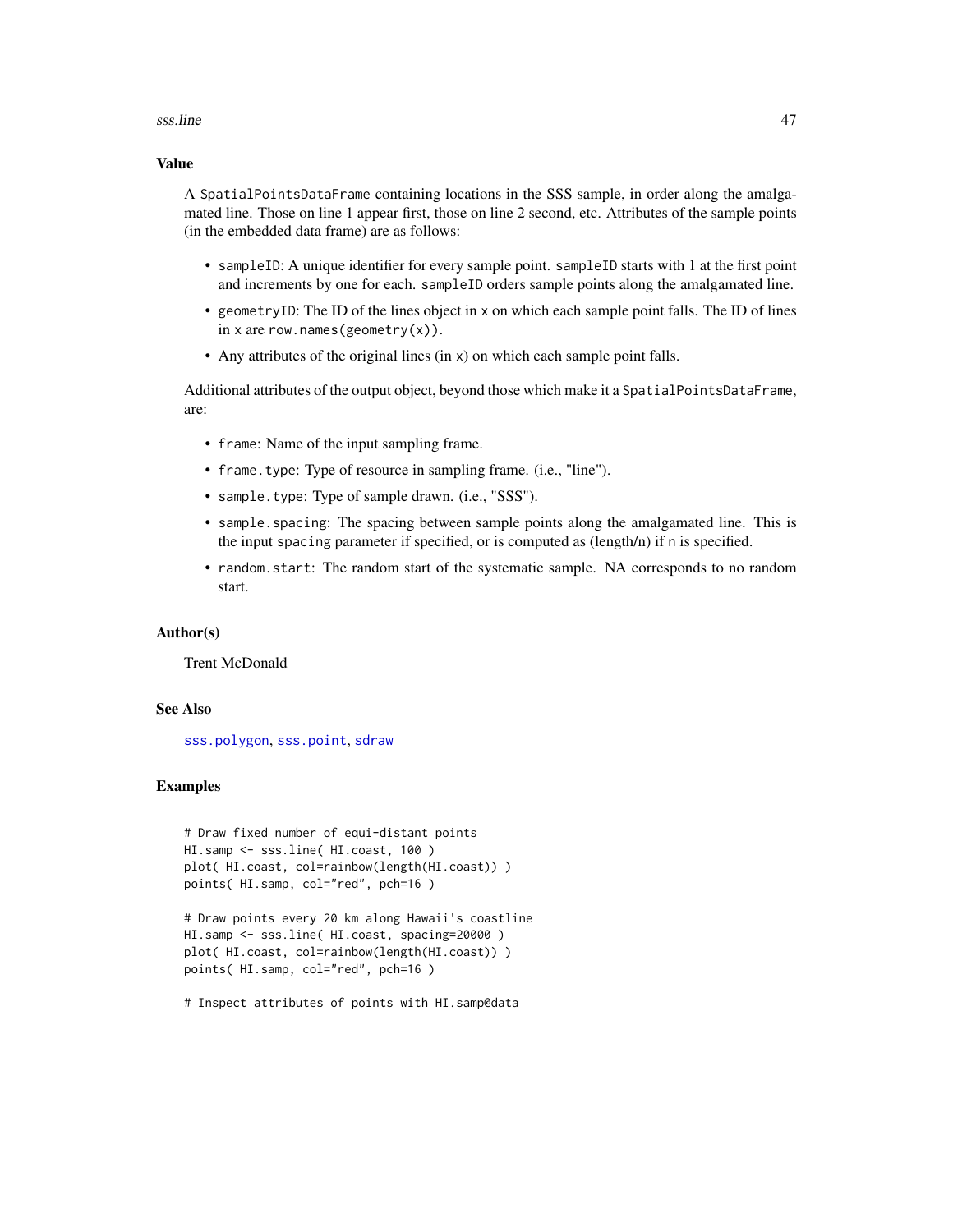<span id="page-47-1"></span><span id="page-47-0"></span>sss.point *Draw a Simple Systematic Sample (SSS) from a point resource or finite population frame.*

# **Description**

Draw a systematic sample from a SpatialPoints\* object or a data.frame. SpatialPoints\* objects can represent point resources in 2-dimensional space, such as towns, event locations, or grid cell centers.

#### Usage

sss.point(x, n)

#### Arguments

|   | A SpatialLines, SpatialLinesDataFrame, or data. frame object.                    |
|---|----------------------------------------------------------------------------------|
| n | Sample size. Number of points to draw from the set of all points in x. If n      |
|   | exceeds the number of units (= number of rows in data. $frame(x)$ ), a census is |
|   | taken ( <i>i.e.</i> , x is returned).                                            |

#### Details

The points in x are systematically sampled in the order they appear. That is, the sampling frame  $(i.e., data.frame(x))$  is *not* re-ordered prior to sampling. Each row in the frame represents a point or sample unit, and rows are sampled systematically starting with row 1. To draw a systematic sample across the range of an attribute, say attribute y, sort  $x$  by y prior to calling this routine (e.g,. sss.point( x[order(x\$y),], n )).

This routine draws *fixed size* systematic samples. Many systematic sampling procedure produce variable size samples. Conceptually, the sample procedure is:

- 1. Each sample unit (= row of sample frame) is associated with a line segment. Assuming there are N units in the frame  $(N = nrow(x))$ , each line segment has length  $n/N$ , where n is the input desired sample size.
- 2. Line segments are placed end-to-end, starting at 0, in the order in which their associated unit appears in the frame.
- 3. To start the systematic sample, the routine choses a random number between 0 and 1. Let this random number be m.
- 4. The sample units associated with the line segments containing the numbers  $m + i$  for  $i =$  $0,1,...,(n-1)$ , are selected for the sample.

# Value

If input x inherits from a the SpatialPointsDataFrame class, a SpatialPointsDataFrame object containing locations in the sample is returned. If input  $x$  is a data. frame, a data. frame is returned. Attributes of the returned sample points are: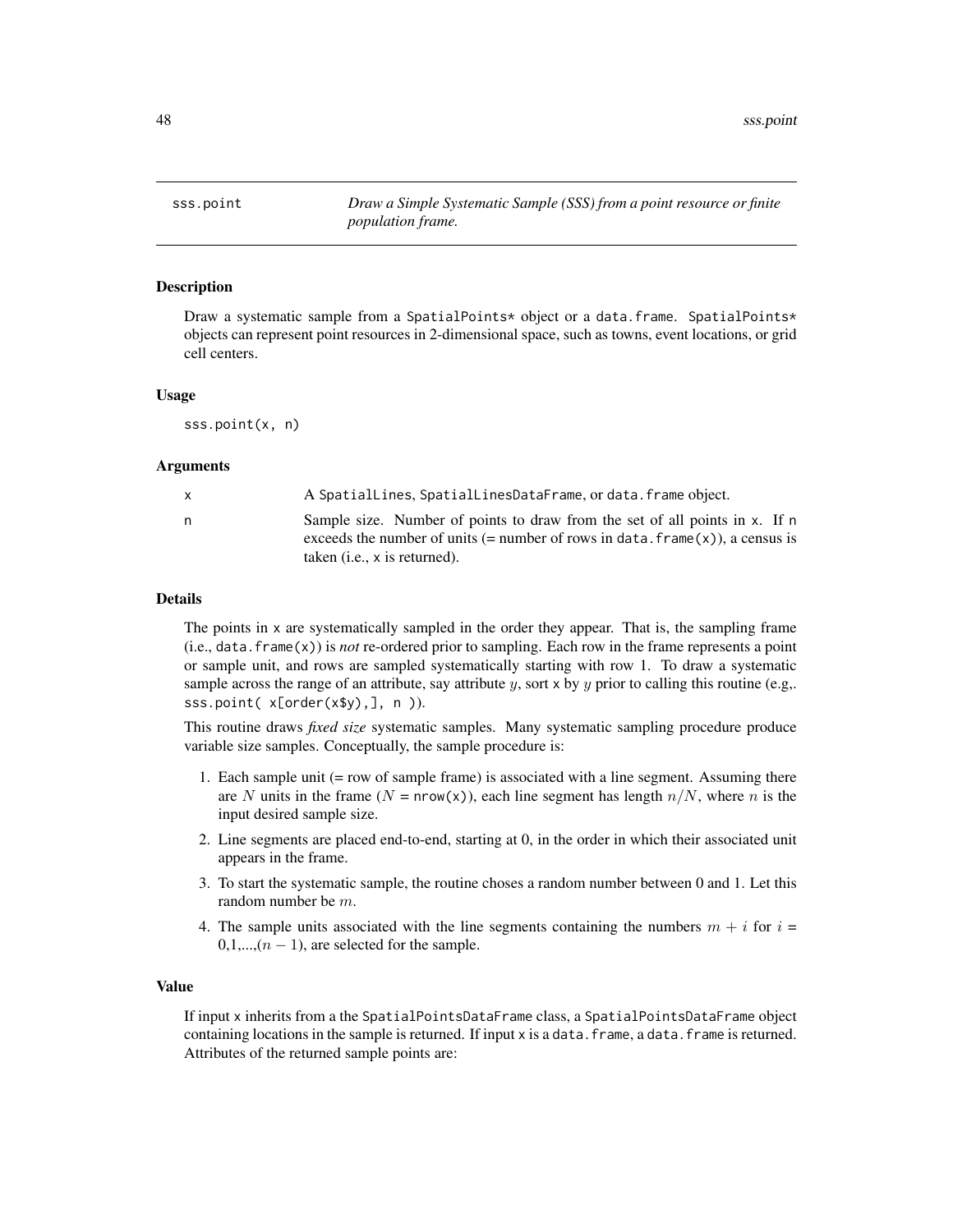- <span id="page-48-0"></span>• sampleID: A unique identifier for every sample point. sampleID starts with 1 at the first point and increments by one for each.
- If x inherits from SpatialPoints, returned points have attribute geometryID the ID (=row.names(x)) of the sampled point.
- Any attributes (columns) associated with the input points (rows).

Additional attributes of the output object are:

- frame: Name of the input sampling frame (i.e., x).
- frame.type: Type of resource in sampling frame. (i.e., "point").
- sample.type: Type of sample drawn. (i.e., "SSS").
- random.start: The random start for the systematic sample.

Using these additional attributes, one could reconstruct the sample.

### Author(s)

Trent McDonald

# See Also

[sss.polygon](#page-48-1), [sss.line](#page-45-1), [sdraw](#page-39-1)

# Examples

```
# Draw systematic sample across range of population
WA.samp <- sss.point( WA.cities[order(WA.cities$POP_2010),], 100 )
plot( WA.cities )
points( WA.samp, col="red", pch=16 )
# Draw systematic sample from data frame
df <- data.frame( a=1:100, b=runif(100) )
samp <- sss.point( df, 5 )
# Equivalent to simple random sample: randomly sort frame.
samp <- sss.point( df[order(df$b),], 5 )
```
<span id="page-48-1"></span>sss.polygon *Draws a Simple Systematic Sample (SSS) from an area resource (polygons).*

#### Description

Draws a systematic, or grid, sample from a SpatialPolygons or SpatialPolygonsDataFrame object. Optional parameters control control the relative spacing in horizontal and vertical directions, whether a square or triangular grid is produced, and whether the grid baseline has random orientation.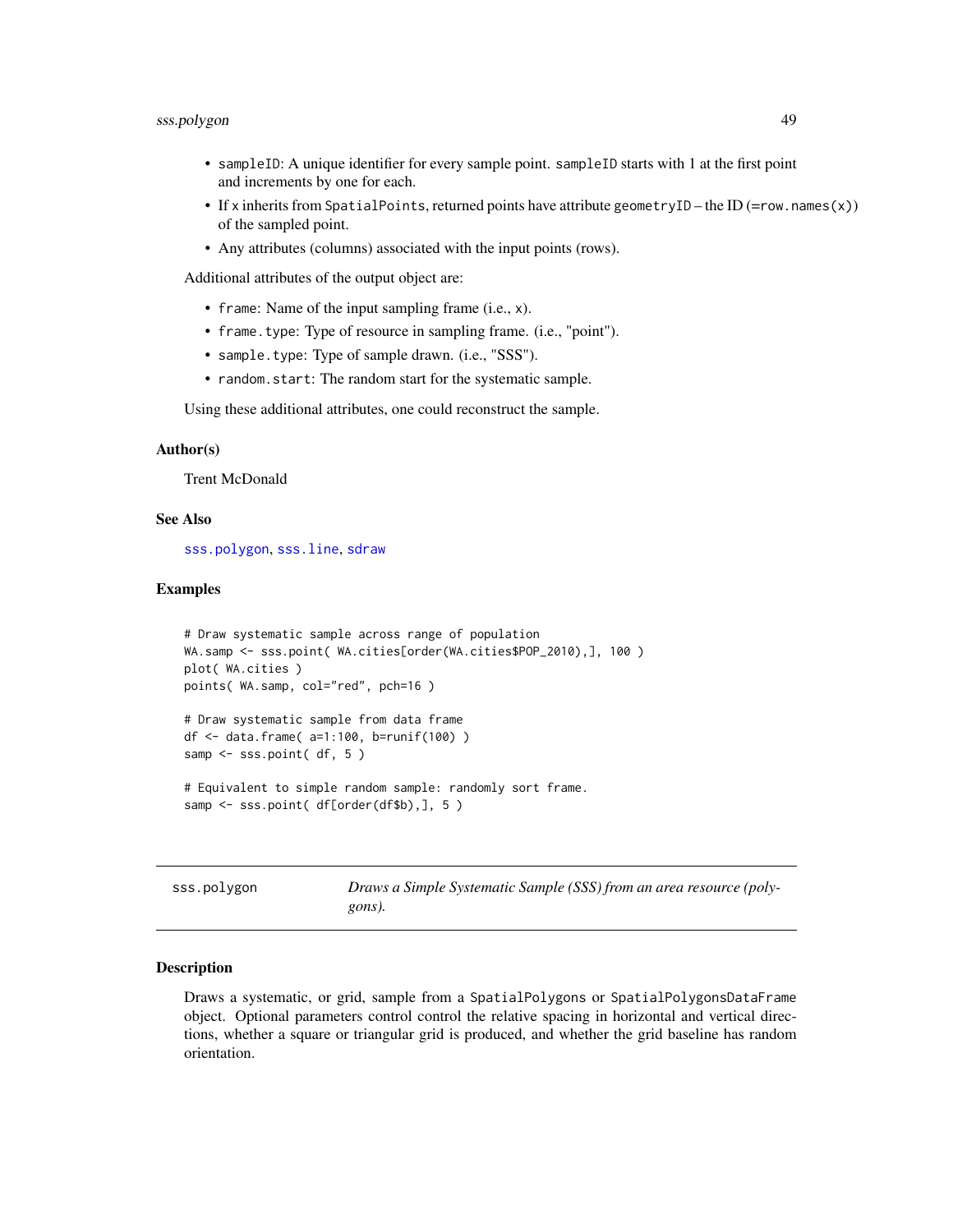#### Usage

sss.polygon(x, n, spacing =  $c(1, 1)$ , triangular = FALSE, rand.dir = FALSE)

#### Arguments

| $\mathsf{x}$ | A SpatialPolygons or SpatialPolygonsDataFrame object. This object must<br>contain at least 1 polygon. If it contains more than 1 polygon, the SSS sample<br>is drawn from the union of all polygons. Holes are respected.                                                                                                                                                                                                                                                                                                                                                                                                                                                                                                                                                                                  |  |
|--------------|------------------------------------------------------------------------------------------------------------------------------------------------------------------------------------------------------------------------------------------------------------------------------------------------------------------------------------------------------------------------------------------------------------------------------------------------------------------------------------------------------------------------------------------------------------------------------------------------------------------------------------------------------------------------------------------------------------------------------------------------------------------------------------------------------------|--|
| n            | Sample size. Number of locations to draw from the union of all polygons con-<br>tained in x.                                                                                                                                                                                                                                                                                                                                                                                                                                                                                                                                                                                                                                                                                                               |  |
| spacing      | A vector of length 2 containing the RELATIVE spacing of grid points in the<br>horizontal $(X)$ and vertical $(Y)$ directions. See details.                                                                                                                                                                                                                                                                                                                                                                                                                                                                                                                                                                                                                                                                 |  |
| triangular   | Boolean scaler specifying whether to produce a rectangular (triangular==FALSE)<br>or triangular (triangular==TRUE) grid. See Details.                                                                                                                                                                                                                                                                                                                                                                                                                                                                                                                                                                                                                                                                      |  |
| rand.dir     | Either a boolean scaler specifying whether to randomly orient the grid's hori-<br>zontal axis (rand.dir==TRUE) or not (rand.dir==FALSE), or a user-specified<br>fixed direction for the horizontal axis. If FALSE, orientation of the grid is par-<br>allel to the X and Y axes. If TRUE, the X axis of the grid is randomly rotated<br>by an angle between -pi/4 (-45 degrees) and pi/4 (45 degrees). If rand. dir is a<br>number, the grid is rotated by that many radians. No range check is performed<br>on user-specified rand.dir, so for example, rotation by pi/8 is equivalent to<br>rotation by $pi/8$ + $2*pi$ . User-specified, but random, direction of the grid can<br>be specified by rand. dir = runif(1,0,pi). Note, relative spacing of the grid<br>cells is computed prior to rotation. |  |

# Details

The projection system of the input shape object  $(x)$  is not considered. But, a projected coordinate system is necessary to obtain correct spacing on the ground. The author STRONGLY recommends converting x to a UTM coordinate system prior to calling this function.

Spacing (size and shape of grid cells) is determined by n and spacing. If spacing is not given, grid spacing is equal in X and Y directions, which produces square grid cells. In this case, grid spacing is delta  $(= \sqrt{(A/n)}, \text{ where } A = \text{area of union of all polygons in } x$ .

Relative shape of grid cells is controlled by the spacing vector. If spacing  $= c(rx, ry)$ , spacing in X and Y directions is spacing\*delta/rev(spacing), where delta = sqrt( $A/n$ ). Conceptually, a square cell of size delta^2 is "stretched" multiplicatively by rx in the X direction and ry in the Y direction. After stretching, the area of each cell remains delta<sup> $\gamma$ </sup> while the relative lengths of the (rectangular) cell sides is 1 to  $(ry/rx)^2$ . That is, vertical dimension of each cell is (ry/rx)^2 times the horizontal dimension. Vice versa, the horizontal dimension is  $(rx/ry)$ <sup>2</sup> times the vertical.

In general, realized sample size is not fixed. Across multiple calls, realized sample size will not always equal n. Across an infinite number of calls, the average sample size will be n

In all cases, the grid is randomly shifted in the X and Y directions, before rotation (if called for). The amount of the random shift is less than the X and Y extent of cells, and is returned as an attribute of the sample.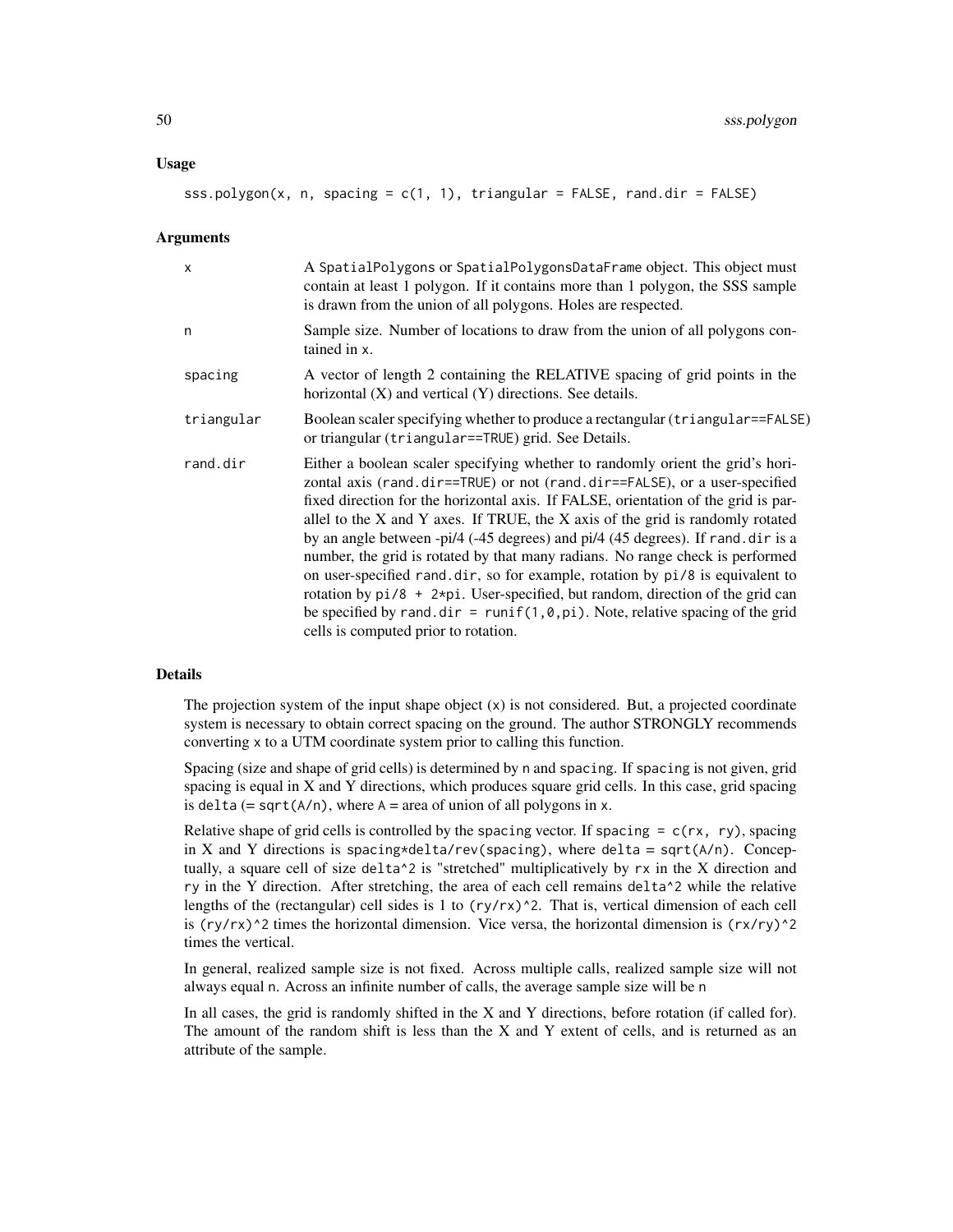# sss.polygon 51

#### Value

A SpatialPointsDataFrame containing locations in the SSS sample, in row-wise order starting in the south (see sampleID, row, col in returned data frame). Attributes of the sample points (in the embedded data frame) are as follows:

- sampleID: A unique identifier for every sample point. For rectangular grids, sampleID is incremented west to east by row from the south. For triangular grids, sampleID is assigned west to east to points in every other row from the south. Then, starts over in the southwest and assigns ID's to previously-skipped rows.
- row: Row number of the sampled point in the grid. Row numbers are the vertical indices of the grid in a direction perpendicular to the (potentially rotated) main horizontal axis. Cell (1,1) is in the lower left (southwest) corner of the shape's bounding box. Thus, row 1 is defined along the lower (southern) boundary of the shape's bounding box. Points in row 1 may not be inside the shape and therefore may not appear in the sample. Consequently, the lowest row appearing in the sample may not be 1. Visualize row i with points(samp[samp\$row==i,]).
- col: Column number of the sampled point in the grid. Column numbers are the horizontal indices of the grid in a direction parallel to the (potentially rotated) main horizontal axis. Cell  $(1,1)$  is in the lower left (southwest) corner of the shape's bounding box. Thus, column 1 is defined along the left (western) boundary of the shape's bounding box. Points in column 1 may not be inside the shape and therefore may not appear in the sample. Consequently, the lowest column appearing in the sample may not be 1. Visualize column i with points(samp[samp\$col==i,]).
- geometryID: The ID of the polygon in x which each sample point falls. The ID of polygons in x are row.names(geometry(x)).
- Any attributes of the original polygons (in x).

Additional attributes of the output object, beyond those which make it a SpatialPointsDataFrame, are:

- frame: Name of the input sampling frame.
- frame.type: Type of resource in sampling frame. (i.e., "polygon").
- sample.type: Type of sample drawn. (i.e., "SSS").
- spacing.m: A vector of length 2 giving the dimensions of cells in units of the coordinates of x. (e.g., meters). This is the final delta computed above. Each cell has size prod(spacing.m)  $=$  Area / n.
- rand.dir: The (potentially randomly chosen) direction for the grid's horizontal axis. This is in radians between -pi/4 and pi/4. rand.dir = 0 corresponds to no rotation (i.e., rand.dir = FALSE).
- rand.shift: The random shift of the grid. This is a vector of length 2 containing the random shifts in the horizontal and vertical directions before rotation. The random shift in both directions is chosen between 0 and the corresponding element of the spacing.m attribute (described above).
- triangular: TRUE or FALSE depending on whether the output grid is triangular or rectangular, respectively.

# Author(s)

Trent McDonald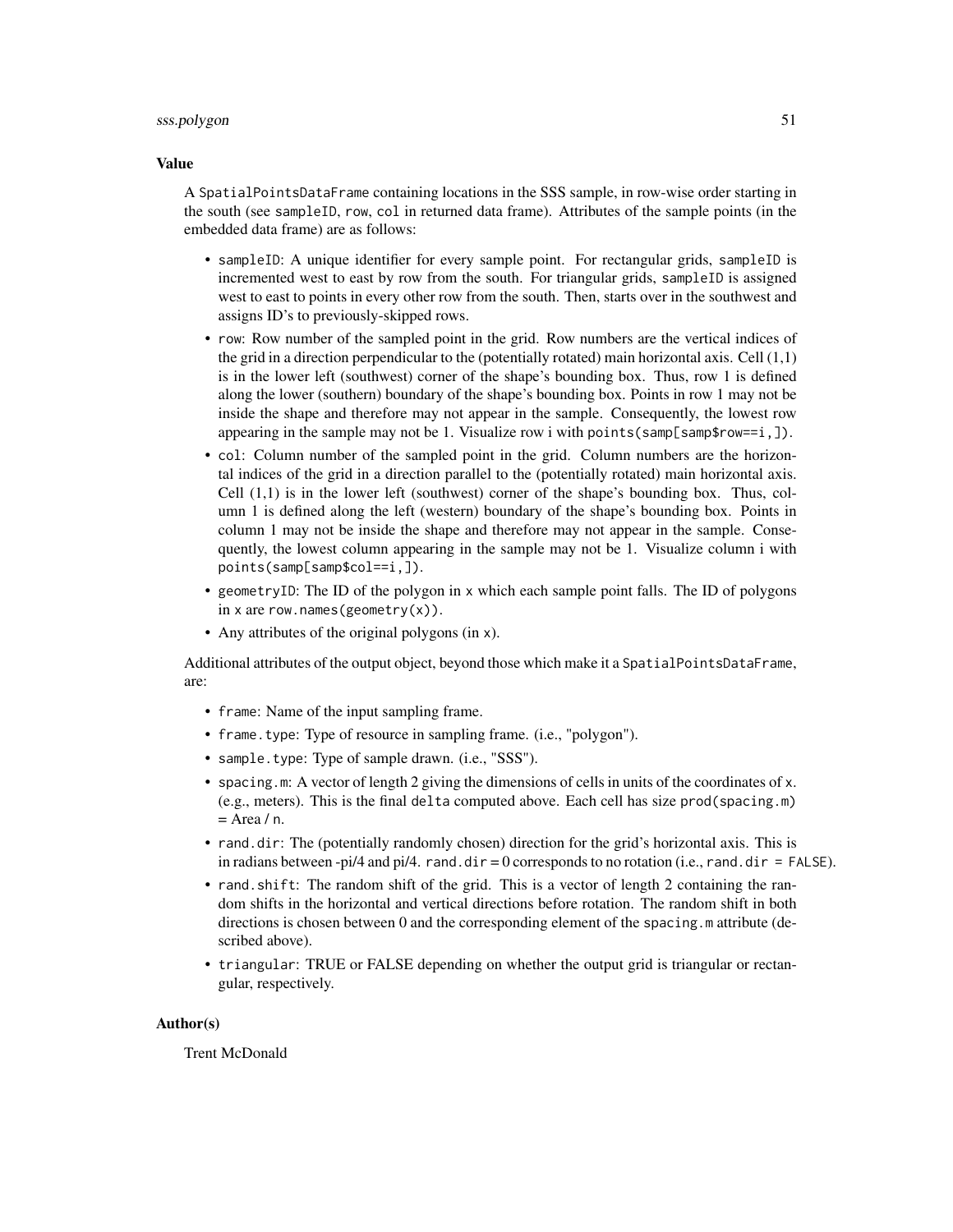# See Also

[bas.polygon](#page-6-1), [sdraw](#page-39-1)

# Examples

```
# A square grid oriented east-west
WA.samp <- sss.polygon( WA, 100 )
plot( WA )
points( WA.samp )
# A rectangular grid oriented east-west, with relative spacing c(0.667, 1.5),
# or 1 to 2.25.
WA.samp <- sss.polygon( WA, 100, spacing=c(2,3))
plot( WA )
points( WA.samp )
# A rectangular grid oriented east-west, with x spacing = 2*(y spacing).
WA.samp <- sss.polygon( WA, 100, spacing=c(sqrt(2),1) )
# A rectangular grid, random orientation, with y spacing = 3*(x \text{ spacing})WA.samp <- sss.polygon( WA, 100, spacing=c(1,sqrt(3)), rand.dir=TRUE )
# A triangular grid oriented east-west
WA.samp <- sss.polygon( WA, 100, triangular=TRUE )
# A triangular grid oriented east-west, with relative spacing c(.667,1.5)
WA.samp <- sss.polygon( WA, 100, spacing=c(2,3), triangular=TRUE )
```
voronoi.polygons *Calculate Voronoi polygons for a set of points*

### Description

Calculate Voronoi polygons (or tessellations) from a SpatialPoints\* object

#### Usage

```
voronoi.polygons(x, bounding.polygon)
```
# Arguments

x A SpatialPoints or SpatialPointsDataFrame object

bounding.polygon

If present, this is a SpatialPolygons\* object specifying the bounding polygon(s) for the Voronoi polygons. If present, the Voronoi polygons from points in x are clipped to the outside bounding polygon of bounding.polygon. The

<span id="page-51-0"></span>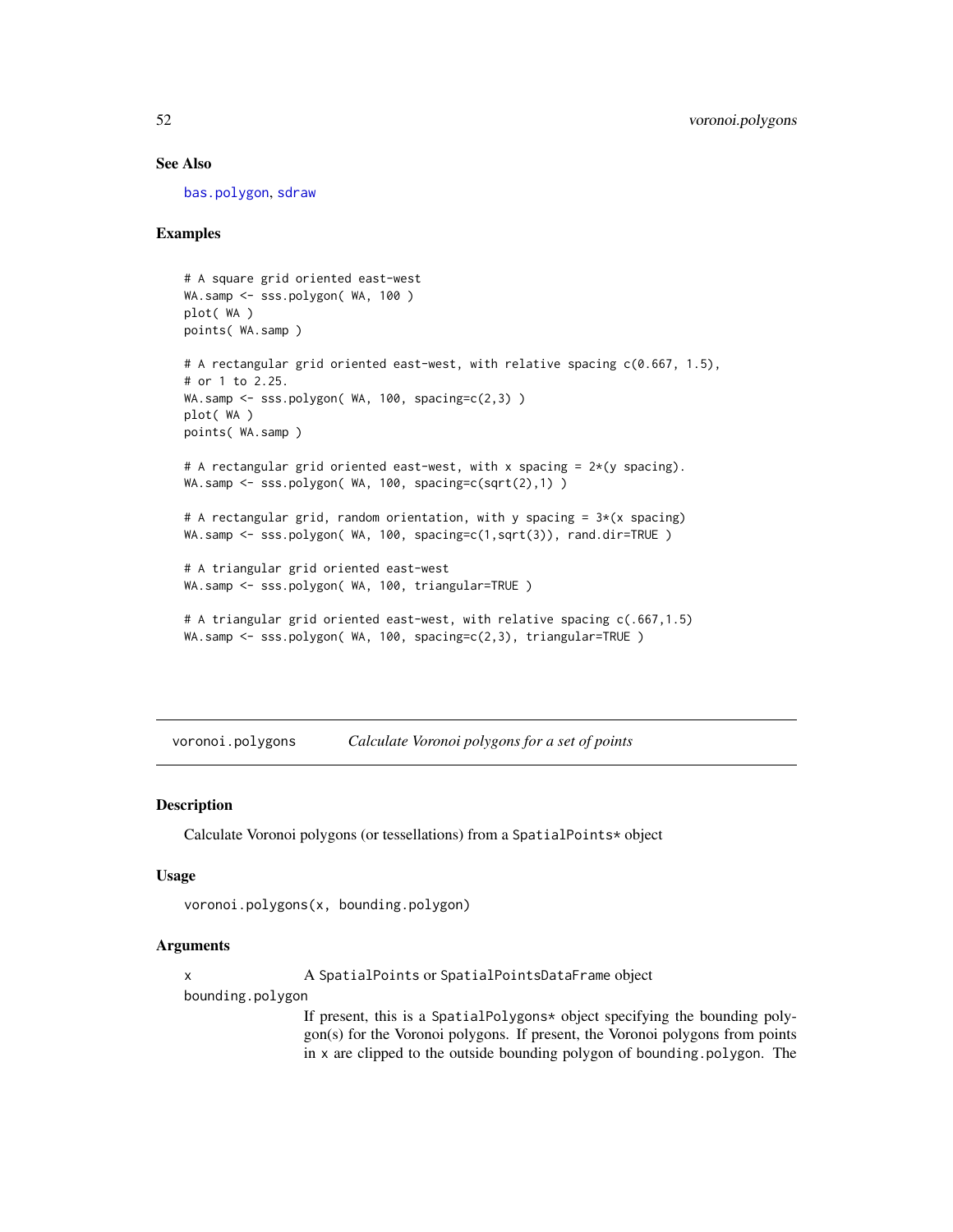outside bounding polygon is the union of all polygons in bounding.polygon. If this is not present, the Voronoi polygons extend to a rectangle outside the range of the input points in all directions by 10 percent.

#### Details

This is a convenience routine for the deldir function. The hard work, computing the Voronoi polygons, is done by the deldir::deldir and deldir::tile.list functions. See documentation for those functions for details of computations.

This function is convenient because it takes a SpatialPoints\* object and returns a SpatialPolygonsDataFrame object.

#### Value

A SpatialPolygonsDataFrame containing the Voronoi polygons (or tessellations) surrounding the points in x. Attributes of the output polygons are:

- x : the horizontal coordinate of the tessellation's defining point
- y : the vertical coordinate of the tessellation's defining point
- area : area of tessellation, in units of x's projection.

# Examples

```
# Triangular grid inside a set of polygons
WA.samp <- sss.polygon(WA,100,triangular=TRUE)
# Voronoi polygons of triangular grid
WA.tess <- voronoi.polygons(WA.samp)
# Plot
plot(WA)
plot(WA.tess, add=TRUE, col=rainbow(length(WA.samp)))
plot(WA.samp, add=TRUE, pch=16)
# One way to measure spatial balance:
# Compare variance of Voronoi polygons to same sized
# SRS sample.
WA.bas <- bas.polygon(WA, 100)
WA.srs <- srs.polygon(WA, 100)
WA.bas.tess <- voronoi.polygons(WA.bas)
WA.srs.tess <- voronoi.polygons(WA.srs)
rel.balance <- var(WA.bas.tess$area)/var(WA.srs.tess$area)
```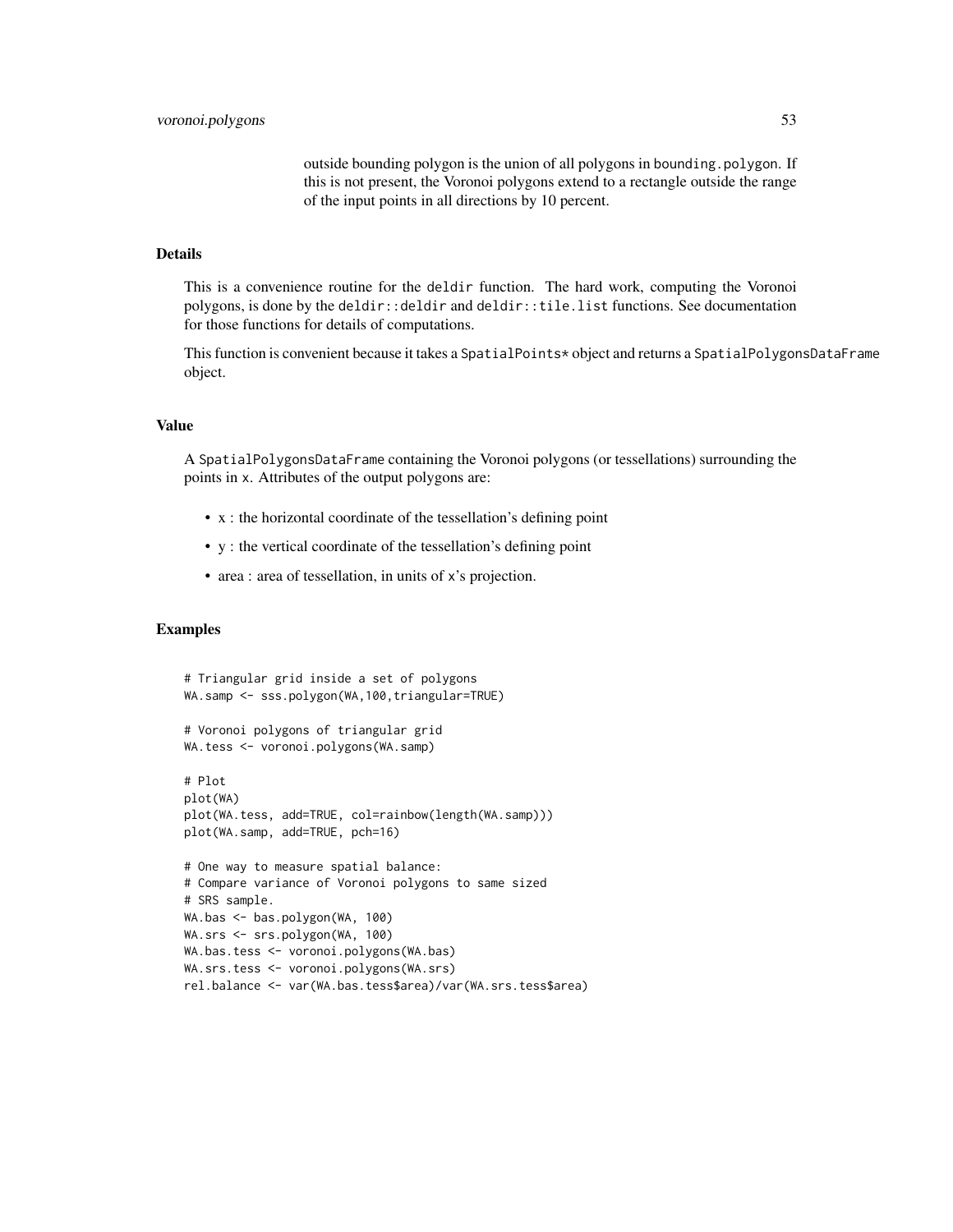# <span id="page-53-0"></span>Description

A SpatialPolygonsDataFrame [package "sp"] containing polygons that comprise the state of Washington.

# Usage

data("WA")

#### Format

A SpatialPolygonsDataFrame containing 50 polygons whose union outline boundaries of the state of Washington. Source of the Shapefile from which these polygons were queried is [http://](http://nationalmap.gov/small_scale/atlasftp.html) [nationalmap.gov/small\\_scale/atlasftp.html](http://nationalmap.gov/small_scale/atlasftp.html) (file 'statesp020.tar.gz').

Attributes of the polygons are:

- 1. AREA = Size of the polygon in square kilometers.
- 2. PERIMETER = The perimeter of polygon in kilometers.
- 3. STATESP020 = Internal feature number
- 4. STATE = The name of the State or State equivalent.
- 5. STATE\_FIPS = The 2-digit FIPS code of the State or State equivalent.
- 6. ORDER\_ADM = An ordinal value indicating the State's order of admission to the United States.
- 7. MONTH\_ADM = The month when the State was admitted to the United States.
- 8. DAY\_ADM = The day when the State was admitted to the United States.
- 9. YEAR\_ADM = The year when the State was admitted to the United States.
- 10. LAND\_TYPE = Type of the polygon. Types are "ISLAND", "MAINLAND", "OCEAN"

The proj4string is +proj=utm +zone=10 +datum=WGS84 +ellps=WGS84 +towgs84=0,0,0, meaning among other things that the coordinates are projected zone 10 UTM's in meters. The rectangular bounding box of all polygons is

|   | mın     | max       |
|---|---------|-----------|
| X | 369439  | 971361.3  |
| V | 5044642 | 5444677.5 |

# Examples

```
plot(WA[WA$LAND_TYPE == "MAINLAND",], col="red")
plot(WA[WA$LAND_TYPE == "ISLAND",], col="blue",add=TRUE)
plot(WA[WA$LAND_TYPE == "OCEAN",], col="turquoise",add=TRUE)
```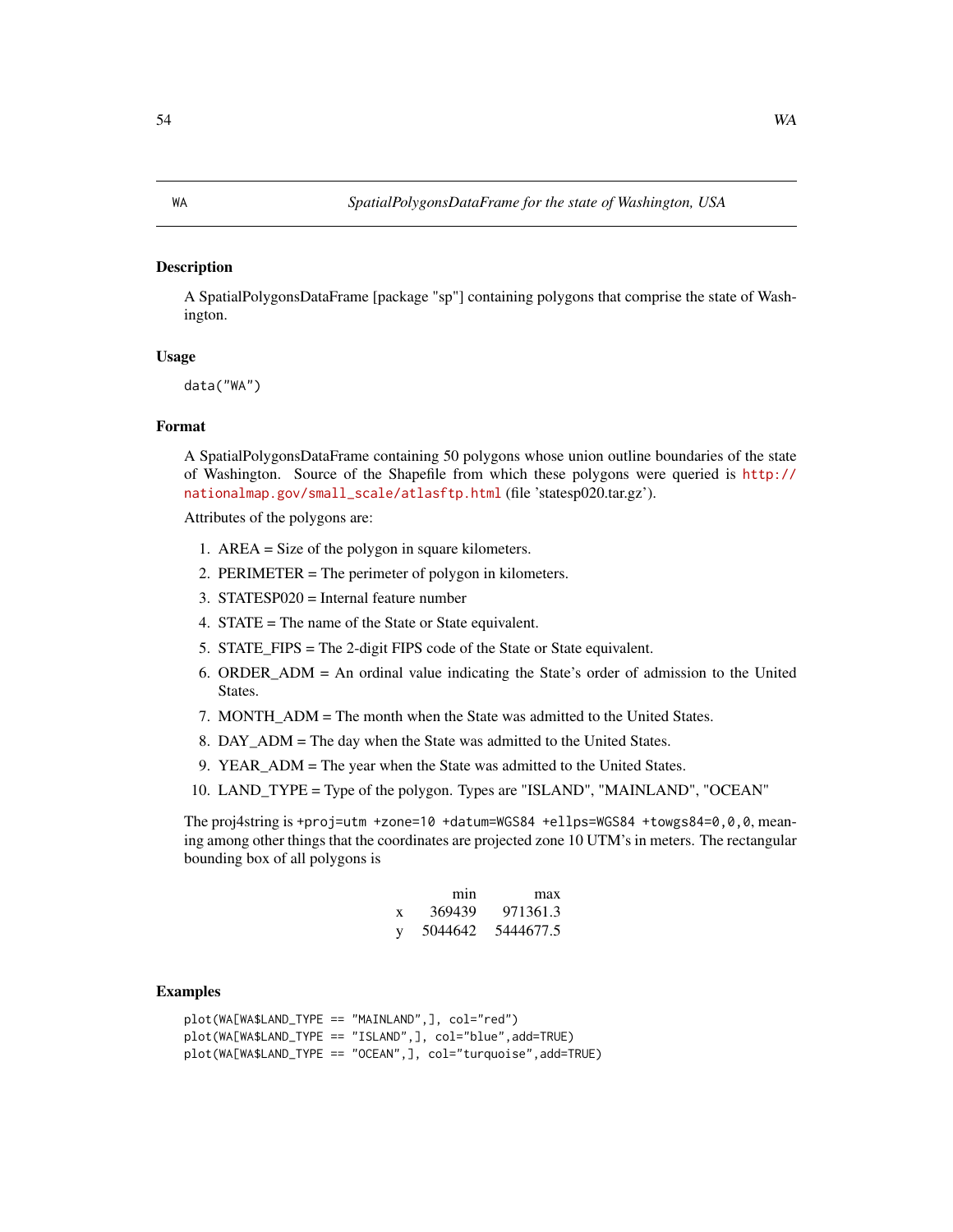<span id="page-54-0"></span>

# Description

A SpatialPointsDataFrame [package "sp"] containing the locations of cities in Washington state, USA.

# Usage

```
data("WA.cities")
```
# Format

A SpatialPointsDataFrame containing one point for each of 815 cities in Washington state. Source of the Shapefile from which these cities were queried is [http://nationalmap.gov/small\\_scale/](http://nationalmap.gov/small_scale/atlasftp.html) [atlasftp.html](http://nationalmap.gov/small_scale/atlasftp.html) (file 'citiesx010g.shp.tar.gz').

The attributes of each point are:

- 1. GNIS\_ID = A unique identification number assigned by the Geographic Names Information System (GNIS). This number can be used to link places in this data set with GNIS.
- 2. ANSICODE  $=$  A unique identification number assigned by the U.S. Census Bureau. This number can be used to link places in this data set with the Census Gazetteer data.
- 3. FEATURE = The type of feature, as assigned by GNIS. Values are 'Census', 'Civil', and 'Populated Place'.
- 4. FEATURE2 = The status of the city or town. Values are -999 (missing), 'County Seat', and 'State Capital County Seat'.
- 5. NAME = The name of the city or town.
- 6. POP  $2010 =$  The 2010 population of the city or town. Locations with a population of 0 are listed as such in the Census source data.
- 7. COUNTY = The name of the county or county equivalent where the city or town is located.
- 8. COUNTYFIPS = The 3-digit FIPS code of the county or county equivalent.
- 9. STATE = The 2-character abbreviation for the State in which the city or town is located. Values are 'WA'.
- 10. STATE\_FIPS = The 2-digit FIPS code for the State in which the city or town is located.
- 11. LATITUDE = The latitude of the city or town as it appears in this data set.
- 12. LONGITUDE = The longitude of the city or town as it appears in this data set.
- 13. PopPlLat = The latitude of the city or town as it appears in the source data.
- 14. PopPlLong = The longitude of the city or town as it appears in the source data.
- 15. ELEV\_IN\_M = The elevation, in meters, of the city or town. Determined from GNIS or from topographic map sources.
- 16. ELEV\_IN\_FT = The elevation, in feet, of the city or town. Determined from GNIS or from topographic map sources.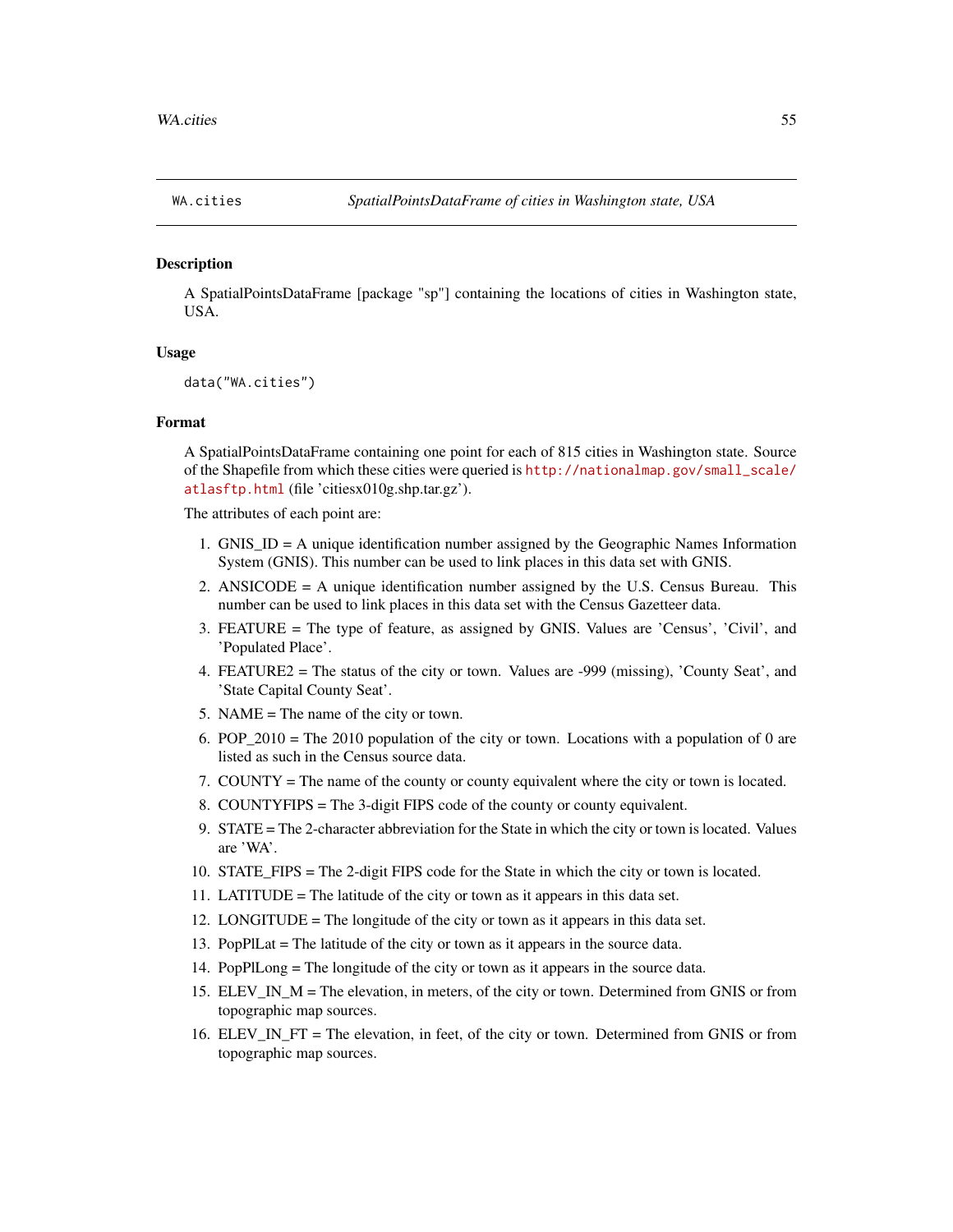<span id="page-55-0"></span>proj4string is +proj=utm +zone=10 +datum=WGS84 +ellps=WGS84 +towgs84=0,0,0, meaning among other things that the coordinates are projected zone 10 UTM's in meters.

The rectangular bounding box containing all points is

|   | mın       | max       |
|---|-----------|-----------|
| X | 377703.1  | 957996.8  |
| y | 5047878.6 | 5438319.2 |

### Examples

```
max.popln <- max(WA.cities$POP_2010)
plot(WA.cities, pch=16, cex=5*WA.cities$POP_2010/max.popln, col="red" )
```
WY *SpatialPolygonsDataFrame of counties in the state of Wyoming, USA*

#### Description

A SpatialPolygonsDataFrame containing polygons for the 23 counties in the state of Wyoming.

### Usage

data("WY")

# Format

A SpatialPolygonsDataFrame containing 23 polygons whose union outline boundaries of the state of Wyoming. Source of the Shapefile containing all US counties in 2015 was [https://www.](https://www.census.gov/geo/maps-data/data/cbf/cbf_counties.html) [census.gov/geo/maps-data/data/cbf/cbf\\_counties.html](https://www.census.gov/geo/maps-data/data/cbf/cbf_counties.html).

Attributes of the polygons are:

- 1. STATEFP = State identifier  $(56 = Wyoming)$
- 2. COUNTYFP = Unique identifier for county
- 3. NAME = Name of the county

The proj4string is "+init=epsg:26912 +proj=utm +zone=12 +datum=NAD83 +units=m +no\_defs +ellps=GRS80 +towg meaning among other things that the coordinates are projected zone 12 UTM's in meters. The rectangular bounding box of all polygons is

|   | mın     | max     |
|---|---------|---------|
| X | 495506  | 1084419 |
| y | 4538294 | 5006162 |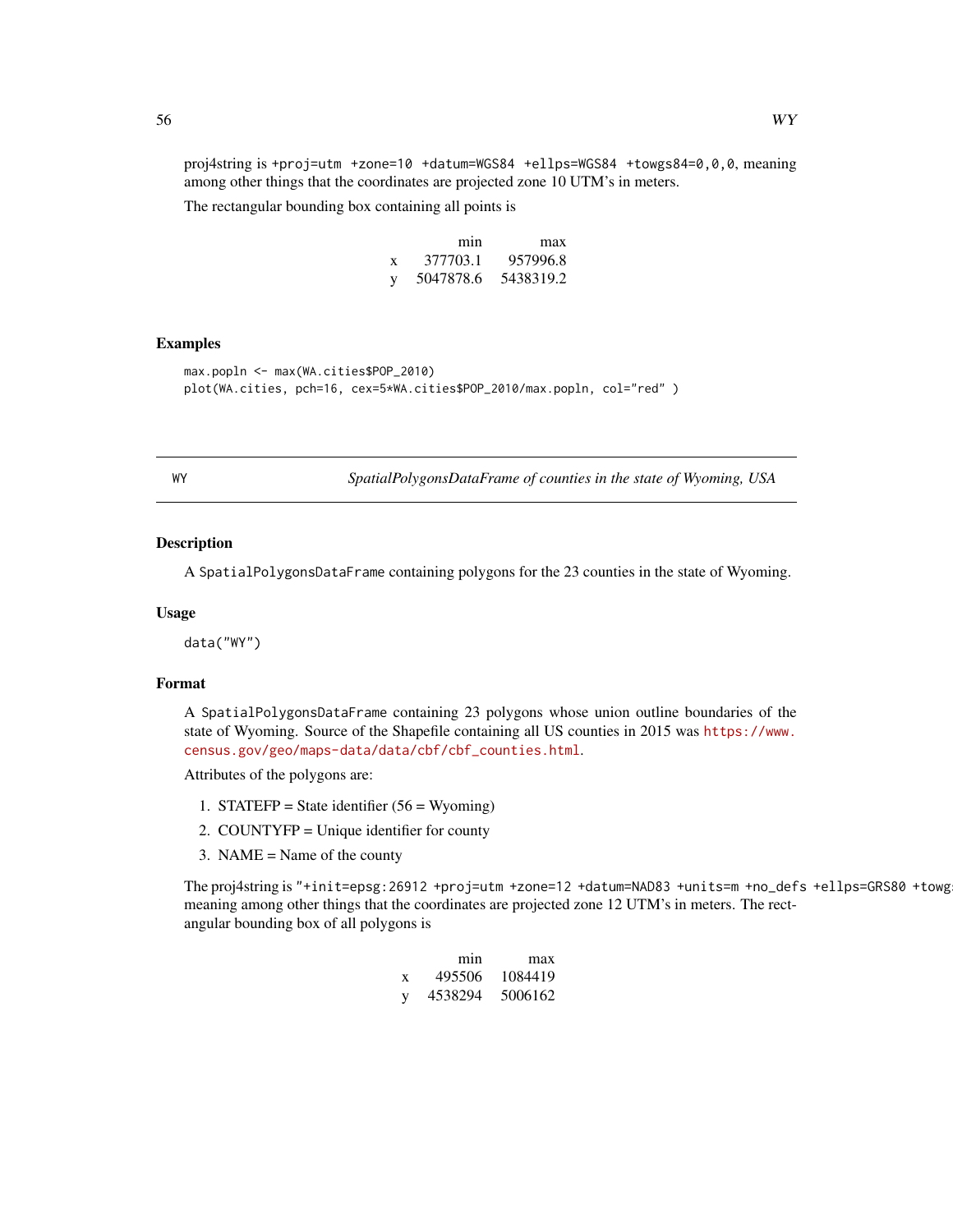# $WY$  57

# Examples

plot(WY, col=rainbow(length(WY)))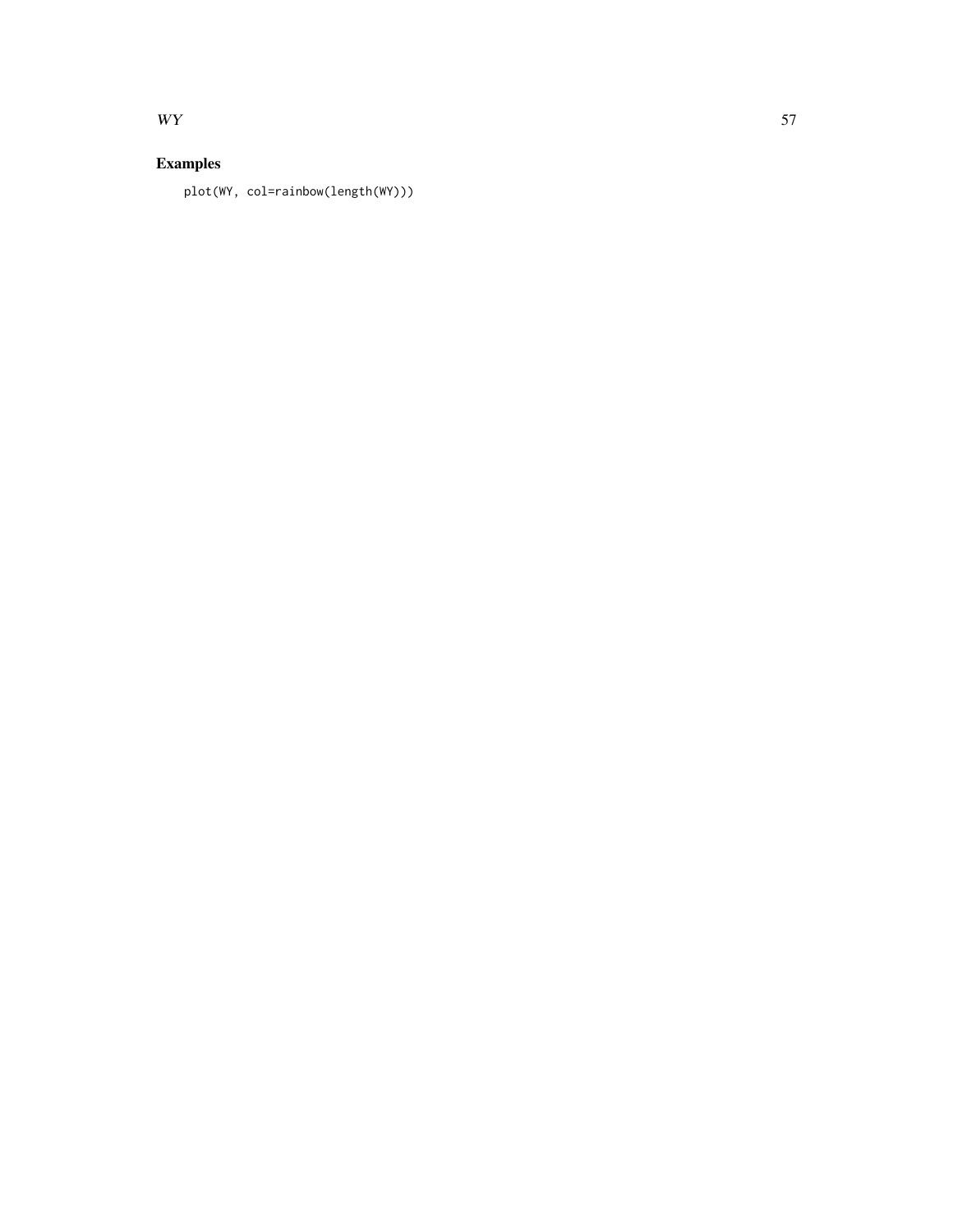# <span id="page-57-0"></span>**Index**

∗Topic design bas.line, [4](#page-3-0) bas.point, [6](#page-5-0) bas.polygon, [7](#page-6-0) grts.line, [10](#page-9-0) grts.point, [12](#page-11-0) grts.polygon, [14](#page-13-0) hal.line, [15](#page-14-0) hal.point, [18](#page-17-0) hal.polygon, [20](#page-19-0) halton, [22](#page-21-0) halton.lattice.polygon, [32](#page-31-0) srs.line, [42](#page-41-0) srs.point, [43](#page-42-0) srs.polygon, [44](#page-43-0) sss.line, [46](#page-45-0) sss.point, [48](#page-47-0) sss.polygon, [49](#page-48-0) ∗Topic package SDraw-package, [3](#page-2-0) ∗Topic survey bas.line, [4](#page-3-0) bas.point, [6](#page-5-0) bas.polygon, [7](#page-6-0) grts.line, [10](#page-9-0) grts.point, [12](#page-11-0) grts.polygon, [14](#page-13-0) hal.line, [15](#page-14-0) hal.point, [18](#page-17-0) hal.polygon, [20](#page-19-0) halton, [22](#page-21-0) halton.lattice.polygon, [32](#page-31-0) srs.line, [42](#page-41-0) srs.point, [43](#page-42-0) srs.polygon, [44](#page-43-0) sss.line, [46](#page-45-0) sss.point, [48](#page-47-0) sss.polygon, [49](#page-48-0) \_PACKAGE *(*SDraw-package*)*, [3](#page-2-0)

BAS-package *(*SDraw-package*)*, [3](#page-2-0) bas.line, *[3](#page-2-0)*, [4,](#page-3-0) *[5](#page-4-0)*, *[7](#page-6-0)*, *[9](#page-8-0)*, *[17](#page-16-0)*, *[37](#page-36-0)*, *[41](#page-40-0)* bas.point, *[3](#page-2-0)[–5](#page-4-0)*, [6,](#page-5-0) *[9](#page-8-0)*, *[16](#page-15-0)*, *[19](#page-18-0)*, *[37](#page-36-0)*, *[41](#page-40-0)* bas.polygon, *[3](#page-2-0)*, *[5](#page-4-0)[–7](#page-6-0)*, [7,](#page-6-0) *[15](#page-14-0)*, *[37](#page-36-0)*, *[41](#page-40-0)*, *[45](#page-44-0)*, *[52](#page-51-0)* extended.gcd, [9](#page-8-0) GRTS *(*SDraw-package*)*, [3](#page-2-0) grts.line, *[3](#page-2-0)*, [10,](#page-9-0) *[11](#page-10-0)*, *[13](#page-12-0)*, *[15](#page-14-0)*, *[41](#page-40-0)* grts.point, *[3](#page-2-0)*, [12,](#page-11-0) *[41](#page-40-0)* grts.polygon, *[3](#page-2-0)*, *[11](#page-10-0)*, *[13](#page-12-0)*, [14,](#page-13-0) *[15](#page-14-0)*, *[41](#page-40-0)* HAL-package *(*SDraw-package*)*, [3](#page-2-0) hal.line, *[3](#page-2-0)*, *[11](#page-10-0)*, [15,](#page-14-0) *[19](#page-18-0)*, *[21](#page-20-0)*, *[41](#page-40-0)* hal.point, *[3](#page-2-0)*, *[13](#page-12-0)*, *[17](#page-16-0)*, [18,](#page-17-0) *[21](#page-20-0)*, *[27](#page-26-0)*, *[41](#page-40-0)* hal.polygon, *[3](#page-2-0)*, *[15](#page-14-0)*, *[17](#page-16-0)*, *[19](#page-18-0)*, [20,](#page-19-0) *[31](#page-30-0)[–33](#page-32-0)*, *[41](#page-40-0)*, *[45](#page-44-0)* halton, [22](#page-21-0) halton.frame, *[17](#page-16-0)*, *[19](#page-18-0)*, [23,](#page-22-0) *[27](#page-26-0)* halton.indices, *[19](#page-18-0)*, *[21](#page-20-0)*, *[23,](#page-22-0) [24](#page-23-0)*, [25,](#page-24-0) *[28](#page-27-0)*, *[30](#page-29-0)* halton.indices.CRT, [27,](#page-26-0) *[29,](#page-28-0) [30](#page-29-0)* halton.indices.vector, *[28](#page-27-0)*, [29](#page-28-0) halton.lattice, *[21](#page-20-0)*, [30,](#page-29-0) *[32,](#page-31-0) [33](#page-32-0)* halton.lattice.polygon, *[21](#page-20-0)*, [32](#page-31-0) HI.coast, [34](#page-33-0) lineLength, [35](#page-34-0) maxU, *[5](#page-4-0)*, *[7,](#page-6-0) [8](#page-7-0)*, [36](#page-35-0) memory.limit, *[26](#page-25-0)* plotSample, [37](#page-36-0) polygonArea, [38](#page-37-0) primes, [39](#page-38-0) SDraw *(*SDraw-package*)*, [3](#page-2-0) sdraw, *[3](#page-2-0)*, *[5](#page-4-0)*, *[9](#page-8-0)*, *[13](#page-12-0)*, *[15](#page-14-0)*, *[17](#page-16-0)*, *[19](#page-18-0)*, *[38](#page-37-0)*, [40,](#page-39-0) *[43](#page-42-0)[–45](#page-44-0)*, *[47](#page-46-0)*, *[49](#page-48-0)*, *[52](#page-51-0)* sdraw,SpatialLines-method *(*sdraw*)*, [40](#page-39-0) sdraw,SpatialPoints-method *(*sdraw*)*, [40](#page-39-0) sdraw,SpatialPolygons-method *(*sdraw*)*, [40](#page-39-0) SDraw-package, [3](#page-2-0)